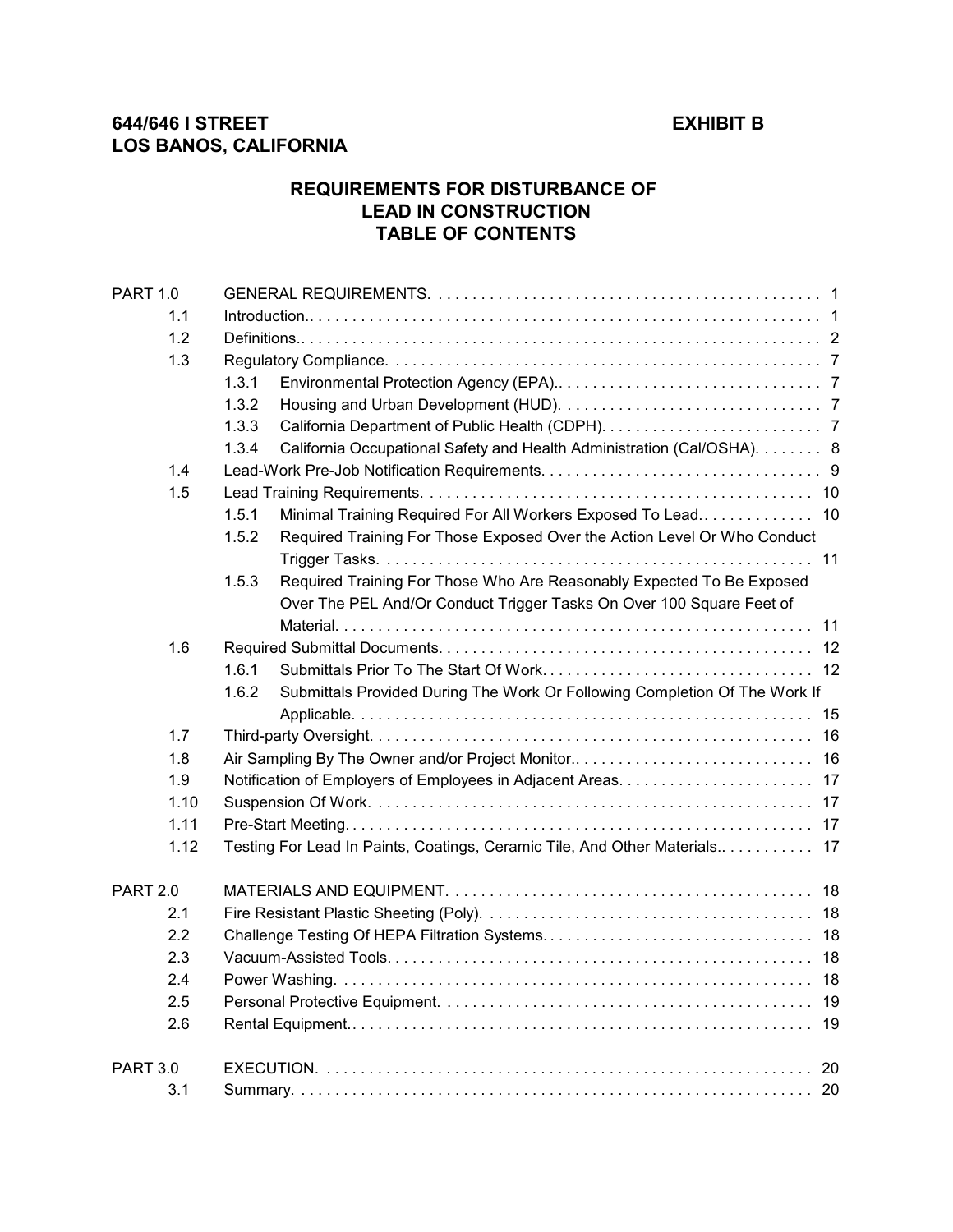# **REQUIREMENTS FOR DISTURBANCE OF LEAD IN CONSTRUCTION TABLE OF CONTENTS**

|                 | 3.2  |       |                                                                               |  |  |
|-----------------|------|-------|-------------------------------------------------------------------------------|--|--|
|                 |      | 3.2.1 |                                                                               |  |  |
|                 | 3.3  |       | Work Involving Whole Component Removal Or Demolition Of Entire Structures. 21 |  |  |
|                 | 3.4  |       |                                                                               |  |  |
|                 | 3.5  |       |                                                                               |  |  |
| 3.6             |      |       |                                                                               |  |  |
|                 |      | 3.6.1 |                                                                               |  |  |
|                 |      | 3.6.2 |                                                                               |  |  |
|                 |      | 3.6.3 | Additional Containment Requirements For Demolition Of Ceramic Tile And/Or     |  |  |
|                 |      |       | Mechanical Disturbance Or Blasting Of Lead-Containing Materials Without A     |  |  |
|                 |      |       |                                                                               |  |  |
|                 |      | 3.6.4 |                                                                               |  |  |
|                 |      | 3.6.5 | Avoiding Contamination Of Adjacent Areas By Proper Decontamination 28         |  |  |
|                 |      | 3.6.6 |                                                                               |  |  |
| 3.7             |      |       |                                                                               |  |  |
|                 | 3.8  |       |                                                                               |  |  |
| 3.9             |      |       |                                                                               |  |  |
|                 |      | 3.9.1 |                                                                               |  |  |
|                 |      | 3.9.2 |                                                                               |  |  |
| 3.10            |      |       |                                                                               |  |  |
|                 | 3.11 |       |                                                                               |  |  |
|                 |      |       |                                                                               |  |  |
|                 |      |       | 3.11.2 Required Work Practices For Power Washing 32                           |  |  |
|                 | 3.12 |       |                                                                               |  |  |
|                 |      |       |                                                                               |  |  |
|                 |      |       |                                                                               |  |  |
|                 |      |       |                                                                               |  |  |
|                 | 3.13 |       |                                                                               |  |  |
| <b>PART 4.0</b> |      |       |                                                                               |  |  |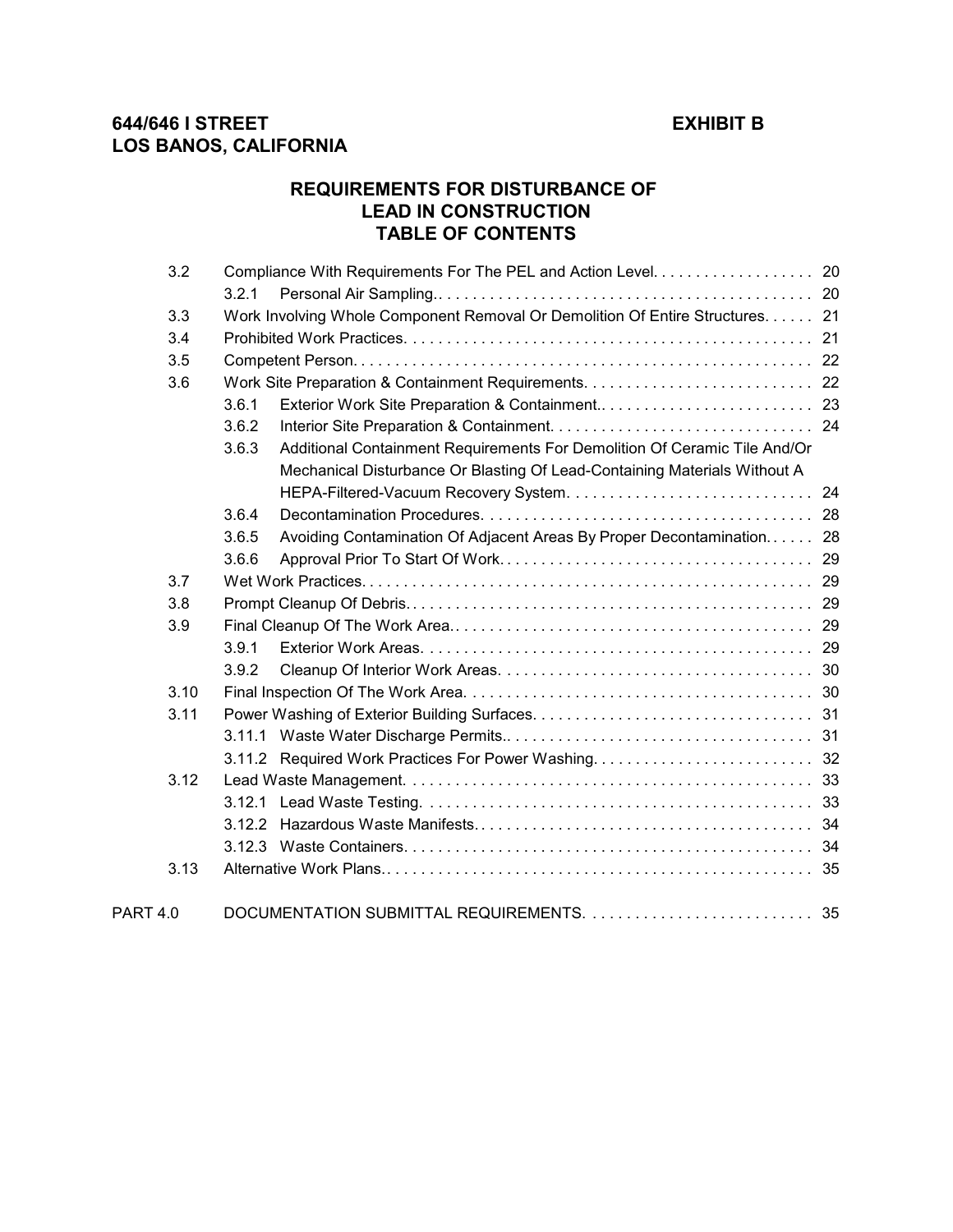### **REQUIREMENTS FOR THE DISTURBANCE OF LEAD IN CONSTRUCTION**

## **PART 1.0 GENERAL REQUIREMENTS**

## **1.1 Introduction**

These specifications are designed to minimize and control potential lead hazards during the disturbance of materials that contain lead. These procedures and precautions apply to the disturbance of lead that may result from the preparation of surfaces prior to painting, from the drilling into, cutting into, or removal of building components containing or covered with lead, or the demolition of buildings and/or structures that contain lead either in or on their surfaces.

The primary focus of these specifications is to address the work practices and procedures that the Contractor and/or other subcontractors must follow when conducting activities that may disturb lead in paint or other coatings or lead in ceramic tile glaze.

Given the age of the building on this project, lead in measurable amounts is common in paint, varnish, ceramic tiles, and stains. Limited testing was conducted at the site to determine concentrations of lead on building surfaces or materials. Attached are the results of the testing by atomic absorption spectrometry (AAS). All interior and exterior painted, stained or varnished building surfaces are assumed to contain various concentrations of lead. The Contractor or other subcontractors may also encounter other building products such as lead sheeting, roof flashing or roof vents that may, in his or her judgement, be assumed to contain lead until proven otherwise.

The Contractor and other subcontractors working on this project must treat these suspect lead-containing products as containing lead unless the material is tested and proved to not contain lead by Entek Consulting Group, Inc. (Entek). Unless tested, Cal/OSHA regulations will apply if any of these surfaces or materials will be disturbed during the project work.

Entek anticipates enforcing Cal/OSHA and California Department of Public Health (CDPH) regulations regarding the training of workers disturbing lead and the containment and work practices utilized during that disturbance. The training requirements for workers and supervisors on this project are summarized in Part 1.5. Lead Training Requirements. The Contractor and other subcontractors disturbing lead must be familiar with the CDPH requirements regarding containment of lead debris and the Cal/OSHA lead in construction standard. Those requirements are summarized below in Part 1.3 Regulatory Compliance.

In summary, the Contractor and subcontractors shall utilize engineering controls to limit the release of lead dust or debris. These engineering controls may include, but are not limited to, using wet methods, using tools with vacuum recovery systems with High Efficiency Air Particulate (HEPA) filtration, using vacuums with HEPA filtration, using negative air pressure differential systems, and by the prompt clean up of any lead-containing debris that the work might produce. Dry scraping, sanding, grinding, or abrading lead-containing materials is not permitted. All work that disturbs lead will require a containment. The containment may be as simple as plastic sheeting on the floor or ground when drilling minor penetrations or scraping paint on exterior surfaces. Or, for the demolition of ceramic tile and any painted wall systems, it is likely to require the Contractor construct a full containment for the area and utilize a negative air pressure differential system. The requirements for work practices and containment are described in Part 3.5 Work Site Preparation & Containment Requirements.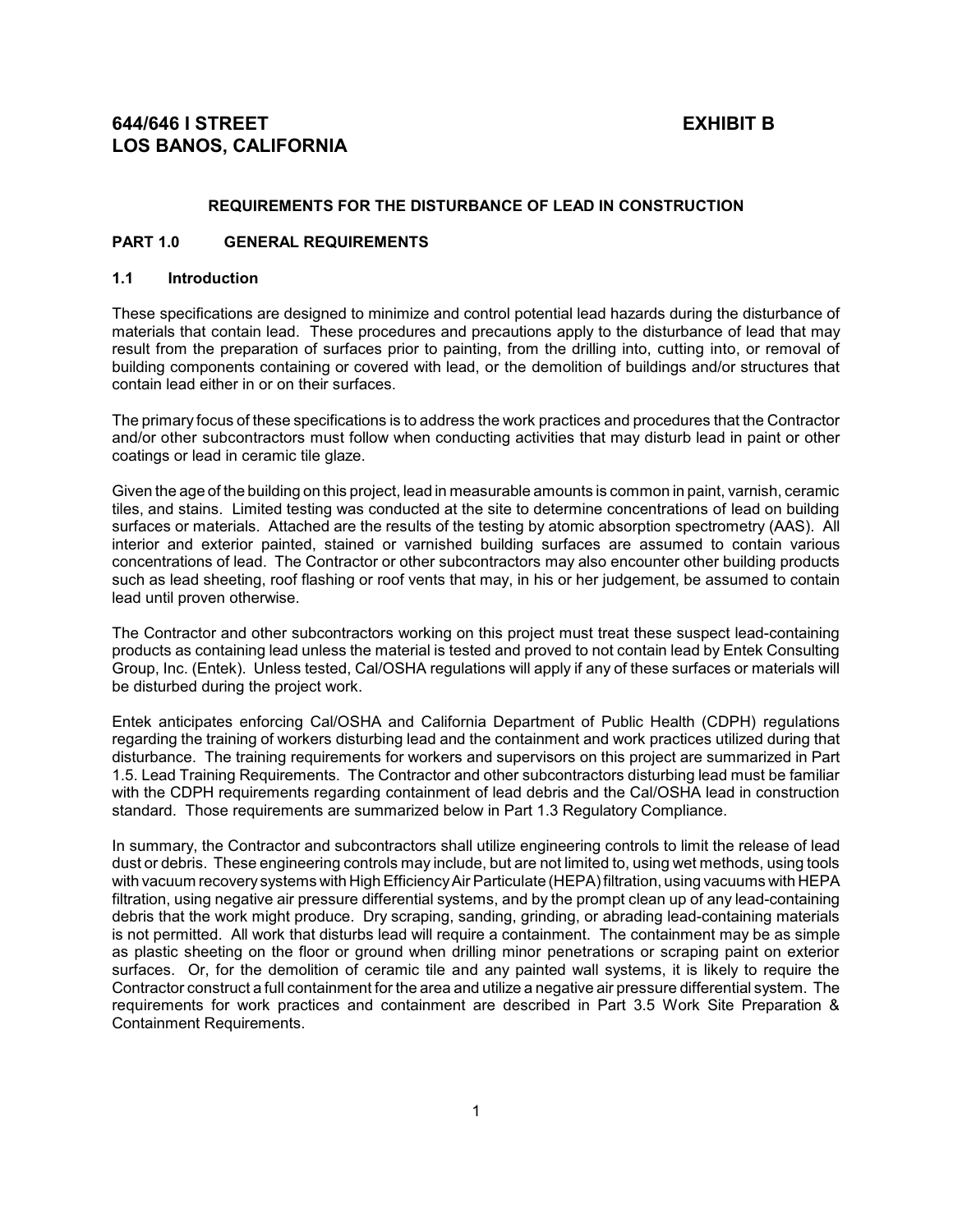The requirements of this specification apply to all employers who have employees who may reasonably be exposed to lead on this project. This includes the Contractor, who will normally be an environmental contractor such as an asbestos abatement contractor, or a painting contractor utilizing CDPH lead certified workers and supervisors. In addition, this specification applies to all subcontractors conducting work on this project who have employees who may disturb lead by drilling, cutting, scraping, or demolishing materials containing lead.

No Contractor shall begin work which will disturb known or suspect lead-containing surfaces or materials in a manner that may expose a worker to lead containing dust, create a potential for building contamination, or create possible lead containing waste, until all required pre-construction documentation has been reviewed and written approval has been received from the Owner and/or Project Monitor.

Activities expected to disturb lead-containing materials include, but are not limited to, painting preparation work such as scraping or sanding, penetration of painted surfaces through drilling or cutting, demolition of painted surfaces, removal of painted building components, and removal, drilling, or cutting of ceramic wall tiles. If the Contractor or subcontractors are observed conducting such activities without having written approval from the Owner and/or Project Monitor, they will be instructed to stop work. Work will not be allowed to resume until the Owner and/or Project Monitor provides approval for the work to begin.

This project involving potential disturbance of lead in the various painted materials is not considered a lead abatement project. The renovation project at this site would be considered "lead related construction work"; therefore, it is Entek's opinion the contractor is not required to submit a CDPH Form 8551 for this project.

## **1.2 Definitions**

**Action Level** - Airborne exposure to lead at or above 30 µg/m $^3$  over an eight-hour-time-weighted average as discussed in 8 CCR 1532.1. Typically, when employees are exposed over the Action Level, the employer must provide blood testing, training in compliance with 8 CCR 1532, and air sampling.

**Air Filtration Unit** - A portable exhaust system equipped with HEPA filtration and capable of maintaining a constant low velocity air flow into contaminated areas from adjacent uncontaminated areas. At a minimum, the air intake for the air filtration device must have a pre-filter on it which can be changed within the containment area. In most cases, air filtration devices will need to pass challenge testing by DOP before they are allowed to be used on site.

**Airlock** - A system for permitting ingress and egress with minimum air movement between a contaminated area and an uncontaminated area, typically consisting of two curtained doorways separated by a distance of at least three feet such that one passes through one doorway into the airlock, allowing the doorway sheeting to overlap and close off the opening before proceeding through the second doorway, thereby preventing flowthrough contamination.

**Air Monitoring** - The process of measuring the content of a known volume of air collected during a specific period of time.

**Blood Testing** - Blood testing for lead and zinc protoporphyrin in compliance with the requirements for medical surveillance as listed in 8 CCR 1532.1.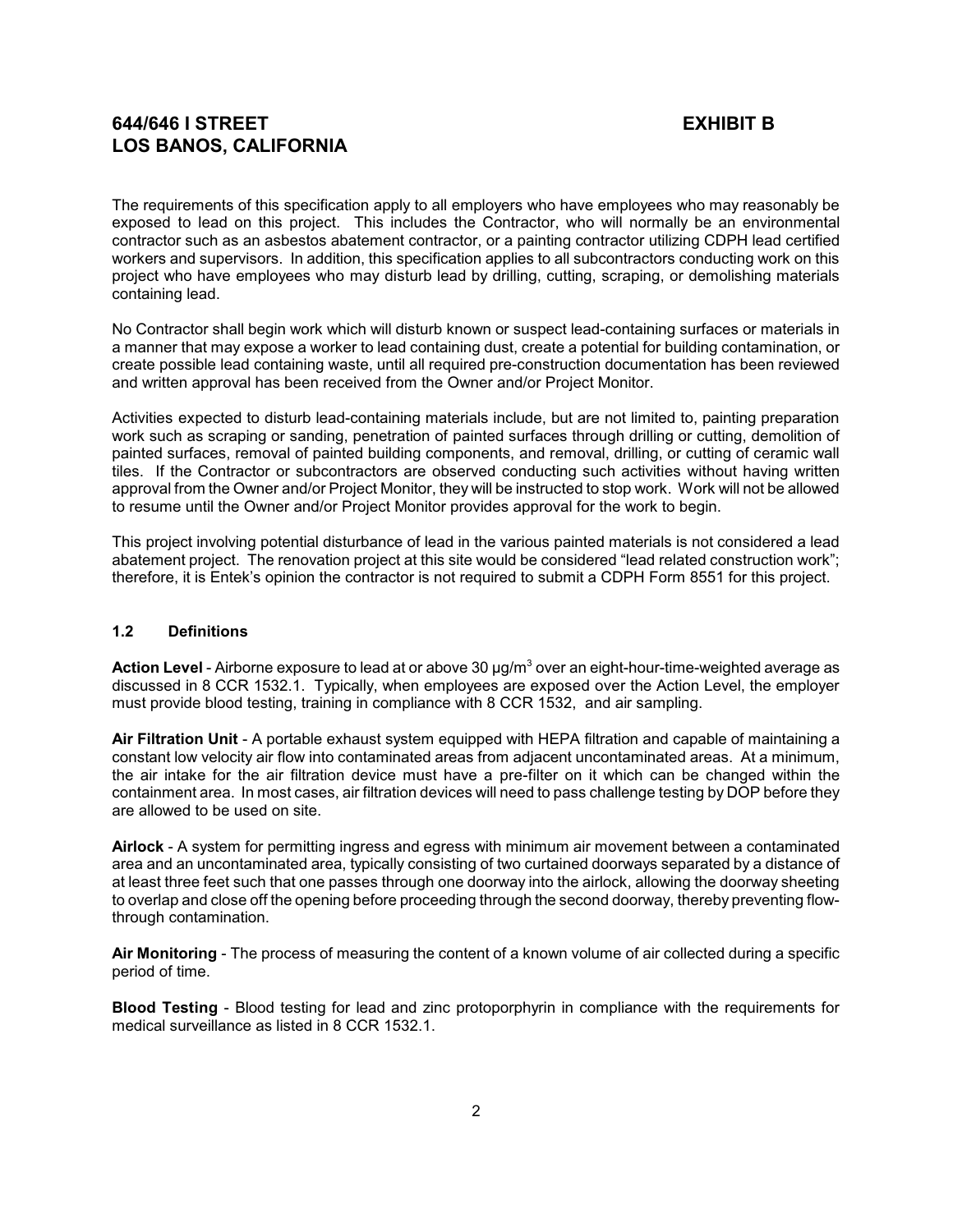**Cal/OSHA** - California Division of Occupational Safety and Health. A California agency that implements and enforces numerous health and safety standards regarding lead.

**Certified Lead Supervisor and Worker** - Supervisors and workers currently certified by the California California Department of Public Health (CDPH).

**Challenge Testing** - Process used to verify that HEPA-filtered equipment does not leak or exhaust asbestos, lead, or other particulate. This testing must be done by a testing company, not affiliated with the Contractor, and approved by the Owner and Project Monitor. Challenge testing normally uses an oil mist as the challenge agent and measures how much, if any, of the agent is exhausted from the machine being tested.

**Clean Room** - An uncontaminated area or room which is a part of the worker decontamination enclosure system with provisions for storage of workers' street clothes and clean protective equipment. The term also includes the uncontaminated area or room of a Waste Transfer Airlock.

**Containment** - Isolation of the work area from the rest of the building to prevent escape of lead in dust, debris or in the air.

**Contractor** - The Contractor is the person or entity identified as such in the Contract Documents as being responsible for the environmental work as done in response to and in accordance with this document. References to the "Contractor" include the Contractor's authorized representatives. The Contractor may be a sub-contractor to the Primary Contractor. The Contractor normally will be responsible for paint preparation work that disturbs lead, paint scraping done prior to the demolition of structures, or the demolition of ceramic tile. The Contractor will typically need to use CDPH certified lead workers and supervisors to conduct their work that disturbs lead. Those employers disturbing smaller amounts of lead such as through drilling, cutting, or small component removal are typically known as a subcontractor for the purposes of this specification.

**Critical Barrier** - Critical Barriers are used to restrict water and airflow. Critical Barriers are the barriers placed over openings in the walls and ceilings of a work area in order to ensure that lead dust cannot escape the work area via these openings. Unless otherwise specified in these Specifications, critical barriers shall be constructed of at least one layer of six-mil thick poly.

**Curtained Doorway** - A device to allow ingress or egress from one room to another while permitting minimal air movement between the rooms. These are typically constructed by placing two overlapping sheets of plastic over an existing or temporarily framed doorway, securing each along the top of the doorway, securing the vertical edge of one sheet along one vertical side of the doorway and securing the vertical edge of the other sheet along the opposite vertical side of the doorway. Other effective designs are permissible as long as they are approved by the Project Monitor.

**Decontamination Enclosure System** - A series of connected rooms, separated from the work area and from each other by air locks, for the decontamination of workers, containers, and equipment. This unit shall be constructed with at least two layers of six mil poly for the floors, walls, and ceiling. The floor of the dirty room shall consist of two layers of six mil poly plus a third layer of poly, four mil or thicker, to be used as a removable drop layer. Drop layer is to be removed as needed, but at least daily.

**CDPH** - California Department of Public Health. State agency that regulates the disturbance of lead in public buildings and on all structures in California. This agency and relevant regulations are primarily concerned with preventing childhood lead poisoning.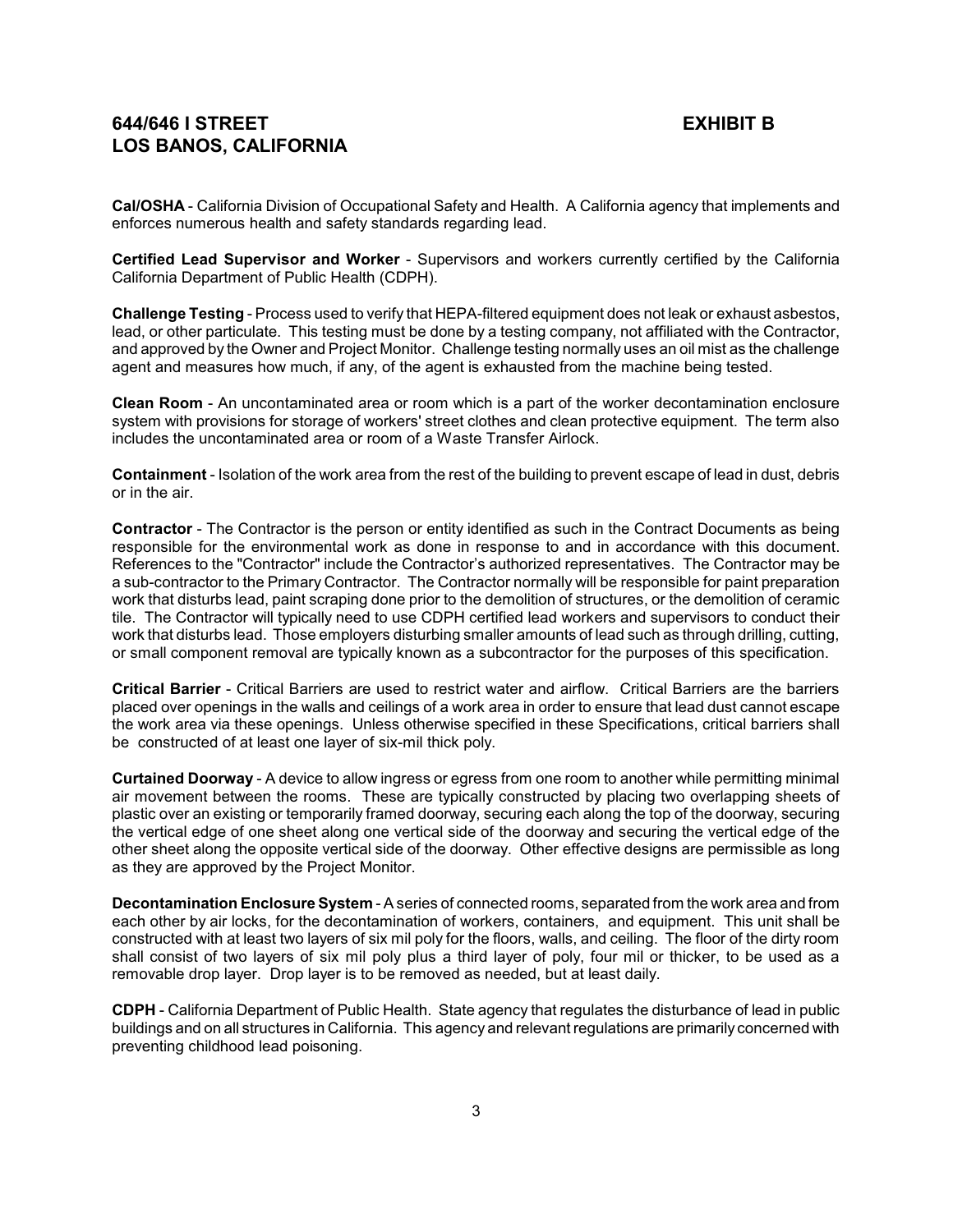**DOP** - Dioctylphthalate particles, a testing agent for the efficiency of HEPA filters.

**DOT** - Department of Transportation, a Federal agency which has regulations and labeling requirements for the transportation of hazardous waste.

**DTSC** - Department of Toxic Substances Control, a department within the California Environmental Protection Agency charged with implementing and enforcing hazardous waste regulations.

**Dust or Debris** - Any visible dust or debris remaining in work area will be considered lead-containing residue.

**Entek** - Entek consulting Group, Inc. This is the Lead Project Monitoring/Management Firm for this project, and is the employer of the Project Monitor used on this project.

**EPA** - U.S. Environmental Protection Agency, a Federal agency that developed and enforces various asbestos and lead regulations.

**HVAC** - Heating, ventilation and air conditioning system.

**HEPA Filter**- A high efficiency particulate air filter capable of removing particles 0.3 microns in diameter from an air stream with 99.97% efficiency.

**HEPA-Filtered-Vacuum Recovery System** - This is a mechanical tool that has a shroud or covering over the area of a surface disturbed by a mechanical system in order to eliminate or significantly reduce the amount of dust released to the ambient air by the mechanical process. The shroud must be attached to a working vacuum with HEPA filtration.

**HEPA Vacuum** - A vacuum system equipped with HEPA filtration. Typically these units will need to be challenge tested before being allowed to be used inside of buildings on this project.

**Lead-Based Paint** - Materials meeting the definition of lead-based paint as defined by the California Department of Public Health and the United States Environmental Projection Agency. Currently defined as containing lead in concentrations equal to or greater than 1.0 mg/cm<sup>2</sup>, 5000 ppm, or 0.5% by weight.

**Lead-Containing Material** - Materials that contain measurable, quantifiable amounts of lead. The disturbance of these materials is regulated by Cal/OSHA.

**Lead-Containing Hazardous Waste** - Materials required by the State of California to be packaged, labeled, transported, and disposed of as a lead hazardous waste.

**Lead-Containing Waste Material** - Lead-containing waster material that does not need to be treated as a lead-containing hazardous waste.

**Lead Project Management or Monitoring Firm –** The firm hired by Owner to provide third-party oversight of the disturbance of lead performed on the Owner's property by the Contractor or subcontractors. This firm is Entek Consulting Group, Inc. (Entek).

**Mil** - A unit of length or thickness equal to one thousandth of and inch. Generally used when referring to the thickness of plastic (poly) sheeting used to contain the regulated area.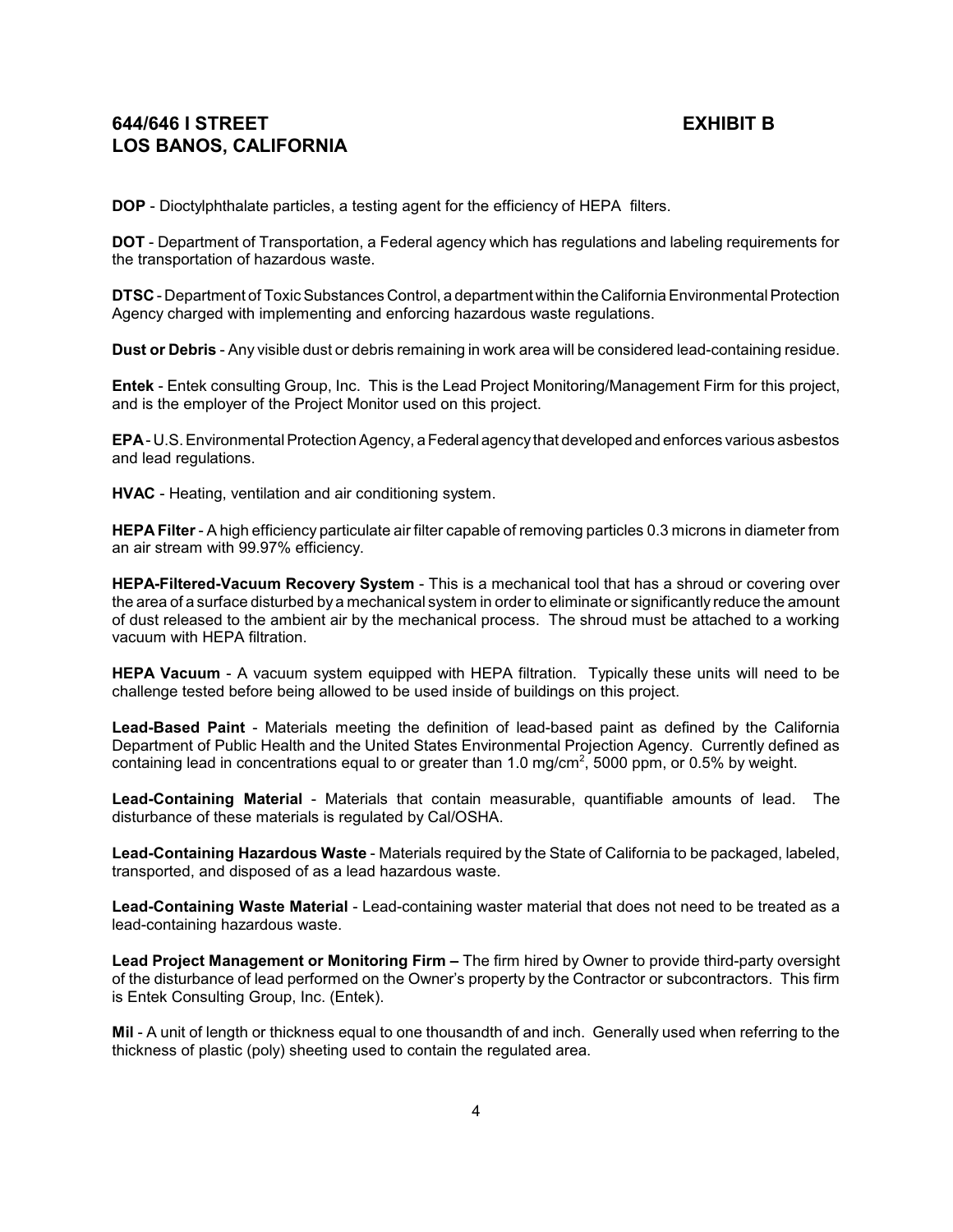**Movable Object** - An unattached piece of equipment or furniture in the work area which can be removed from the work area.

**Negative Air Machines** - See Air Filtration Units.

**NIOSH** - The National Institute for Occupational Safety and Health. All respirators used on this project must be approved by NIOSH.

**Outside Air** - The air outside buildings and structures.

**Owner** - Property owner where the disturbance of lead will take place. For example, this may be a private building owner or manager, a government body such as a city or county agency, a military base, or a Owner district. This includes the Owner's authorized representatives and employees.

**PEL** - Permissible Exposure Limit (as used in 8 CCR 1532.1)

Permissible Exposure Limit (PEL) - Airborne exposure to lead above 50 µg<sup>3</sup> over an eight-hour, timeweighted average as discussed in 8 CCR 1532.1. Typically, when employees are exposed over the PEL, the employer must provide blood testing, respirators, protective clothing, shower decontamination, CDPH certification, regulated areas, and air sampling.

**Poly** - Flame-retardant polyethylene sheeting used to seal critical barriers, create cleaning barriers and drop layers, and to protect surfaces from damage or contamination.

**Primary Contractor** - The Contractor may not work directly for the Owner but instead subcontract with another contractor such as a general contractor or demolition contractor. The Primary Contractor is the entity responsible for hiring the Contractor if it is not the Owner.

**Pre-start Meeting** - Meeting held before the beginning of the project in which final details of the project are discussed and Contractor provides project monitor with pre-job submittal packet.

**Project Monitor** - An individual qualified by virtue of experience and education, designated as the Owner's representative and responsible for overseeing the work that disturbs lead on this project.

**Project Monitoring** - Activities undertaken by the Project Monitoring Firm for the purpose of monitoring the work done by the Contractor on this project in regards to the disturbance of lead.

**Regulated Area** - Term used by Cal/OSHA in 8 CCR 1532.1 to indicate a work area where exposure to airborne lead might exceed the Permissible Exposure Limit or where "Trigger Activities" may be performed. The area must be demarcated with signs and barriers designed to keep unauthorized people out of the area. Additionally "Regulated Area" means any measure used to restrict access to an area where personnel impacting lead-containing materials are required to wear respiratory protection and/or protective clothing by the project specifications regardless of airborne concentration of lead.

**Shower Room** - A room between the clean room and the equipment room in the decontamination enclosure with hot and cold or warm running water controllable at the tap and suitably arranged for complete showering during decontamination. Unless specified elsewhere in these specifications, or determined otherwise by the program monitor, the shower shall be on a metal pan to contain water splashed, leaked or spilled out of the shower unit.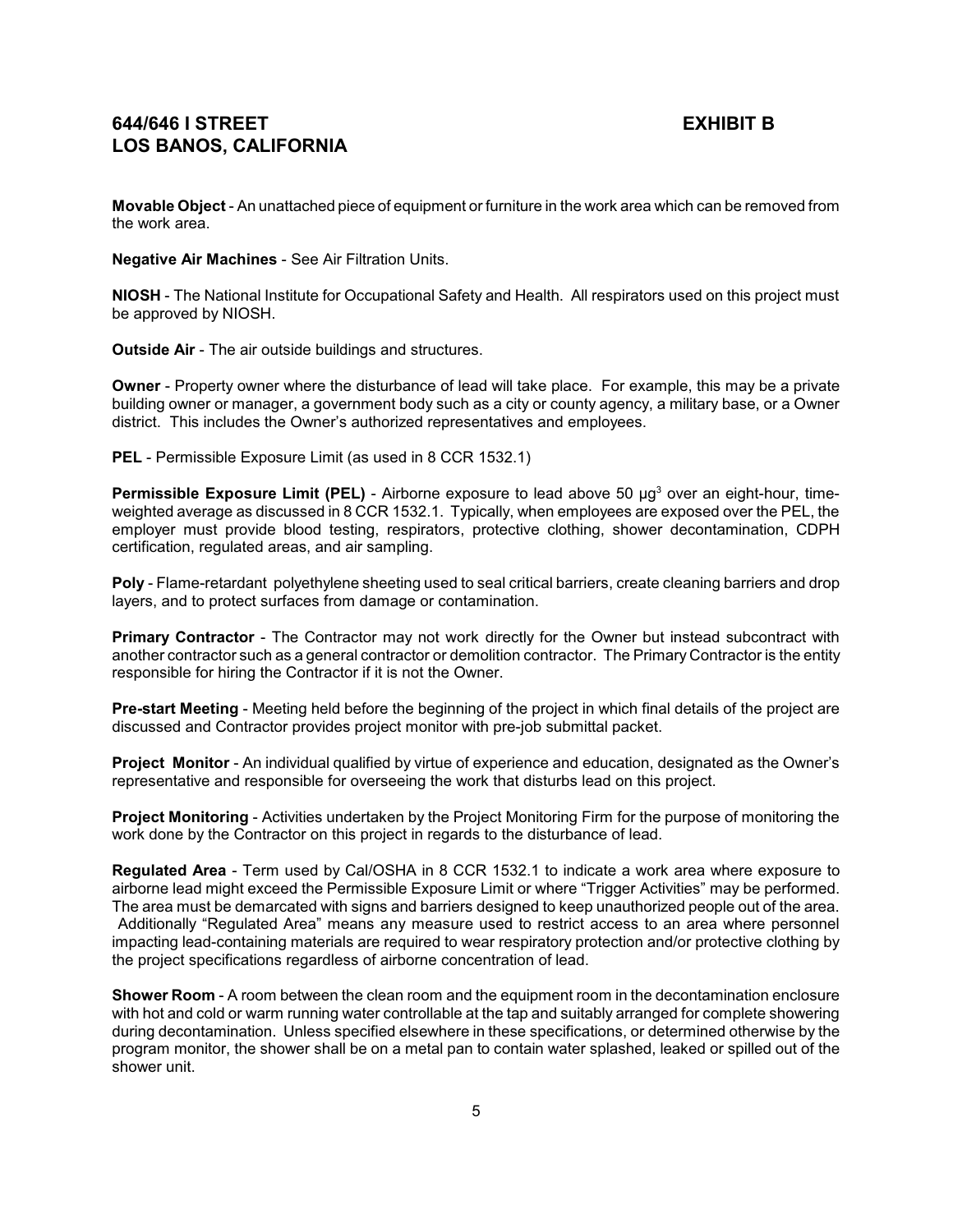**Specifications** - These written requirements describing procedures the Contractor must followfor this project.

**Subcontractor** - Contractors working for the Primary (General) Contractor but who are not primarily responsible for environmental work. For example, they may be responsible for, demolition, electrical, plumbing, general construction, minor painting, or other special trades.

**Submittals** - Pre-construction, interim construction, and post construction documents submitted by the contractor to the Owner as indicated in General Requirements and Bidding Requirements.

**Trigger Task** - Term commonly used to describe the tasks described by Cal/OSHA in 8 CCR 1532.1 (d)(2). These are tasks or activities that Cal/OSHA believes are expected to result in airborne exposures over the PEL until air monitoring proves otherwise. In brief, trigger tasks include manual demolition, scraping, sanding, using HEPA-attached equipment, using heat guns to remove lead paint, welding, torch cutting, and using other more aggressive techniques. (This is a summary list and does not list all tasks that are considered trigger tasks.) In addition, trigger tasks include any activity reasonably expected to result in airborne exposures to lead above the Permissible Exposure Limit.

**View Ports** - Clear windows into the regulated work area that allow authorized persons to view work activities inside the regulated area without entering the area. The view ports must be of sufficient number, constructed of materials of sufficient clarity, and be located in areas determined and/or approved of by the Project Monitor. All regulated work areas including mini-enclosures will require view ports unless specifically determined not to be feasible by the Project Monitor.

**Visible Emissions** - Any emissions containing particulate material that are visually detectable without the aid of instruments. For example, dust, debris, and water leaks are considered visible emissions.

**Waste Load-out/Transfer System** - A decontamination system utilized for transferring containerized waste from inside to outside of the work area. A series of connected rooms used for the load-out of lead-containing materials that have been properly containerized.

**Waste Bags** - Waste bags for lead-containing waste must be a minimum of six-mil thickness. In general, double bagging will be required.

**Waste Containers** - Waste containers are the containers into which lead-containing waste is placed. They may be bags of at least six-mil thickness, metal or fiber barrels, or other containers such as cardboard boxes approved by the Project Monitor. The Contractor is responsible for assuring that the type of container chosen is acceptable to the waste landfill to which the waste will be transported. Waste containers must be labeled according to the requirements of the California Department of Occupational Safety and Health (Cal/OSHA), Department of Toxic Substances Control (DTSC), Department of Transportation (DOT), and the Environmental Protection Agency (EPA).

**Waste Transfer Airlock** - A decontamination system utilized for transferring containerized waste from inside to outside of the work area.

**Wet Cleaning** - The process of eliminating lead contamination from building surfaces and objects by using cloths, mops, or other utensils which have been dampened with water and afterwards thoroughly decontaminated or disposed of as lead-contaminated waste.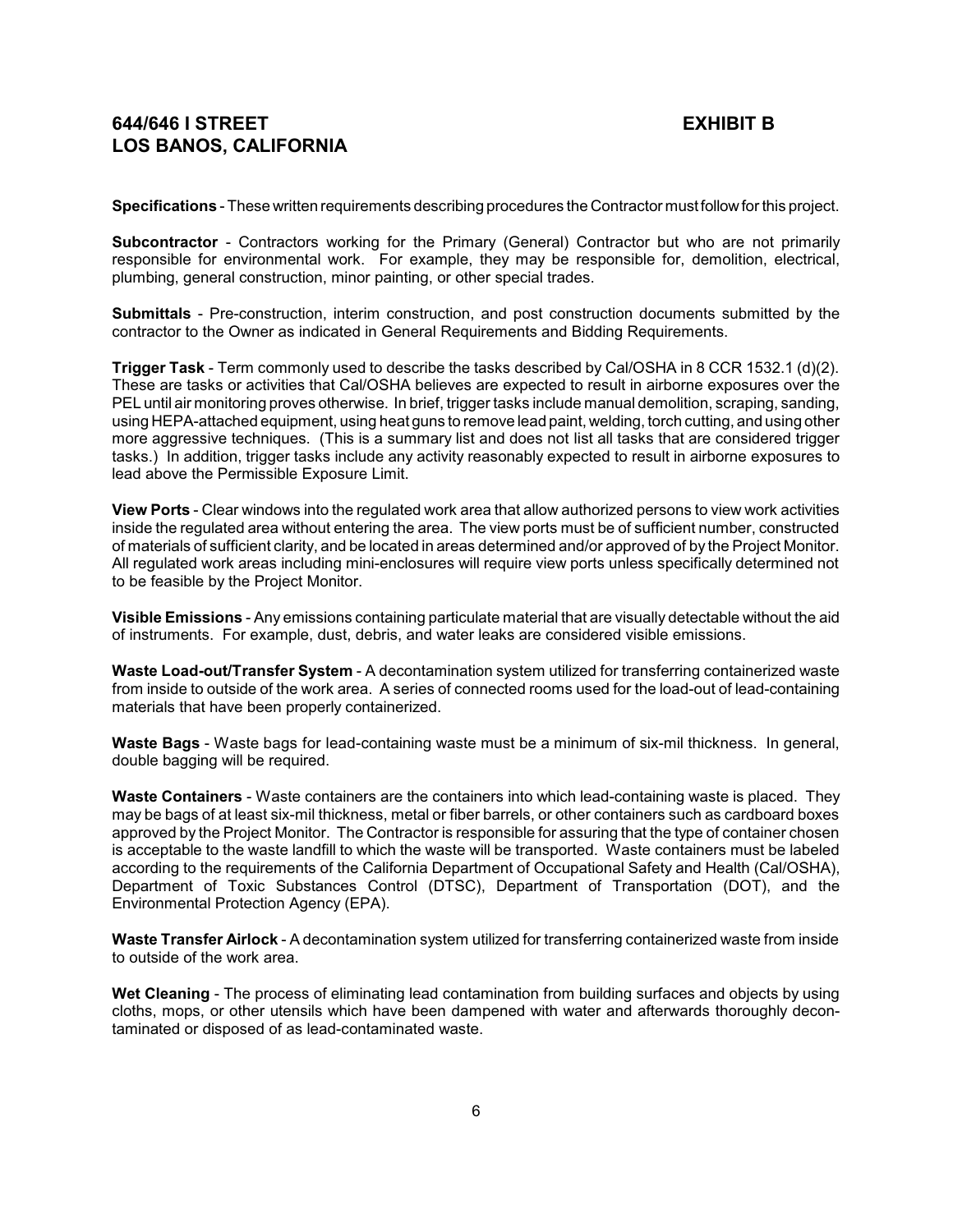**Work Area** - Designated rooms, spaces, or areas of the project in which the disturbance of lead is to be undertaken or which may become contaminated as a result of such action. A contained work area is a work area which has been sealed off from adjacent areas.

**Work Plan** - Contractor's written plan describing how the Contractor will perform the work in compliance with these specifications. The work plan shall include information on preparation of the work area, personal protective equipment, employee experience, training and assigned responsibilities during the project. It will also list decontamination procedures for personnel, work area and equipment, removal methods and procedures, required air monitoring program, procedures for handling and disposing of waste materials and procedures for final decontamination and cleanup.

**Worker**- A person who successfully meets the training requirements for the disturbance of lead as described in these specifications.

**8 CCR 1532.1** - Chapter 8 of the Labor Code, California Code of Regulations, Section 1532.1: Lead (Known as the Lead Standard for the Construction Industry)

**8 CCR 1544** - Chapter 8 of the Labor Code, California Code of Regulations, Section 1544: Respiratory Protection Standard.

## **1.3 Regulatory Compliance**

Various agencies regulate work that disturbs lead-containing materials. The following is a summary of the most important agencies and regulations that apply during the disturbance of lead during construction work. This list is not to be considered comprehensive. The Contractor is responsible for complying with all applicable federal, state, and local regulations that may apply to the specific work they are conducting.

#### **1.3.1 Environmental Protection Agency (EPA)**

Lead: Identification of Dangerous Levels of Lead; Final Rule (40 CFR Part 745 Subpart D)

The EPA defines lead-based paint as paint and coatings that contain lead in concentrations equal to or more than one milligram per square centimeter (1 mg/cm $^2$ ), 5000 parts per million (5000 ppm), or one half of one percent (0.5%) by weight. EPA regulations apply to all housing and child-occupied facilities built before 1978. When the term "lead-based paint" is used in the context of these specifications, the term is used only to refer to paint that contains lead in concentrations equal to or greater than that defined by the EPA as lead-based paint. (This is to differentiate lead-based paint from the term "lead-containing paint" as used for compliance with Cal/OSHA.)

#### **1.3.2 Housing and Urban Development (HUD)**

Requirements for Notification, Evaluation and Reduction of Lead-Based Paint Hazards in Federally Owned Residential Property and Housing Receiving Federal Assistance (24 CFR Part 35)

The HUD Rule for Federal Housing (shortened name) applies to all residential properties built before 1978 that receive Federal financial assistance. This regulation uses the same definition of lead-based paint as the EPA. The work practices and procedures described in these specifications are designed to comply with occupant and worker protection regulations as mandated by OSHA and Cal/OSHA regulations for work that disturbs lead and **are not** designed to comply with all the requirements of 24 CFR Part 35. Should this project be covered by this regulation, the Owner may require additional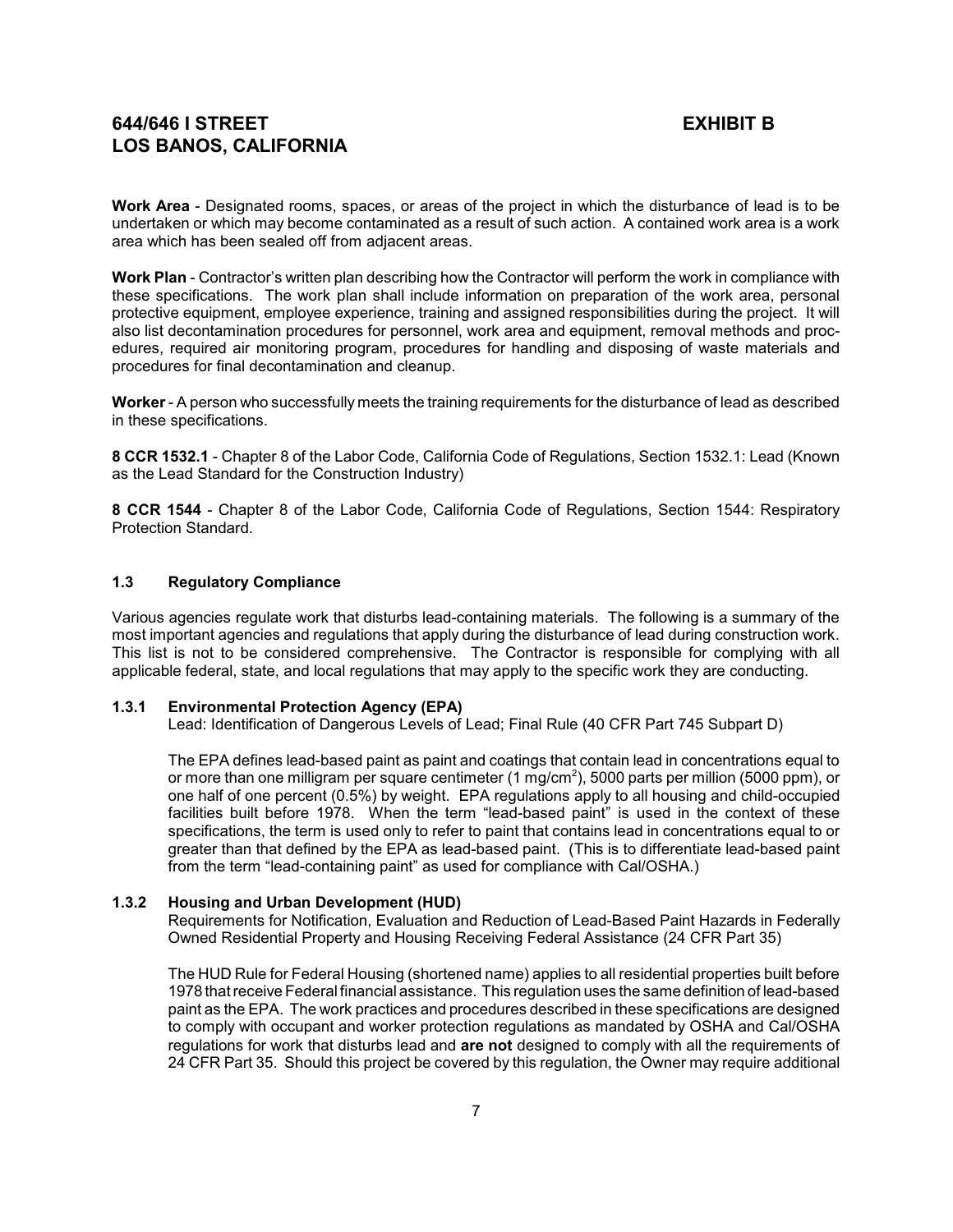practices and procedures in the scope of work for activities conducted in properties covered by the HUD Rule for Federal Housing.

### **1.3.3 California Department of Public Health (CDPH)**

Accreditation, Certification, and Work Practices For Lead-Based Paint And Lead Hazards (Title 17, CCR, Division 1, Chapter 8, Sections 35000-361000)

This regulation primarily applies to residential and public buildings located in California. The definition of a public building is one that is "generally accessible to the public." Some aspects of this regulation, particularly those that pertain to the definition of "presumed lead-based paint" and the containment requirements for disturbing lead-based paint **apply to all structures** in California.

This CDPH regulation definition of lead-based paint is identical to the EPA/HUD definition of 1 mg/cm<sup>2</sup>, 5000 ppm, and 0.5% by weight. In addition, this regulation requires all paint on structures in California to be treated as "presumed lead-based paint" unless the paint is on a home built after 1978 or a Owner built after 1992. Therefore, the paint in all owner's buildings covered by this project that were constructed before 1993 must be treated as lead-based paint unless tested and proved otherwise as described elsewhere in these specifications.

The CDPH regulation differentiates between work that disturbs lead as part of renovation or maintenance work and work that disturbs lead as part of "abatement" work as defined in Title 17. The work practices and procedures described in these specifications are designed to comply with occupant and worker protection regulations as mandated by Cal/OSHA regulations for work that disturbs lead as part of renovation, demolition, and maintenance work. These specifications are not designed to comply with the requirements for abatement as defined in the CDPH Title 17 regulation. Unless stated specifically otherwise in these specifications, the Owner does not anticipate any work being done as part of this project that meets the definition of abatement as used in Title 17. Therefore, unless specifically directed otherwise by this specification or by the direction of the Owner and/or Project Monitor, the Contractor and/or subcontractors shall NOT submit Form 8551, "ABATEMENT OF LEAD HAZARDS," to the CDPH since that form provides inappropriate notice for the work done on this project. The Contractor may be required to complete and submit this form should the scope of the work or the work practices change.

This regulation has significant penalties associated with the creation of "lead hazards." Lead hazards are defined as: "...disturbing lead based paint or presumed lead-based paint without containment, or any other nuisance which may result in persistent and quantifiable lead exposure." The requirements discussed in Part 3.5 Work Site Preparation & Containment Requirements are designed to meet CDPH requirements. Should a Contractor and/or subcontractor conduct work without a containment or release lead-contaminated dust or debris outside of the containment, they are in violation of this regulation. The Project Monitor will stop all work, consider the Contractor and/or subcontractor to be in violation of these specifications and the contract documents. Work will not be allowed to begin again until the Contractor and/or subcontractor takes adequate steps to correct their violation and convinces the Owner and/or Project Monitor that the violation will not occur again.

### **1.3.4 California Occupational Safety and Health Administration (Cal/OSHA)**

Lead Standard for the Construction Industry (8 CCR 1532.1)

This standard regulates work done by employees who may disturb lead as part of demolition, construction, renovation or maintenance work. Painting activities that may disturb lead are covered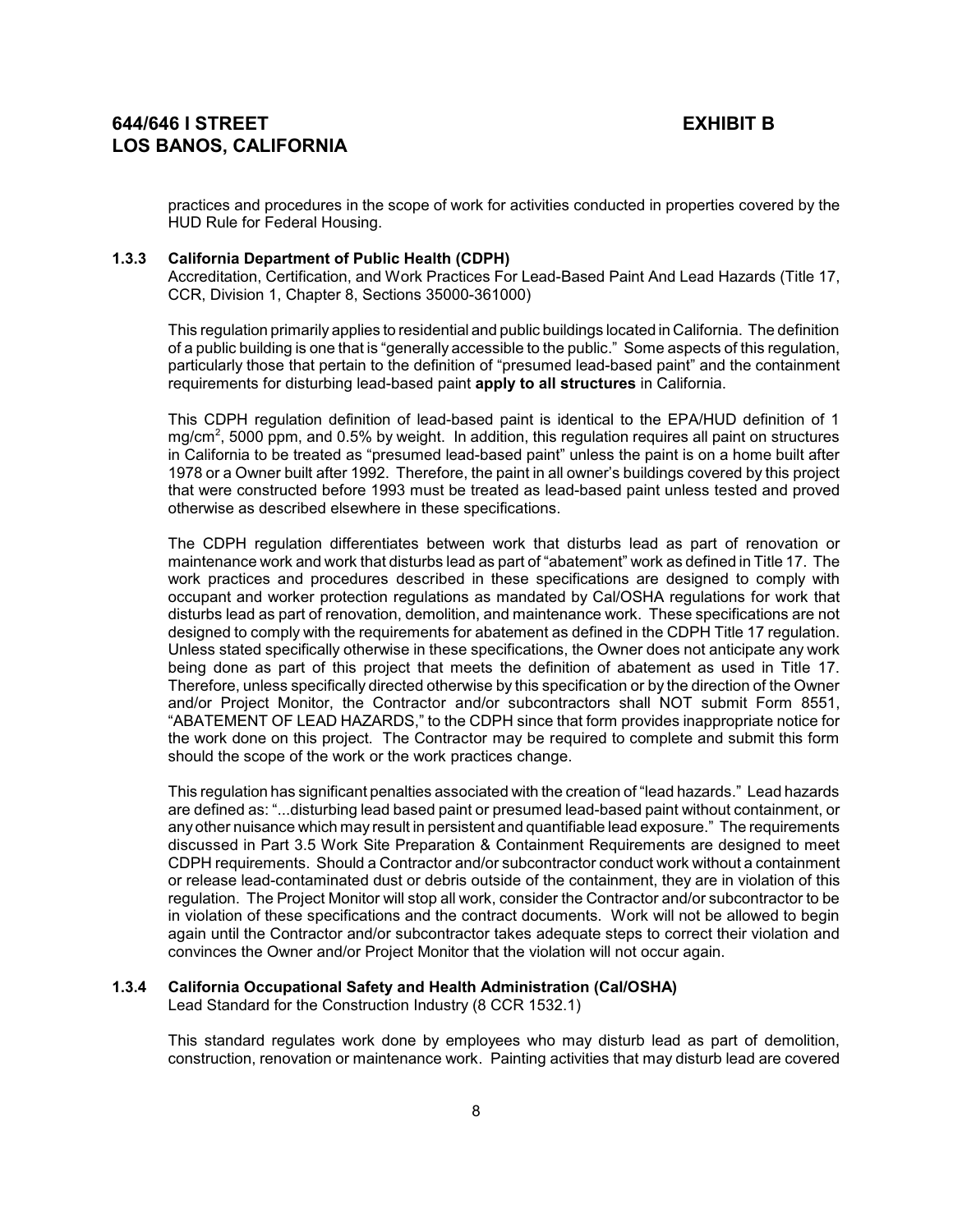by this standard. General construction work that disturbs lead is covered, as is the demolition of building components or entire structures.

Cal/OSHA regulates lead whenever lead is determined to exist in a material. When the term "leadcontaining paint" is used in the context of these specifications, the term is used to refer to paint that contains lead in an amount equal to or above the reporting limit for the laboratory analysis or that detected by an X-ray Fluorescent Analyzer (XRF).

In addition, Cal/OSHA uses the EPA/HUD/CDPH definition of lead-based paint (1.0 mg/cm<sup>2</sup>, 5000 ppm, or 0.5% by weight) for their pre-job notification requirements discussed in Part 1.4 Lead-Work Pre-Job Notification Requirements.

The following information summarizes the significant requirements in the Cal/OSHA standard. This summary is not meant to substitute for the Contractor reading and being familiar with the Cal/OSHA requirements.

- a. The Cal/OSHA lead standard is very complex. Cal/OSHA regulates lead in materials when a laboratory can quantify the amount of lead. This means materials are regulated even when they contain very small amounts of lead. The standard sets an "Action Level" for airborne lead at or above 30  $\mu$ g/m $^3$  over an eight-hour-time-weighted average. Typically, if employees are expected to be exposed to this airborne lead level, the employer must conduct air sampling, provide blood lead testing, and provide specialized training. The standard sets a "Permissible Exposure Limit" or "PEL" for airborne lead at or above 50  $\mu$ g/m $^3$  over an eighthour-time-weighted average. The employer must continue the requirements needed at the Action Level but must now provide respirators, protective clothing, a shower decontamination system, and a written compliance program.
- b. In 8 CCR 1532.1 (p), employers are required to notify Cal/OSHA before employees conduct a trigger task that will disturb more than 100 square or linear feet of material that contains lead in concentrations equal to or above 1.0 mg/cm<sup>2</sup>, 5000 ppm, or 0.5% by weight. The notification also applies to welding or torch cutting that takes more than one hour in a shift. Trigger tasks are described in 8 CCR 1532.1 (d)(2). In brief, they include manual demolition, scraping, sanding, using HEPA-attached equipment, using heat guns to remove lead paint, welding, torch cutting, and using other more aggressive techniques. This is a summary list and does not list all task that are considered trigger tasks.
- c. The California standard defines lead-containing paint at the Consumer Product Safety Commission's (CPSC) level of 0.06% by weight or 90 ppm for non-trigger tasks. The lead standard would not apply if the paint contains less than 90 ppm and the employees do not conduct trigger tasks. However if the employees do conduct trigger tasks, the entire standard applies.
- d. Cal/OSHA requires CDPH lead training and certification for any supervisors or workers who are "shown to be exposed" to airborne lead levels above the PEL in residential or public buildings. The Owner and Project Monitor believe that there is a reasonable expectation that those workers scraping paint prior to repainting, and those demolishing ceramic tile are likely to be exposed over the PEL. Therefore, on this project, that work must be done by CDPH certified workers and supervisors.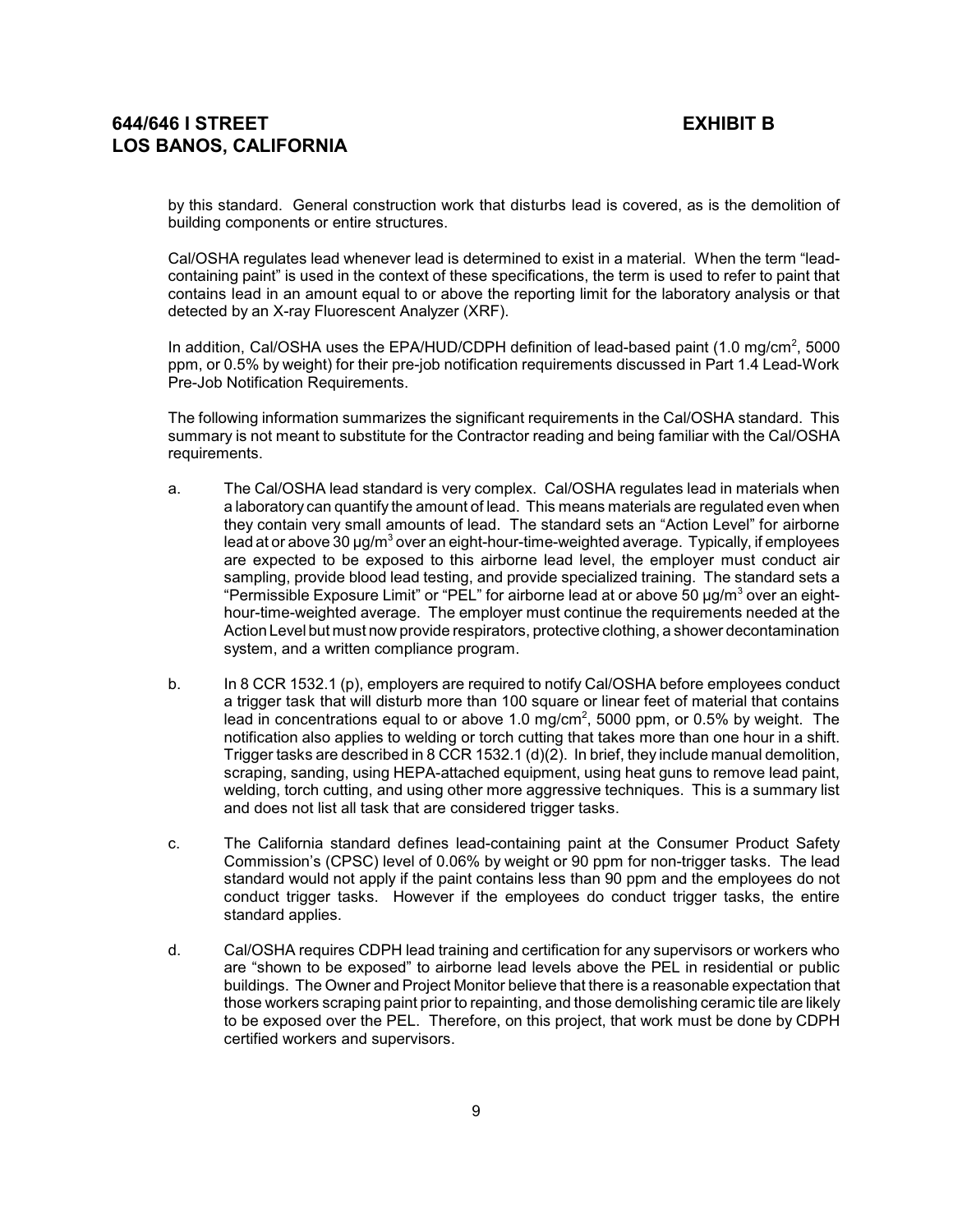e. Cal/OSHA requires the supervisor to establish a "regulated area" whenever employees may be exposed to airborne lead over the PEL or if they will perform trigger tasks as defined in 8 CCR 1532.1 (d)(2). The establishment of regulated areas is discussed in Part 3.5 Work Site Preparation & Containment Requirements.

## **1.4 Lead-Work Pre-Job Notification Requirements**

The Contractor is responsible for complying with the Lead-Work Pre-Job Notification as specified in 8 CCR 1532.1 (p). If notification is required for this project, the Contractor must provide the notification to Cal/OSHA and provide a copy of this notification to the Owner and/or Project Monitor as part of the Contractor's pre-work submittal package.

Unless the material is tested as described elsewhere in these specifications, the Contractor and subcontractors must anticipate notifying Cal/OSHA if they plan to manually demolish or perform another type of trigger task (such as paint scraping or sanding) on any painted surface or ceramic wall surface on this project if the amount of material to be disturbed equals or is greater than 100 square feet.

Notification to Cal/OSHA is not required if the paint on the painted surface is primarily intact (not loose and peeling) and the painted material is removed in a manner that does not disturb the paint. For example, door or window frames may be removed without providing the notification if the paint or coating on the frames is intact and the building components can be removed without significantly disturbing the coating. **However, there are several areas throughout both the administration portion of the building and hangars in which painted wall and ceiling surfaces and floor-mounted heaters contain damaged and peeling paint, and notification to Cal/OSHA would be required if these painted components are removed or disturbed as indicated above.**

**Unless stated otherwise in these specifications, or directed otherwise by the Project Monitor, the Contractor and/or subcontractors shall NOT submit Form 8551, "ABATEMENT OF LEAD HAZARDS," to the CDPH since that form provides inappropriate notice for the work done on this project since no lead "abatement" as defined by CDPH will be conducted as part of this project.**

### **1.5 Lead Training Requirements**

At a minimum, the Contractor and subcontractors must meet the lead training requirements as specified by 8 CCR 1532.1. This will include training all employees who drill, cut, scrape, abrade, remove, clean up debris, or in any other way are exposed to lead from painted surfaces or ceramic tile found on the buildings or structures covered by this project. The different types of training are summarized below for the typical types of work that are expected to disturb lead on this project.

### **1.5.1 Minimal Training Required For All Workers Exposed To Lead**

This training will be sufficient for those who disturb lead in only minor ways. Those disturbing lead in more significant amounts will need to meet the training requirements stated in Part 1.5.2 or 1.5.3.

For example, this training applies to those workers who, for a total of less than one hour in an eighthour shift, will drill or cut through painted surfaces, remove painted components (when the paint is intact), or remove ceramic tile significantly intact. *(This time frame is guidance and not an official*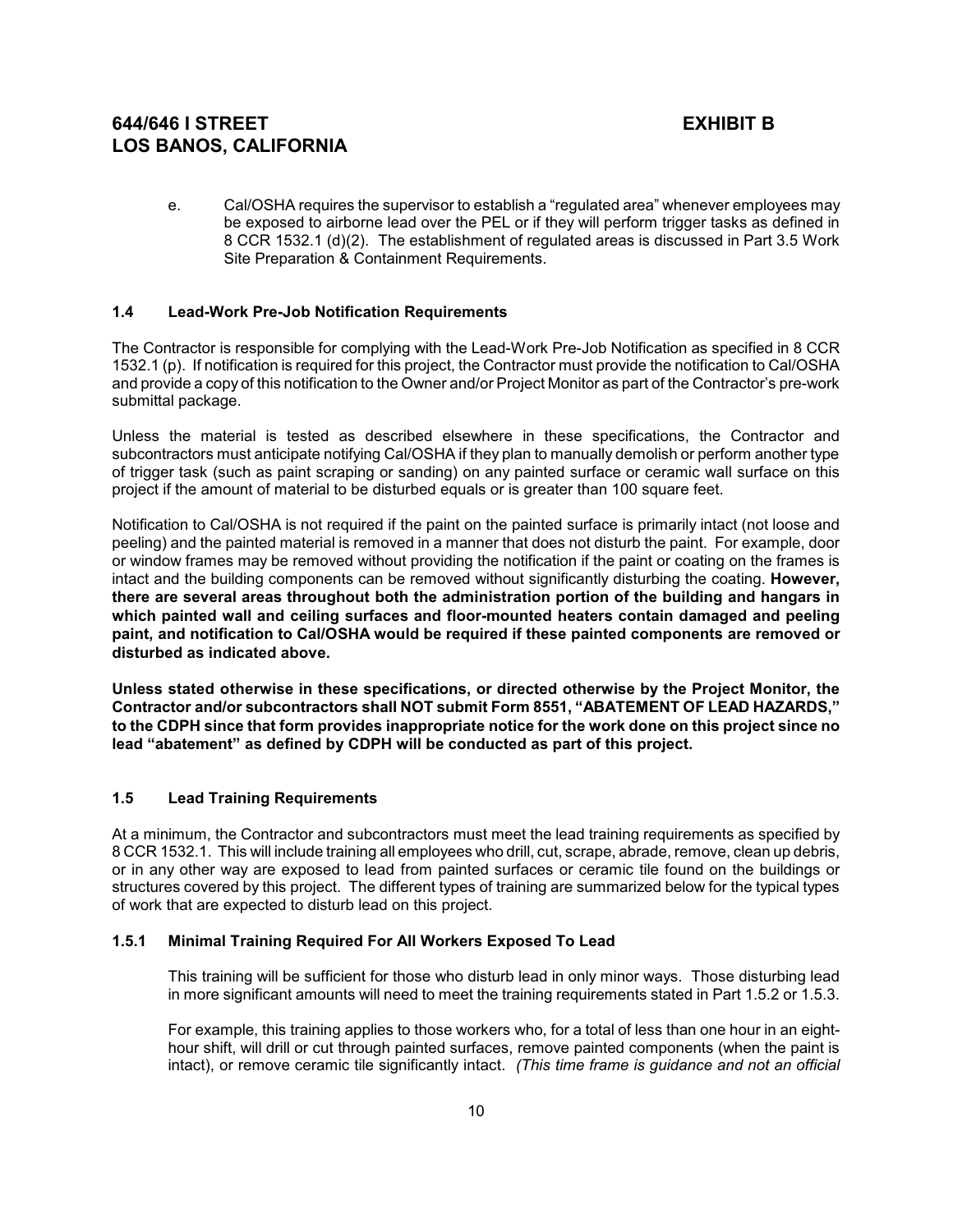*Cal/OSHA time frame. This time frame is suggested because it is thought that these tasks, done for such a short time frame, do not pose a realistic chance that workers will be exposed over the Action Level based on an eight-hour time-weighted average.)* In some cases, however, depending on the surface and type of work being conducted, the Project Monitor may determine that more training is needed even if the worker disturbs lead for less than an hour. In general, workers with this training conducting this type of minimal disturbance of lead will not need to wear respirators while conducting this work.

The training must complywith the training requirements as listed 8 CCR 1532.1(l)(1)(A). In summary, this training must comply with Hazard Communication Training for lead as discussed in 8 CCR 5194. This training is also known as "hazard communication," or "lead awareness" training and is usually done in less than hour depending on the work the employee will conduct.

The Contractor and subcontractors will need to provide the Owner and/or Project Monitor written proof that this training has been provided before workers will be allowed to conduct work that disturbs lead even in minimal amounts. Entek can provide this training for the Contractor and/or subcontractors or they can obtain this training from any source the employer believes is qualified.

Proof of this training is not required if the employees are trained to the levels listed in Part 1.5.2 and/or 1.5.3.

#### **1.5.2 Required Training For Those Exposed Over the Action Level Or Who Conduct Trigger Tasks**

This training must be done for all those workers who conduct trigger tasks or are expected to be exposed above the Action Level. Typically, this training will be required for workers who conduct a trigger task such as paint scraping or manual demolition of painted components and the work will take more than one hour in an eight-hour shift. *(This is a guidance and not an Cal/OSHA time frame.)* The Project Monitor may determine that this training is needed for some workers who conduct tasks for even less than an hour.

The training must comply with the training requirements as listed 8 CCR 1532.1 (I)(1)(B) and (I)(2)(A-H). In summary, the standard requires the worker to be trained in series of subjects. The length of training depends on the experience and previous training of the worker, the type of work they will conduct, and whether or not they already have been trained and approved to wear respirators. Workers receiving this training and conducting this type of work will typically need to wear respirators and protective clothing while they conduct the work.

An environmental contractor, or a contractor with environmental work experience, previous training, and a written respiratory protection program generally conducts this type of work. The Owner and Project Monitor do not recommend subcontractors attempt this type of work. However, subcontractors will be allowed to conduct this type of work on this project if they can demonstrate proof of training and carry out the work according to these specifications.

The Contractor and subcontractors will need to provide the Owner and/or Project Monitor written proof that this training has been provided all workers conducting the tasks that require this training. Entek can provide this training for the Contractor and/or subcontractors or they can obtain this training from any source the employer deems is qualified.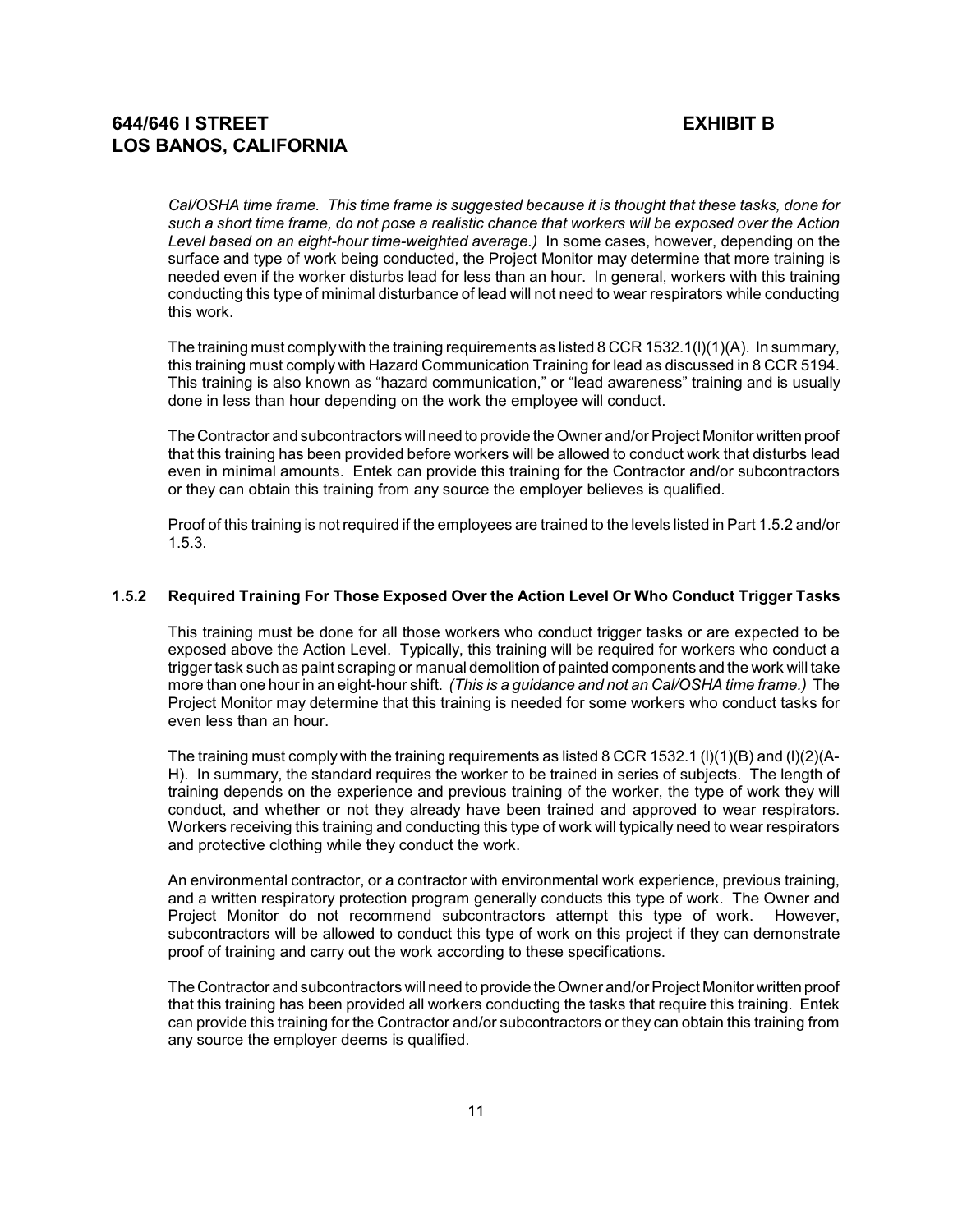This training is not required if the employees are trained to the levels listed in Part 1.5.3.

## **1.5.3 Required Training For Those Who Are Reasonably Expected To Be Exposed Over The PEL And/Or Conduct Trigger Tasks On Over 100 Square Feet of Material**

Workers and supervisors must be CDPH Certified Lead-Related Construction Workers or Supervisors if they will conduct trigger tasks or other work reasonably expected to exceed the PEL and/or conduct this work on over 100 square feet of material. *(This is a guidance amount and not a Cal/OSHA regulatory requirement. However this amount of material and type of work is reasonably expected to potentially release airborne exposures over the PEL and thus trigger the CDPH certification requirement.)* This includes work such as the manual demolition of painted surfaces, ceramic walls, paint preparation work (sanding and scraping), and other tasks as described in 8 CCR 1532.1 (d)(2). Proof of training will be a currently valid CDPH certification card. Workers who can show a completed course completion form and a completed application form for certification will be allowed to work pending their being fully certified.

**Exception**: Licensed asbestos contractors performing paint scraping work on the outside of buildings only for the purpose of removing loose and peeling paint prior to the demolition of the building, or the demolition of a structure, will not be required to have the workers or on-site supervisor be CDPH certified. They must, however, show proof of training in compliance with 8 CCR 1532.1 (l)(2) for employees who may be exposed above the Action Level. In summary they must meet the training requirements of this specification as stated in Part 1.5.2. In addition, however, the Contractor must have a CDPH certified supervisor approve the containment setup at the start of each shift that will disturb lead, approve the work practices and personal protective equipment worn by the workers, verify that proper air monitoring is being collected, must be able to return to the site within two hours if requested by the Project Monitor, and must approve the final cleanup of the work area prior to a visual inspection of the work area being conducted by the Project Monitor. The certified supervisor will always be required to approve the initial set up of the containment, personal protection, and work practices at the start of the job, but then depending on the quality of the work demonstrated, the Project Monitor may not require the certified supervisor to inspect the work site at the start of each shift. This exemption will be revoked should air sampling on this project demonstrate airborne lead levels above the Action Level on workers or supervisors.

#### **1.6 Required Submittal Documents**

While additional documents may be required by the scope of work for this project, at a minimum, the Contractor will be required to provide the Owner and/or Project Monitor with the following documents regarding the Contractor's ability to safely disturb lead-containing materials.

## **1.6.1 Submittals Prior To The Start Of Work**

All Contractors and subcontractors who will have employees disturb lead on this project must, at a minimum, provide proof of item number 1.6.1.e.1., lead hazard communication training in compliance with 8 CCR 1532.1 (I)(A)(1). This is the only submittal that must be provided by these employers as long as they do not disturb conduct more disturbance of lead than is described in Part 1.5.1.

The following submittals must be provided by all Contractors and subcontractors who will, at a minimum, have employees who will conduct trigger tasks for more than one hour per shift, will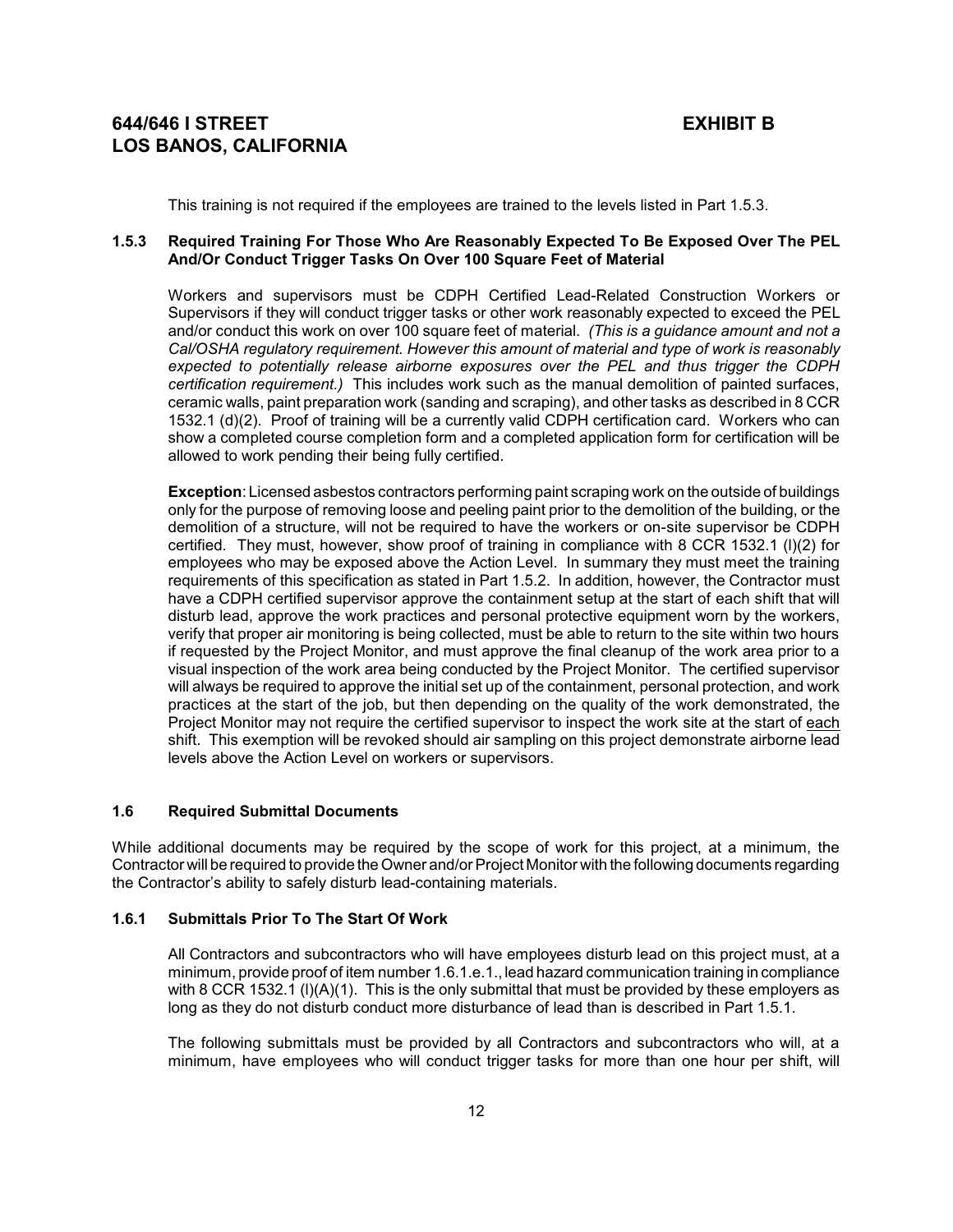potentially be exposed above the Action Level, or will conduct other activities as determined by the Project Monitor that may result in significant exposure to lead.

- a. A written lead compliance plan in compliance with 8 CCR 1532.1 must be provided that includes the following:
	- 1. A description of equipment and materials, controls, crew size, job responsibilities, and operations and maintenance procedures for each activity in which lead is disturbed and potentially emitted;
	- 2. A description of specific control methods (wet methods, engineering controls, etc.) that will be used to ensure workers are not exposed above the PEL;
	- 3. Technology considered in meeting the Cal/OSHA permissible exposure level (PEL);
	- 4. Air monitoring data documenting sources of lead emissions;
	- 5. A detailed implementation schedule for the compliance plan, including the schedule for inspections by a competent person;
	- 6. A description of the lead work practice program which will be used to control worker exposures. This includes the use of protective work clothing, equipment, hygiene facilities and practices, and housekeeping practices;
	- 7. A description of the steps the Contractor or subcontractor will take to minimize the generation of hazardous waste produced on this project. This includes, but is not necessarily limited to how the contractor will separate waste streams. For example, how will the Contractor or subcontractor keep potentially hazardous waste such as paint chips and dust from being disposed of with other potentially non-hazardous construction materials and debris?

**Note:** If a Contractor or subcontractor is found conducting lead-related work not specifically mentioned and described in the compliance plan, the work will be stopped until a compliance plan including that work is submitted, reviewed, and approved by the Owner and/or Project Monitor.

- b. Copy of the Contractor or subcontractor's written respirator program in accordance with the requirements of 8 CCR 1544.
- c. Proof that all employees expected to wear respirators on this project have medical approval to wear a respirator.
- d. Copies of respiratory fit-tests for all workers expected to wear a respirator on this project. Fit testing must be done as required by and in accordance with 8 CCR 1544.
- e. Proof of training required by Part 1.5 for type of work employee will do.
	- 1. Proof of Hazard Communication Training for Lead done within the last calendar year for those exposed to lead or who will perform trigger tasks for less than one hour.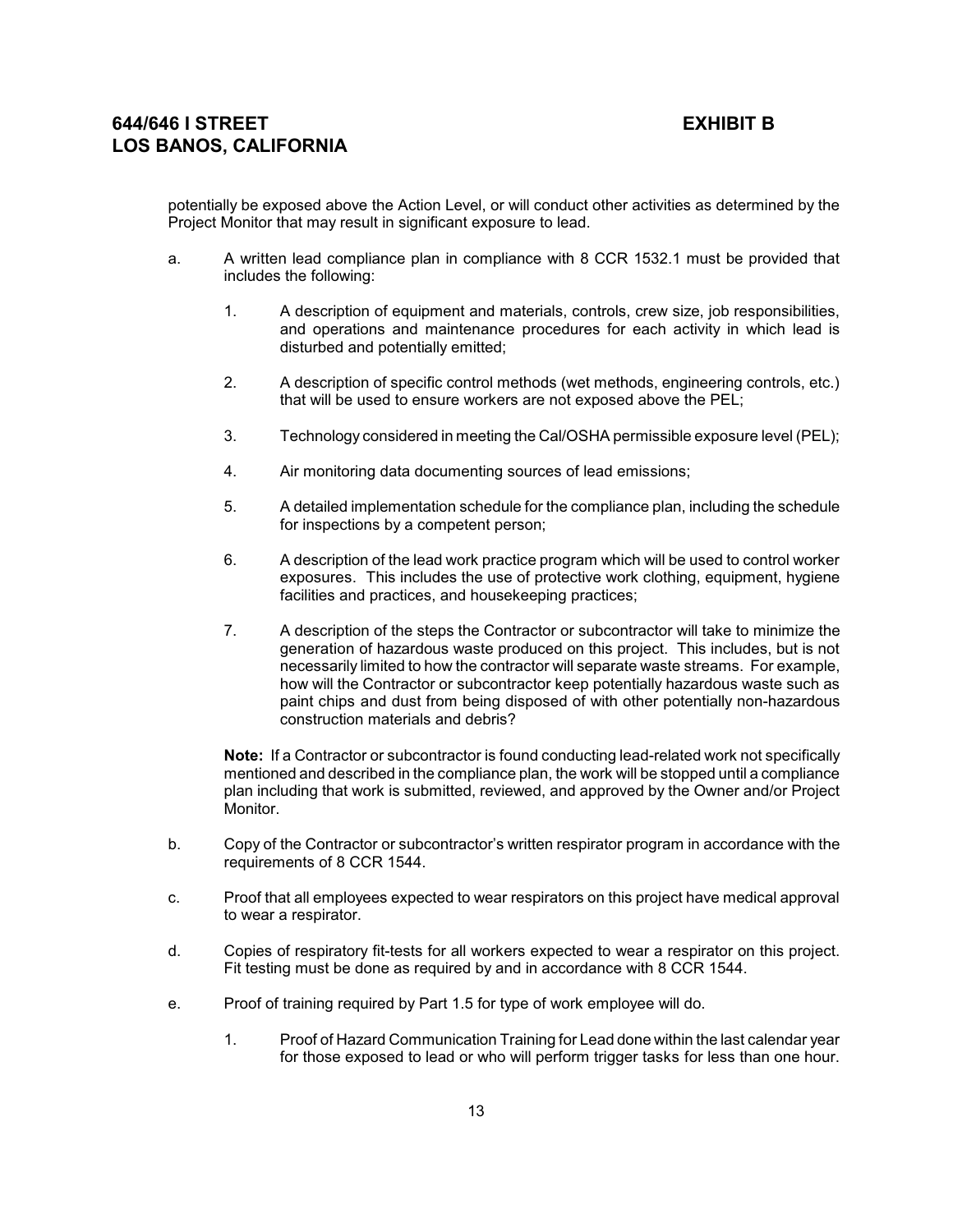*(Proof may be a certificate or written statement stating training was completed and a list of names of those individuals who were trained. Proof of this training is not needed if employee provides proof of training required by items e. 2, or e 3.)*

- 2. Proof of training in compliance with 8 CCR 1532.1 (l)(2) done within the last calendar year for all employees who will conduct trigger tasks as defined in 8 CCR 1532.1 (d)(2) for more than one hour or who will reasonably be expected to be exposed to lead above the Action Level. *(Proof may be a certificate or written statement stating training was completed and a list of names of those individuals who were trained.)*
- 3. Proof of CDPH lead certification for those workers who will conduct trigger tasks as defined in 8 CCR 1532.1 (d)(2) or will reasonably be expected to be exposed to airborne levels of lead above the PEL on projects that will disturb more than 100 square feet of lead-containing material. *(Proof of certification will be a currently valid CDPH certification card as a worker or supervisor. Workers who can show proof of a valid course completion form and application being submitted to CDPH, will be allowed to work while awaiting full certification from CDPH.)*
- 4. Proof of current CDPH certification as a lead supervisor for the on-site competent person for projects involving the conduction of trigger tasks or other activities reasonably expected to exceed the PEL on all projects that will disturb more than 100 square feet of lead-containing material. *(Proof of valid certification will be a currently valid CDPH certification card a worker.)*
- 5. If exception to requirement for CDPH certified supervisor listed in Part 1.5.3 is requested, then provide proof of CDPH certified supervisor who will verify containment, personal protection and work practices, and will be able to respond to the project within two hours of request by the Project Monitor.
- f. Copies of all current MSDS for chemicals used on this project.
- g. Manufacturers' certifications that high efficiency particulate air (HEPA) vacuums, pressure differential units and other local exhaust ventilation equipment conform to ANSI Z9.2-79 for all HEPA-filtered equipment that will be used on this project. *(This is proof that the equipment is actually HEPA filtered. This is separate from the challenge testing requirement needed for equipment used in interior spaces.)*
- h. Name and contact information of independent testing company who will challenge test all vacuums and air filtration devices used on this project (in interior spaces).
- I. Statement regarding compliance with all Cal/OSHA exposure monitoring required for this project.
- j. Name and contact information for laboratory who will analyze air samples or waste samples and documentation of their certification to conduct such analysis.
- k. Name of Waste Transporter who will transport hazardous waste on this project and documentation that the Transporter is allowed to transport lead hazardous waste.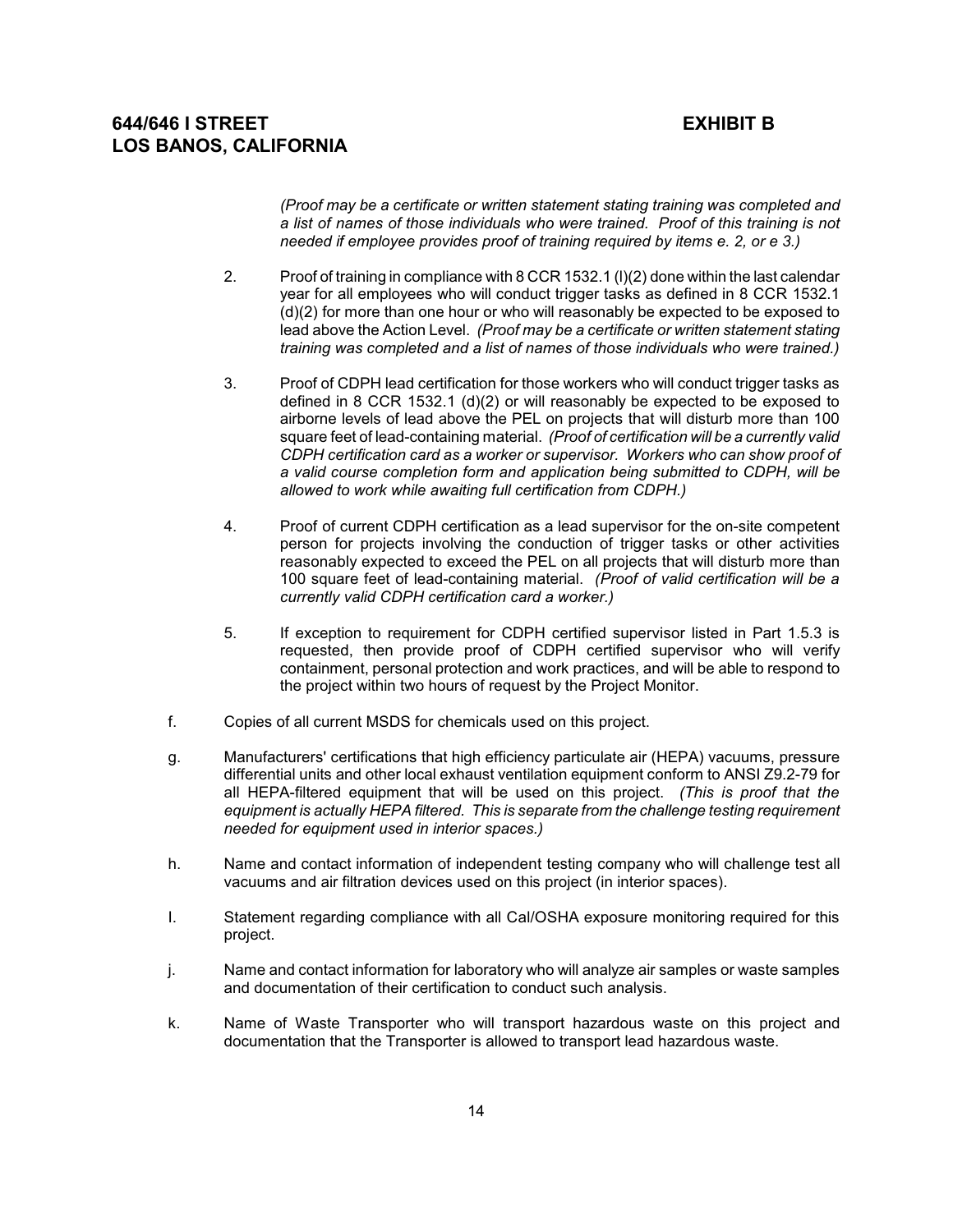- l. Name of Waste Landfill to which lead hazardous waste will be sent and documentation that such landfill is allowed to accept such waste.
- m. Should waste water filtration be required on this project, submit manufactures documentation pertaining to the capability of waste water filters to filter particles of, at a minimum, five micrometers in size.
- n. List of all rented equipment to be used within a lead regulated area, or a statement that no rental equipment will be used on this project.
	- 1. If rental equipment is to be used, submit written statements from each rental company indicating the rental company's acknowledgment that the equipment is provided for and may be used in areas where airborne levels of asbestos and/or lead may be present.
- o. Submit emergency plans. At a minimum submit the following:
	- 1. Submit non-emergency telephone numbers, other then 911, for the appropriate Police, Sheriff, and Fire Departments.
	- 2. Name, pager or cell phone numbers of the on-site supervisor and his immediate company supervisor.
	- 3. Submit detailed written directions from the project site to the medical facility to be used in case of an emergency. Also include a map which sufficiently shows the route to be taken from the site to the designated medical facility.
	- 4. Submit written emergency procedures pertinent to the work to be performed and which can be implemented by site personnel if the need arises.
- p. Local sanitation district Wastewater Discharge Permit for Surface Washers (if required).
- q. Cal OSHA Notification. This is required for this work on all projects that will disturb more than 100 square feet of lead-containing material.

The above listed documents must be provided prior to the start of work that will disturb lead. Under no circumstances will workers or supervisors be allowed to work on this project prior to the receipt, review, and acceptance of this documentation by the Owner and/or Project Monitor. In addition, documentation for rental equipment must be provided before the equipment may be used in a lead regulated area. All delays resulting from the failure of the Contractor and/or subcontractors to provide this information in the required time frame is solely the responsibility of the Contractor and/or subcontractor.

**The Contractor must use the Pre-Work Submittal Checklist provided at the end of these specifications to provide the Owner and/or Project Monitor these submittals. Failure to use the form will likely lead to the rejection of the submittal package and a delay in the project that will be the sole responsibility of the Contractor and/or subcontractor.**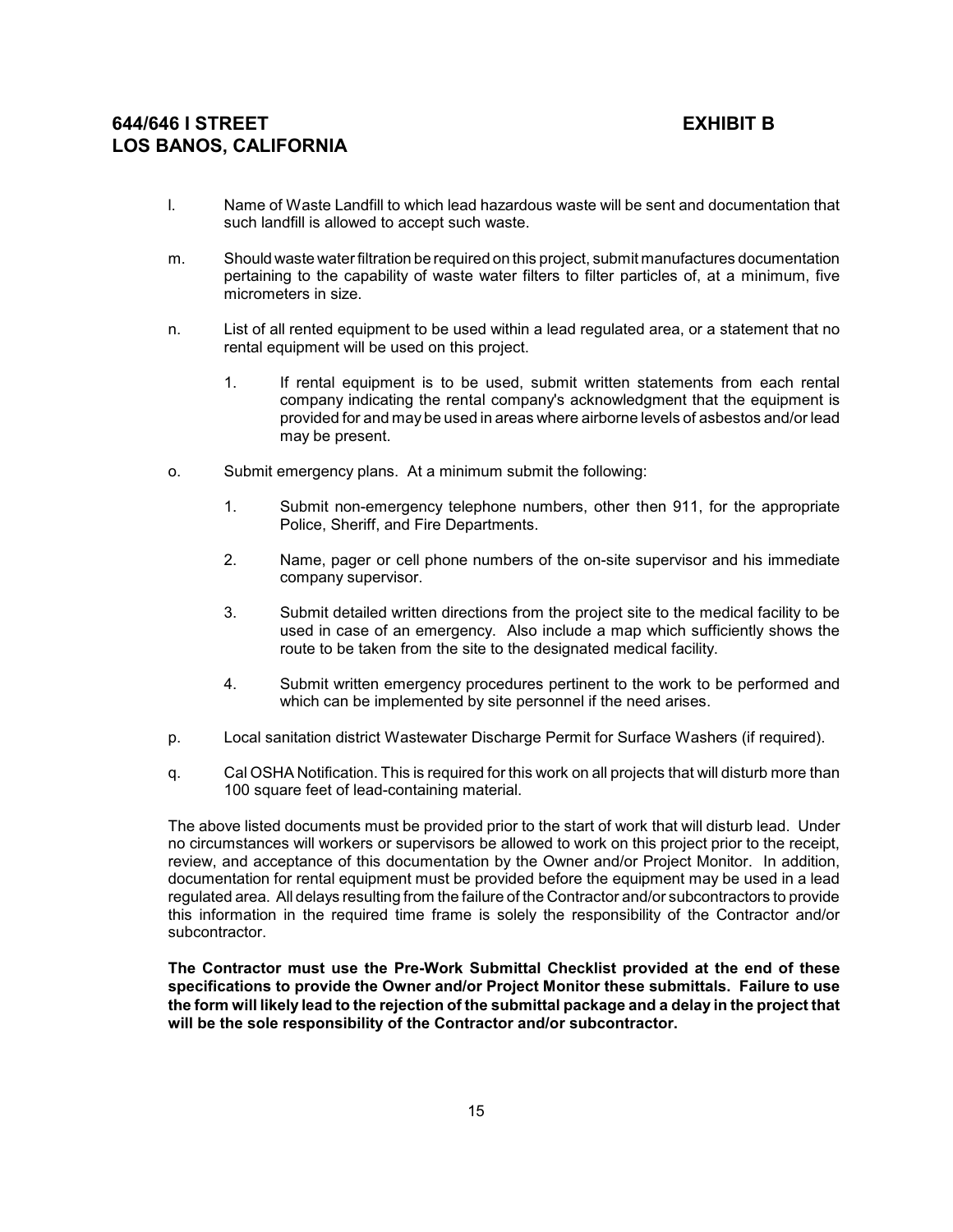The Contractor is responsible for maintaining current documents and resubmitting copies to the Owner and/or Project Monitor for anyworker whose documents expire during the project. Any worker observed on a job site who either is not approved to conduct work by the Owner and/or Project Monitor or has been approved but documentation pertaining to training, medical evaluation, or respiratory fit testing has expired, will be instructed to stop work until these documents are received by the Owner and/or Project Monitor and the worker is approved to perform work that disturbs lead.

### **1.6.2 Submittals Provided During The Work Or Following Completion Of The Work If Applicable**

Depending on the document, these documents must be provided the Owner and/or Project Monitor on an ongoing basis during the work, or if appropriate following completion of the physical activities associated with the project. The documents must be received and approved by the Owner and/or Project Monitor before the work is considered complete. (Failure to provide these documents means the work is not complete, even though the physical activities may be completed.)

- a. Daily sign-in sheet for each worker entering a lead regulated area.
- b. The Contractor must provide the results of exposure sampling done to comply with the requirements of 8 CCR 1532.1 (d) and the requirements of this specification.
- c. The Contractor must provide blood sampling and analysis results of lead (BLL) and zinc protoporphyrin (ZPP) levels for all workers who are represented by air monitoring results that exceed the Action Level. Typically, the Project Monitor will require blood lead sampling for all workers on a work shift if one or more air sampling results for that shift is above the Action Level.

The written results of the blood sampling analysis must be provided the Owner and/or Project Monitor within 21 days of the exposure over the Action Level or within 12 days of the completion of the project, whichever comes first.

- d. Copies of job progress reports and project documentation. This must include the names of all employees onsite, the hours worked and a brief description of the work completed at the site(s).
- e. The Contractor must provide all waste disposal documentation.

#### **1.7 Third-party Oversight**

The Owner is utilizing the services of Provost & Pritchard Consulting Group and Entek Consulting Group, Inc. (Entek) as independent third-party consultants to provide oversight of all work that disturbs lead on this project. The Contractor shall treat this third-party consultant as a designated representative of the Owner. The third-party consultant for this project is known as the Project Monitor. The Project Monitor is expected to perform some or all of the following activities on this project, but may also conduct other activities as needed:

a. Visually monitor the work practices of the Contractor's employees to determine that the work is being done in compliance with these specifications. The Project Monitor may conduct this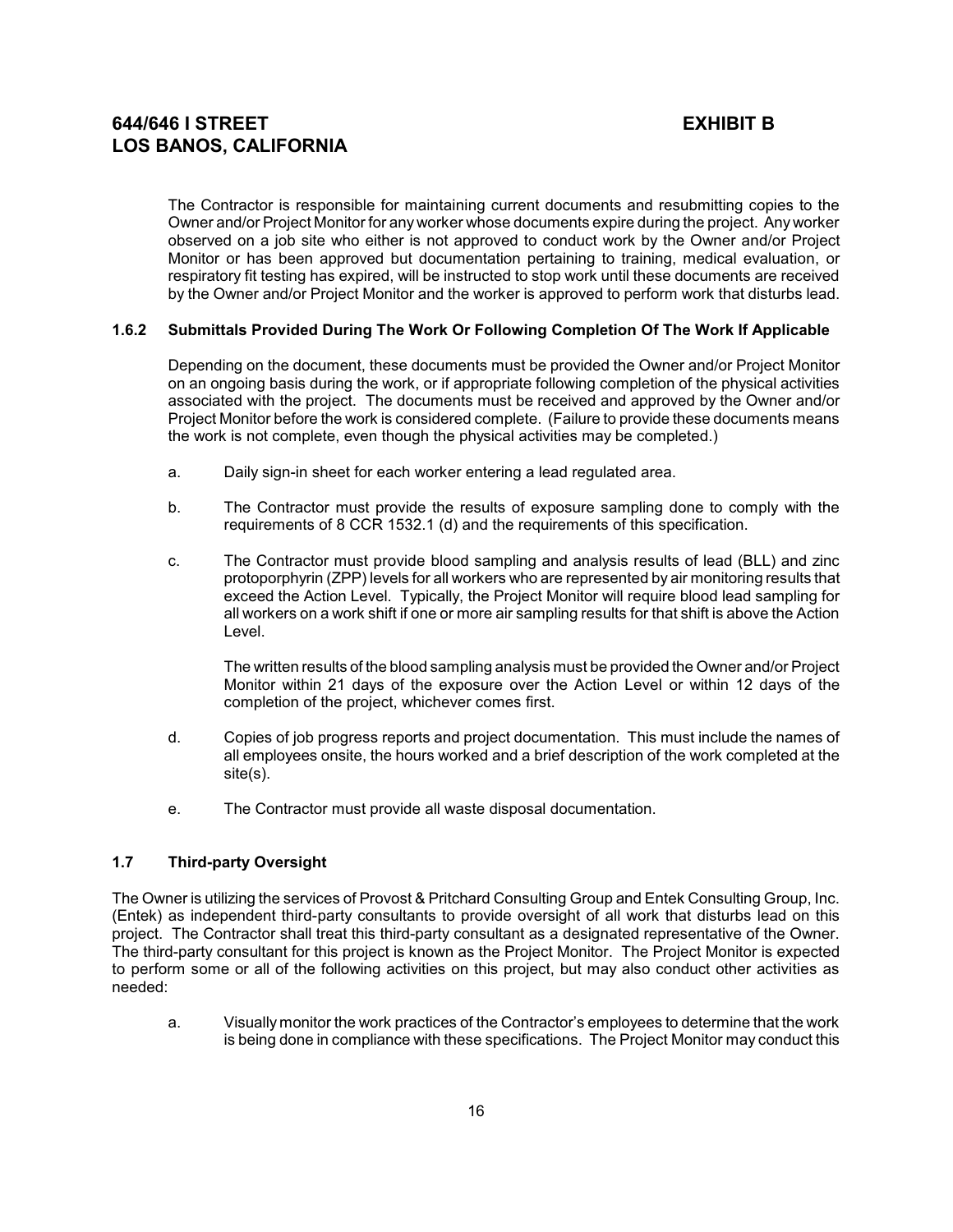activity on a continual basis or may make unannounced random visits to the project site to check on the Contractor's performance.

- b. Visually inspect for the presence of visible emissions suspected to contain lead.
- c. Conduct personal and area air monitoring in accordance with accepted methods.
- d. Collect bulk samples of relevant materials to determine the presence or absence of lead.
- e. Visually inspect the work area for cleanliness after completion of the work.

### **1.8 Air Sampling By The Owner and/or Project Monitor**

The Owner and/or Project Monitor may determine it appropriate to collect air samples to evaluate the effectiveness of the Contractor's engineering controls and work practices. The Contractor and/or subcontractors shall allow the Project Monitor to attach and collect personal air samples on the workers and shall instruct the workers to comply with the directions for that sampling as given by the Project Monitor.

Air sampling mayalso be used to verify the effectiveness of the Contractor's containment system. The Project Monitor may choose to collect area air samples within the work area. These samples results may be used to generate an eight-hour, time-weighted average. The result of area samples in a lead work area should normally be far below what the workers are breathing. Therefore should the Project Monitor collect area air samples within the work area that result in exposures above half the Action Level (15  $\mu$ g/m<sup>3</sup>), the Project Monitor will require the Contractor and/or subcontractors to re-evaluate their work practices, engineering controls, and containment system.

The Project Monitor may also choose to collect area samples downwind, outside of the regulated work area. These sample results will be compared to background air samples upwind or samples collected prior to the beginning of work. Sample results indicating airborne lead emissions at or above 5  $\mu$ g/m $^3$  above background levels will be interpreted to mean that the Contractor and/or subcontractors containment or engineering controls are inadequate. This may result in the temporary stoppage of work until the Project Monitor is assured that airborne lead levels will significantly diminish by the change in work practices or engineering controls.

#### **1.9 Notification of Employers of Employees in Adjacent Areas**

The Contractor and subcontractors who will disturb lead are responsible for ensuring that employers of employees in areas adjacent to the work being conducted have been notified that work disturbing lead will take place.

Typically this notification is in addition to the posting of lead regulated area signs. In summary, this notice shall be provided to all other contractors and subcontractors in areas adjacent to the work. Those employers must be notified in advance of any upcoming work that will disturb or impact lead in a manner that may generate airborne levels of lead that could present a potential exposure to workers at or above the Permissible Exposure Limit (PEL) as defined in 8 CCR 1532.1(c). This notice shall also provide information on the control measures being implemented and a warning that the employer's employees are to remain outside of the posted regulated areas. The Contractor and/or subcontractors anticipating the need for such notification shall coordinate this notification with the Owner and/or Primary Contractor.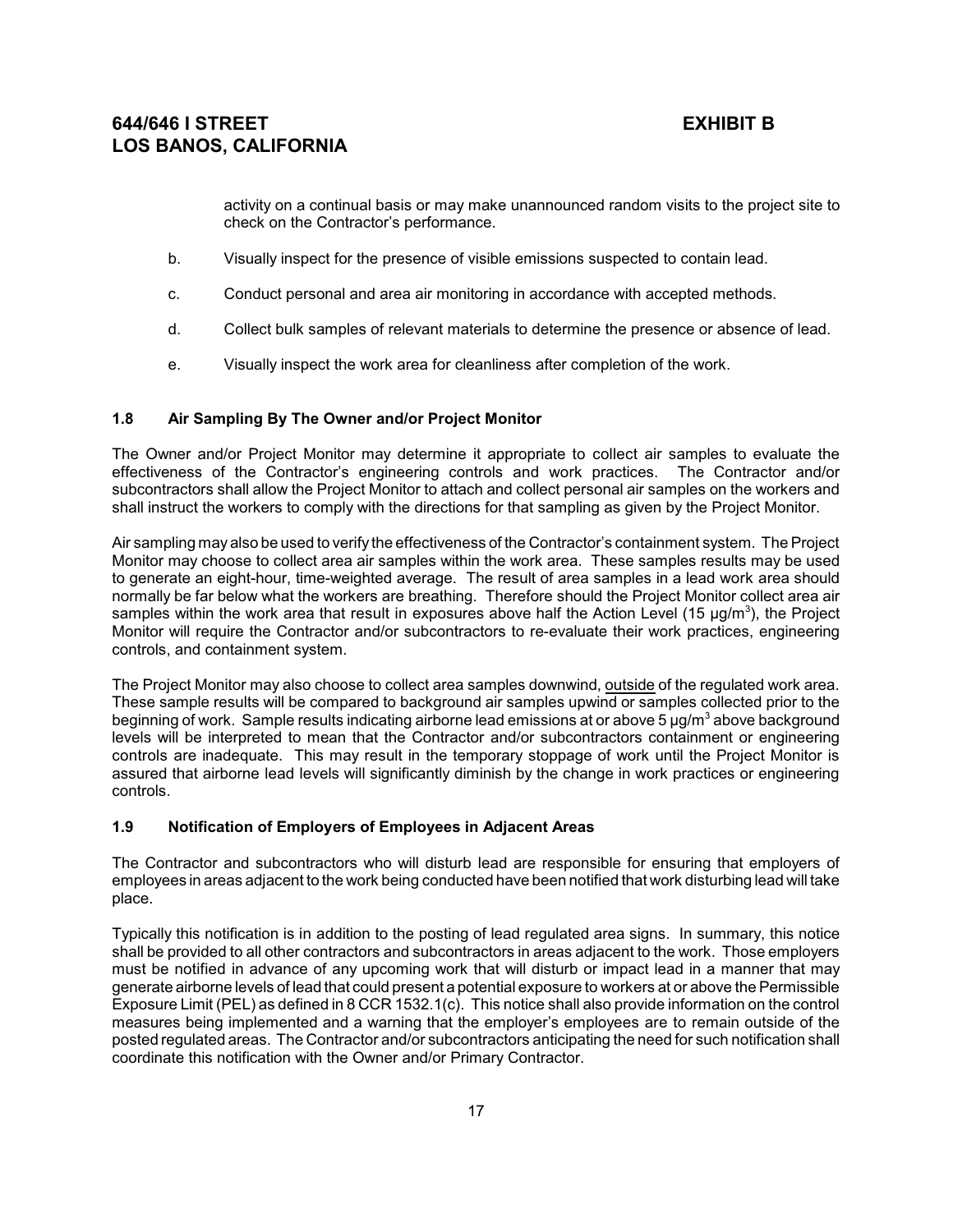## **1.10 Suspension Of Work**

The Owner and/or Project Monitor may suspend all work that disturbs lead if any controls (such as barriers) fail, if debris known or suspected to contain lead is detected outside the containment, or if work is on the exterior of a structure and wind speeds are more than fifteen miles per hour, or if in the judgement of the Project Monitor, other factors exist that determine the work must be stopped because of the potential for the creation of lead hazards. For example, the Project monitor may conduct perimeter monitoring and discover that lead is being released in concentrations at 5  $\mu$ g/m $^3$  above background levels or work area air monitoring that is above half the Action Level. In either case, the Owner and/or Project Monitor may suspend work until more effective containment, work practices, and engineering controls are utilized.

## **1.11 Pre-Start Meeting**

The Project Monitor typically recommends that there be a pre-start meeting with the Contractor or subcontractor's representative and the Project Monitor approximately five days prior to the expected start of work. The Contractor will be expected to provide the majority of pre-work submittals described in Part 1.6.1 at that meeting. This meeting is designed to answer questions about the project and address issues of concern of either the Contractor, subcontractor, or Project Monitor. Should this meeting be determined not to be necessary, the submittals must be delivered to the Owner and/or Project Monitor no later than five working days in advance of the work.

## **1.12 Testing For Lead In Paints, Coatings, Ceramic Tile, And Other Materials**

The Owner believes lead is common in the paint and ceramic wall tile in buildings the age of buildings on this project. Therefore the Owner does not anticipate paying for additional testing. However, in some cases, it may be in the interest of the contractor and/or subcontractors to determine the exact concentration of lead in the paint or coating since that will affect Cal/OSHA and CDPH compliance issues. For example, many interior surfaces will contain paint which contains less than 600 parts per million lead. Should the paint be tested and that discovered, much of the Cal/OSHA lead standard and all of the CDPH Title 17 standard won't apply.

For example, should the paint contain less than 600 parts per million lead, the contractor and/or subcontractors could drill into or conduct other non-trigger tasks on this material without extensive training. Also, the demolition of these surfaces would not trigger prior notification to Cal/OSHA.

Should the contractor and/or subcontractor wish the paint or ceramic tile to be tested, they will need to request this of the Project Monitor. This testing must be done by Entek. The Project Monitor will be able to assist the contractor and/or subcontractor in determining if testing the material is likely to be worthwhile for the contractor and/or subcontractor.

## **PART 2.0 MATERIALS AND EQUIPMENT**

## **2.1 Fire Resistant Plastic Sheeting (Poly)**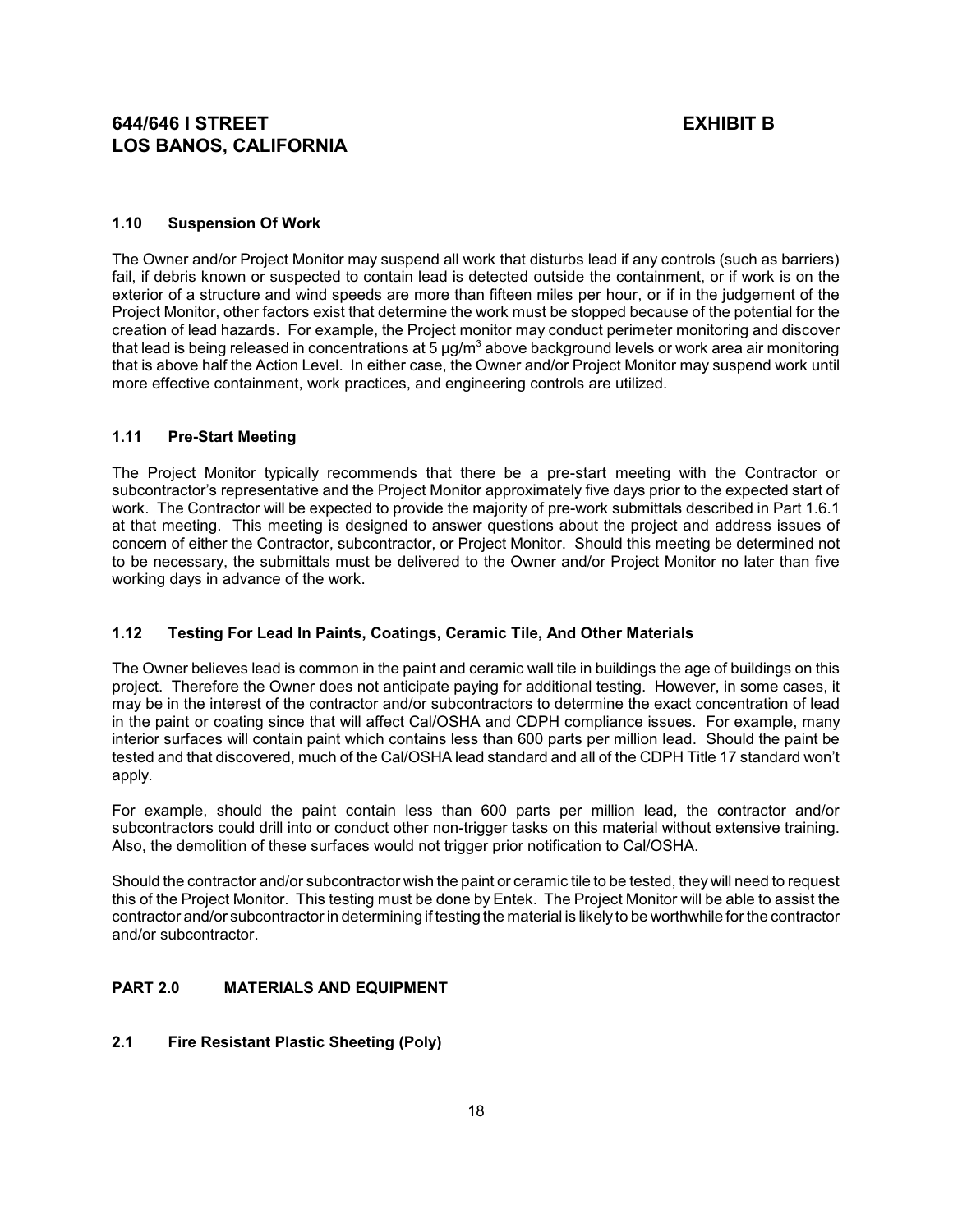All plastic sheeting used on this project must be fire resistant whether used inside or outside of buildings.

### **2.2 Challenge Testing Of HEPA Filtration Systems**

All HEPA-equipped vacuums and air filtration units to be used on this project in interior spaces during operations that may disturb lead must be challenge tested and meet ANSI requirements using DOP or an equivalent testing agent. Except for HEPA air filtration units used to create negative pressure differentials for the demolition of ceramic tile, this testing must take place within ten calendar days prior to their use and after replacement of any HEPA filter removed from previously tested equipment. Air filtration units used in conjunction with the demolition of ceramic walls must be challenge tested on site. They do not need to be retested as long as they remain on site. They will need to be retested if they are moved off site. Copies of all testing certifications must be provided to the Owner and Project Monitor prior to use of the equipment.

Exception: Subcontractors using HEPA vacuums for incidental cleanup of lead dust resulting from the minimal disturbance of lead as discussed in Part 1.5.1 are exempt from the challenge testing requirement unless, in the judgement of the Project Monitor, there is a reasonable expectation that the subcontractor's HEPA vacuums are leaking.

### **2.3 Vacuum-Assisted Tools**

When using power tools to disturb lead, the Contractor shall only use tools that have a HEPA-filtered-vacuum recovery system.

### **2.4 Power Washing**

No high pressure or water blasting tools may be used if the spray will contact lead-containing paint.

For the purposes of this specification, power washing is defined as: The use of a low pressure "power washer" to rinse and/or wash stable, painted or coated surfaces to remove dust, dirt, grime, and other foreign matter in preparation for re-painting." Under no circumstance maypower washing be used to remove lead-containing paints or coatings from surfaces. Before using power washing, all areas of loose, peeling, cracking, or unstable coatings must first be prepared for re-painting using the appropriate methods and personnel protective equipment as specified by Cal/OSHA and CDPH regulations, and these specifications. Typically this means all loose and peeling paint must be removed by hand scraping and sanding or the use of mechanical tools equipped with HEPA filtration.

Should a Contractor or subcontractor use power washing in a manner that releases paint from the surface, and that paint also not be contained, the Contractor or subcontractor will be responsible for all costs associated with the Owner hiring and environmental contractor to clean up the area. The area to be cleaned will be determined by the Project Monitor and will extend past the point of visually apparent debris.

Prior to performing power wash operations the Contractor must determine if the local sanitation district requires a Wastewater Discharge Permit for Surface Washers. Should this permit be required, the Contractor is responsible for obtaining it, accurately completing it and adhering to the permit requirements.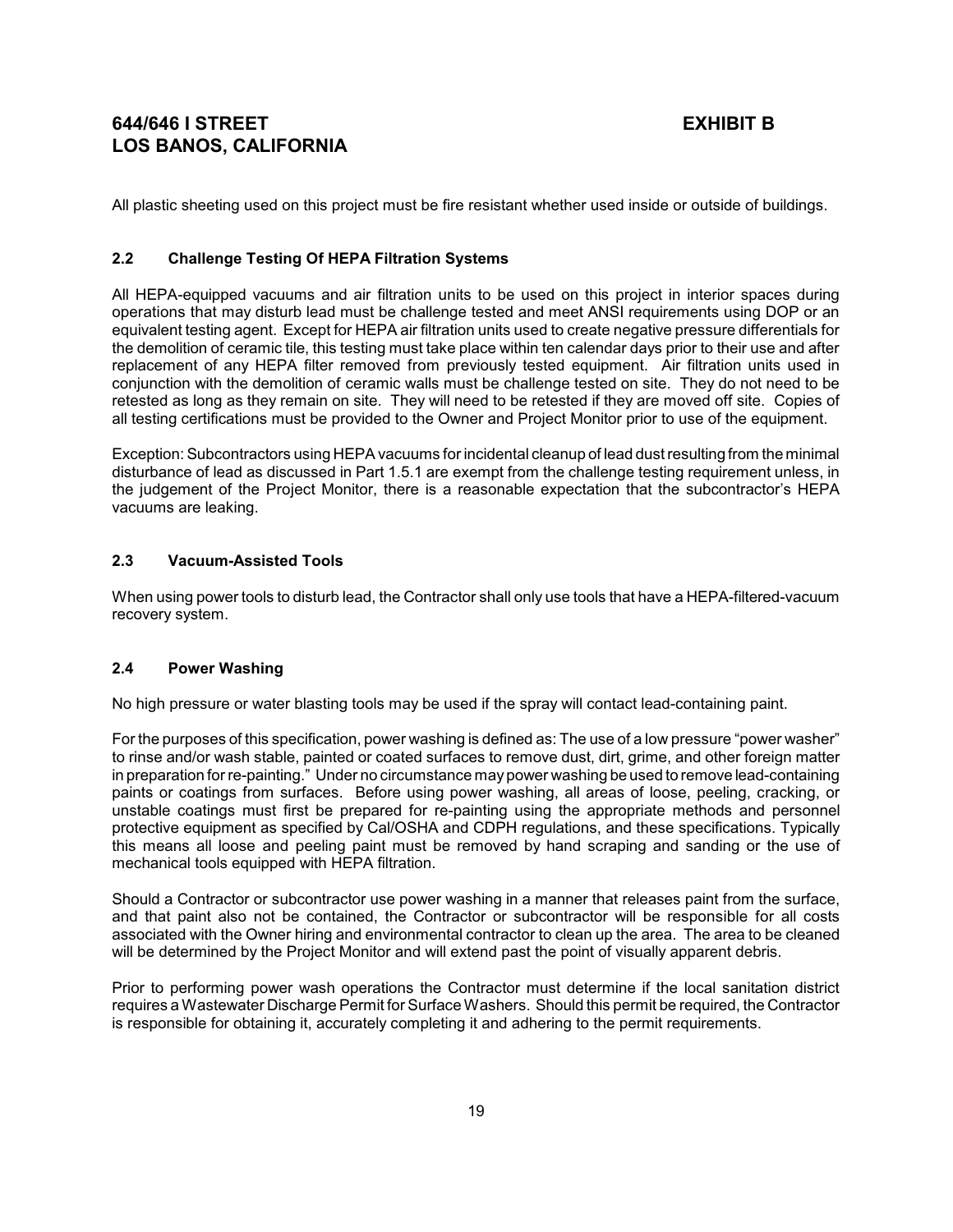## **2.5 Personal Protective Equipment**

The Contractor shall use respirators and personal protective equipment as required by 8 CCR 1532.1 and as appropriate based on personal air monitoring results. All respirators must be approved by NIOSH.

Respirator fit test records and the respiratory protection program shall be retained on site as part of the project documentation if respiratory protection is used on this project. Disposable dust/mist respirators shall not be used.

At a minimum, half-face respirators with P-100 (HEPA) cartridges will be required during surface preparation where there is manual scraping or sanding that will take more than one hour to complete. Dry scraping or sanding, mechanical scraping, abrading, sanding, or similar actions will trigger the need for respirators regardless of the duration of the activity.

Regardless of the duration of the work, all workers scraping lead-containing paint or removing or demolishing ceramic tile must wear disposable protective clothing over their wear home clothes. Workers demolishing surfaces that contain ceramic tile must wear full body protective clothing including hoods and gloves.

At a minimum, the Contractor and subcontractors must ensure that no lead dust or debris is tracked out of the contained, regulated area. The Contractor and subcontractors must ensure that all those allowed into the regulated area wear adequate foot coverings that ensure that they will not track contaminated material out of the area when the leave.

## **2.6 Rental Equipment**

Any equipment rented for the purpose of disturbing lead or used within a lead regulated area must be accompanied with documentation verifying that the rental agencyhas been notified, and acknowledges receipt of notification that the equipment being rented will be used for work inside a lead regulated area. This documentation must be submitted to the Project Monitor prior to the equipment being used on the job site.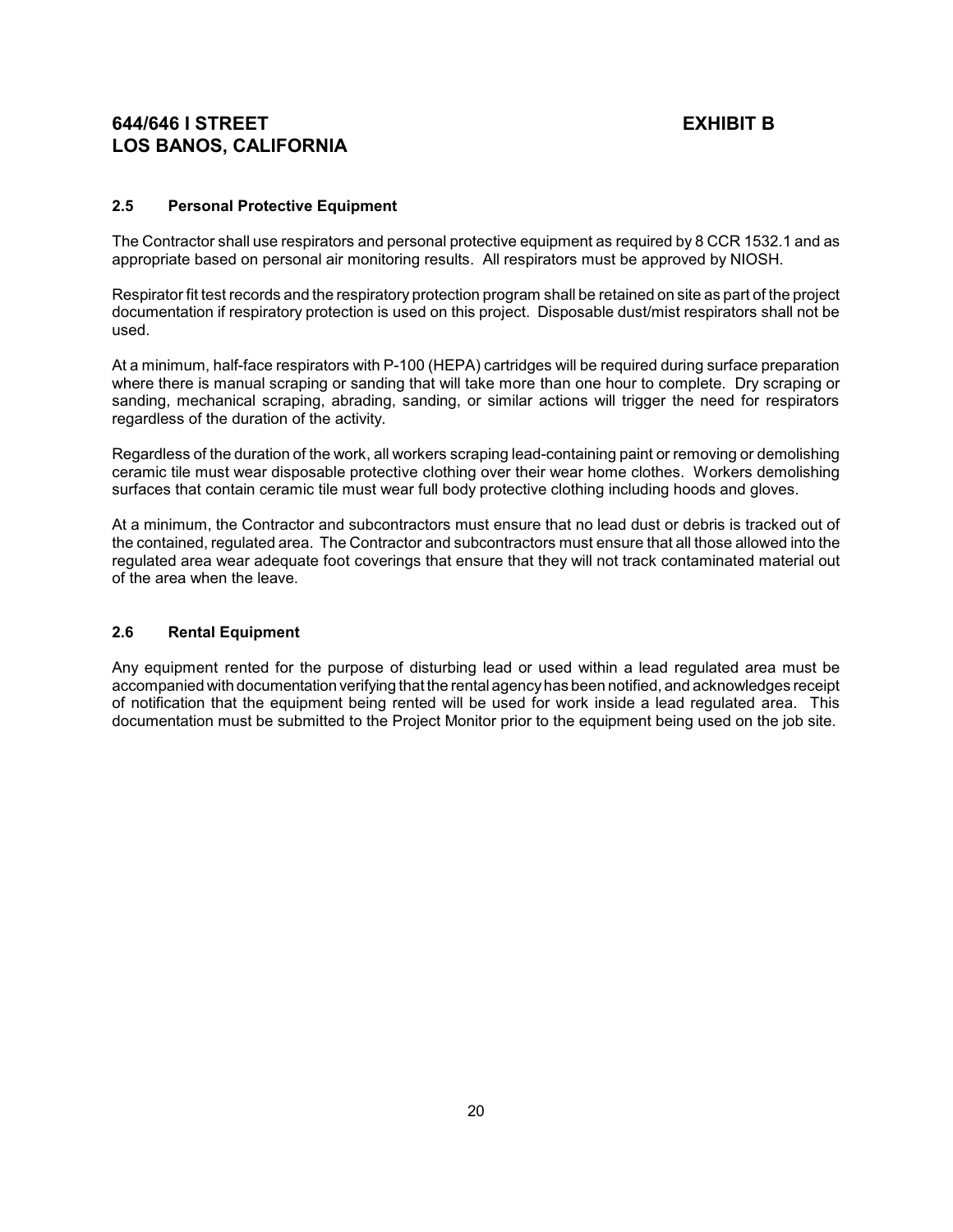## **PART 3.0 EXECUTION**

### **3.1 Summary**

Contractors and subcontractors conducting lead related construction work will be evaluated on a performance standard which includes, but is not limited to, cleanliness of work area, work practices as verified by exposure monitoring, containment set up, and ultimately, the clean up of paint chips, dust, and debris.

Any work practice that creates paint chips, dust, glazed ceramic or painted debris must be conducted within a regulated area as defined in 8 CCR 1532.1 and within a containment at least as stringent as required by Title 17 and/or described in these specifications.

The containment system shall be designed and constructed to prevent visible dust or debris from escaping the work area as well as the escape of airborne lead emissions at or above 10  $\mu$ g/m<sup>3</sup> above background levels. Should dust or debris generated by the work be found outside the containment, or the airborne lead outside the containment exceed background levels, the Project Monitor will determine that the containment is inadequate, in violation of Title 17 requirements, and work will be stopped until the Contractor and/or subcontractors redesign the containment to be more effective.

### **3.2 Compliance With Requirements For The PEL and Action Level**

Contractors and subcontractors strictlyadhering to the requirements listed in these specifications who conduct minimal disturbance of lead such as by the conduction of trigger task work amounting to less than one hour, may begin work assuming the Cal/OSHA Permissible Exposure Limit (PEL) will not be exceeded.

Contractors and subcontractors not strictly conforming to suggested work practices must start work assuming the PEL will be exceeded. This means they must comply with all OSHA requirements specified for work that results in exposures over the PEL. This will include, but is not limited to, complying with requirements for training, personal protection, regulated area development, blood testing, personal air monitoring, the development of a written compliance plan, and the notification of employers in adjacent areas.

Contractors and subcontractors must assume the PEL will be exceeded each time they conduct trigger activities that will exceed one hour in duration. This will trigger the need to wear respirators and protective clothing, meet the training requirements specified earlier in these specifications, conduct personal air sampling, develop a written compliance plan and all other actions described as necessary by 8 CCR 1532.1 and these specifications.

### **3.2.1 Personal Air Sampling**

The Contractor and subcontractors are responsible for conducting personal air monitoring during disturbance of lead in compliance with the requirements of 8 CCR 1532.1. At a minimum, Contractors and subcontractors shall conduct representative exposure monitoring on workers on a daily basis whenever those workers will conduct trigger task activities that will take longer than one hour to complete in an eight-hour shift. In addition, air sampling must be done for any work for which the Project Monitor believes has a reasonable potential for generating airborne lead at or above the Action Level. The Project Monitor will not allow work to proceed if the Contractor is not prepared to conduct the necessary air monitoring.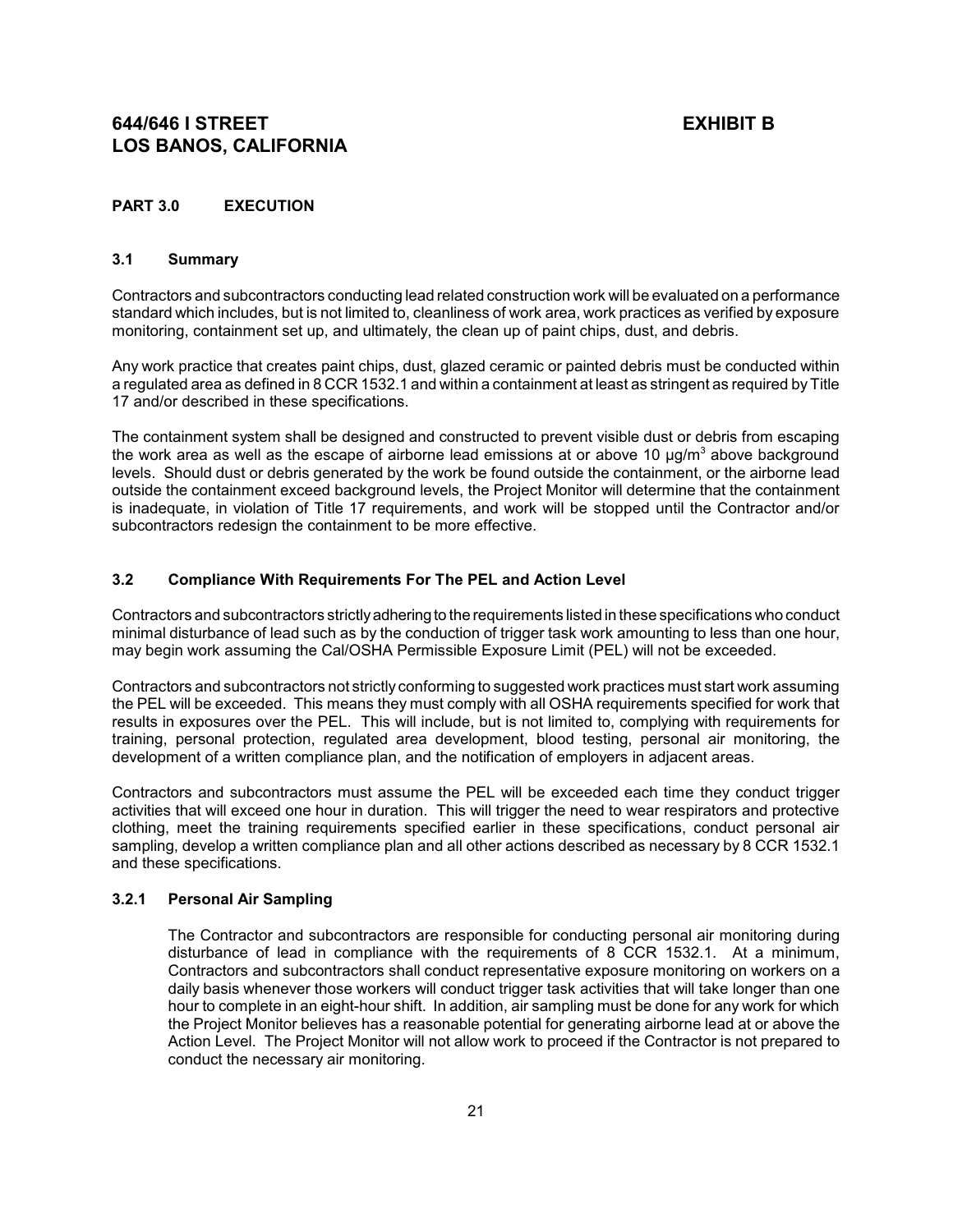Sample information must include (but is not restricted to) the name of the individuals wearing the samples, the individuals' Social Security Number or Company ID number, the date the samples were collected, identification by unique method of the area where the work is being performed, and identification of the work being performed. EXAMPLE: James Black, 000-11-222, 06/25/03, Bill Jackson Elementary Owner, Building H, Classroom 5, East covered walkway, paint surface preparation work.

Laboratory results shall be provided to the Owner and/or Project Monitor within 72 hours of sample collection. Paper copies must be received within 14 days of the Contractor receiving the results from the laboratory. Contractor and/or subcontractor must submit proof that laboratory has the required licenses to analyze air samples for lead.

Should they wish to make use of the exceptions to air sampling stated in 8 CCR 1532.1 (d)(3)(C) & (D), the Contractor and/or subcontractors must submit the required information to the Owner and/or Project Monitor and receive written approval from the Owner and/or Project Monitor prior to reducing the personal protection, containment, or engineering controls stated in this specification. In general, air sampling results that are intended for use to reduce personal protection requirements must be collected on this project. Air sampling results from other projects will not be allowed to create a negative exposure assessment for use on this project.

Contractor and/or subcontractors must submit a signed statement that they will conduct personal air sampling according to Cal/OSHA requirements for all work where that sampling is required by these specifications. Typically sampling will be required whenever the Contractor and/or subcontractor conduct a trigger task for more than one hour in an eight or more hour shift.

## **3.3 Work Involving Whole Component Removal Or Demolition Of Entire Structures**

Intact lead-containing paint on construction debris is generallynot considered a hazardous waste in California. However, loose and peeling paint on structures may result in all construction debris from that site being considered a hazardous waste.

Therefore prior to the demolition or removal of painted material and the disposal of that material, all loose, peeling or flaking paint must be removed. This includes objects such as fences, built-in furniture or cabinets, other similar structures, as well as entire structures being demolished.

Any paint debris generated during this work must be separated into appropriate waste streams and handled as a hazardous waste, or as deemed appropriate as discussed in Part 3.11 Lead Waste Management.

The manual demolition or removal of painted components involving over 100 square feet of material does not trigger the Cal/OSHA pre-work notification as stated in 8 CCR 1532.1 (p) if the paint is intact and will largely remain undisturbed by the removal or demolition process. For example, if door or window frames with intact paint are removed, and the amount of material is over 100 square feet, the Cal/OSHA notification does not need to be provided if the paint is intact and won't be disturbed by the removal process.

### **3.4 Prohibited Work Practices**

The following work activities are prohibited on the project: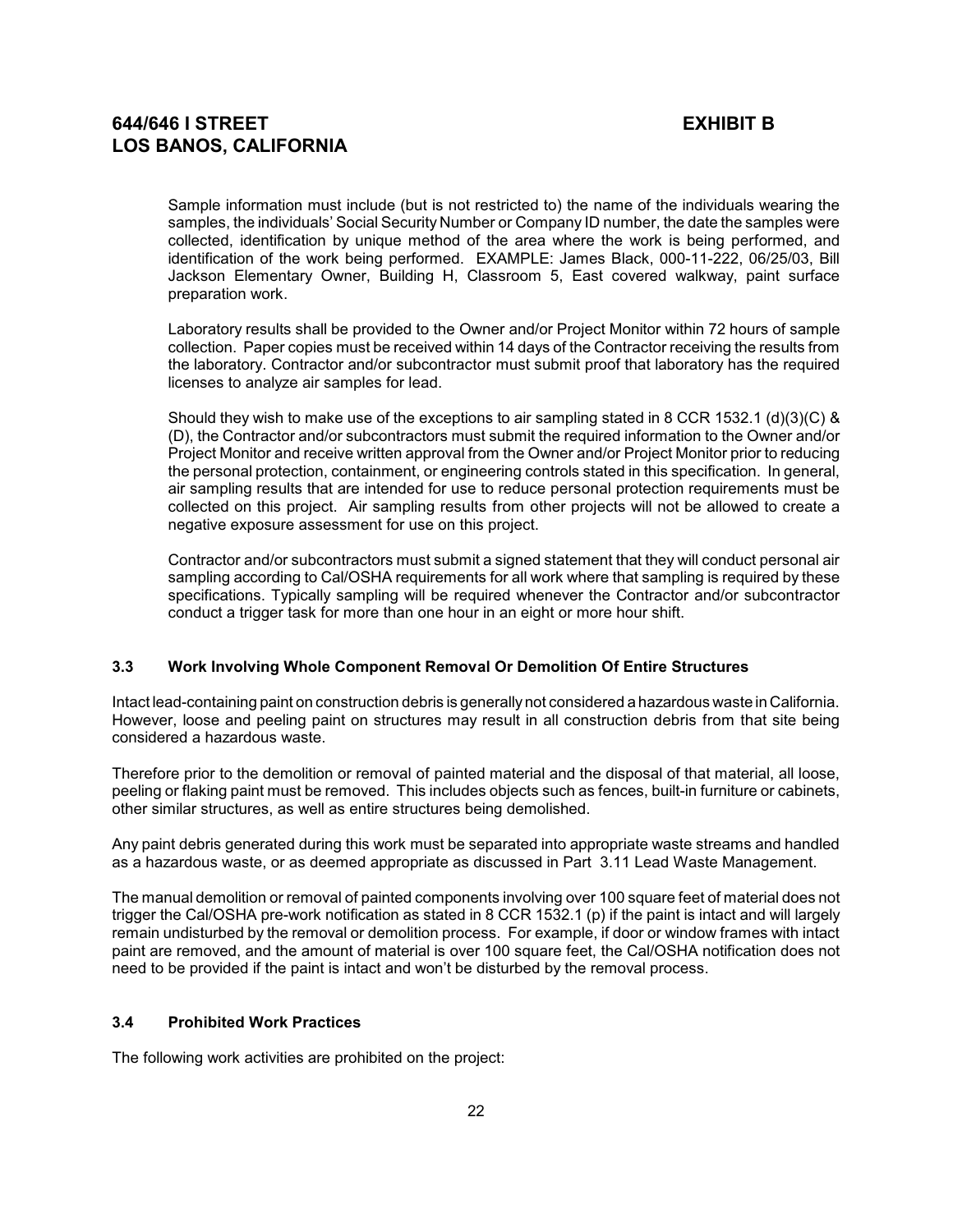- a. Open-flame burning or torching.
- b Machine sanding or grinding of lead materials or surfaces coated with lead unless the machine is equipped with a HEPA-filtered-vacuum recovery system.
- c. Un-contained hydro-blasting or high-pressure washing.
- d. The use of power washing to remove loose and peeling paint.
- e. Abrasive blasting or sandblasting without a HEPA-filtered-vacuum recovery system or done outside of a negative pressure enclosure.
- f. Heat guns operating above  $1,100$  °F.
- g. Dry scraping, except for limited areas where electrical hazards create a higher risk than lead or unless specifically approved by the Project Monitor.
- h. Use of methylene chloride based paint strippers.

## **3.5 Competent Person**

The Contractor and/or subcontractors disturbing lead shall have a competent person (as defined byCal/OSHA for construction activities) onsite at all times to supervise and oversee all activities which maydisturb materials containing lead. This person must be a CDPH Certified Lead Supervisor for all work that involves the conduction of trigger tasks on more than 100 square feet of lead-containing material.

The above requirement is not required for environmental contractors conducting work limited to the removal of loose and peeling paint on structures scheduled for demolition. In those situations, the on-site supervisor must meet the lead training requirements as stated in Part 1.5.2 Required Training For Those Exposed Over the Action Level Or Who Conduct Trigger Tasks. In addition, the Contractor must have a CDPH certified supervisor approve the containment setup at the start of each shift that will disturb lead, approve the work practices and personal protective equipment worn by the workers, verify that proper air monitoring is being collected, be able to return to the site within two hours if requested by the Project Monitor, and approve the final cleanup of the work area prior to a visual inspection of the work area being conducted by the Project Monitor. *The certified supervisor will always be required to approve the initial set up of the containment, personal protection, and work practices at the start of the job, but then depending on the quality of the work demonstrated, the Project Monitor may not require the certified supervisor to inspect the work site at the start of each shift.* This exemption will be revoked should air sampling on this project demonstrate airborne lead exposures to workers or supervisors are above the Action Level.

## **3.6 Work Site Preparation & Containment Requirements**

The Contractor and/or subcontractor is required to contain the disturbance of lead in a manner that prevents lead-contaminated dust, debris, water, or air from leaving the regulated work area in an uncontrolled fashion. The containment must be developed in compliance with the requirements of Title 17 and these specifications. The presence of lead dust, debris, or air above background levels will indicate that the containment is inadequate. Work will be stopped and the Contractor and/or subcontractor must adjust work practices,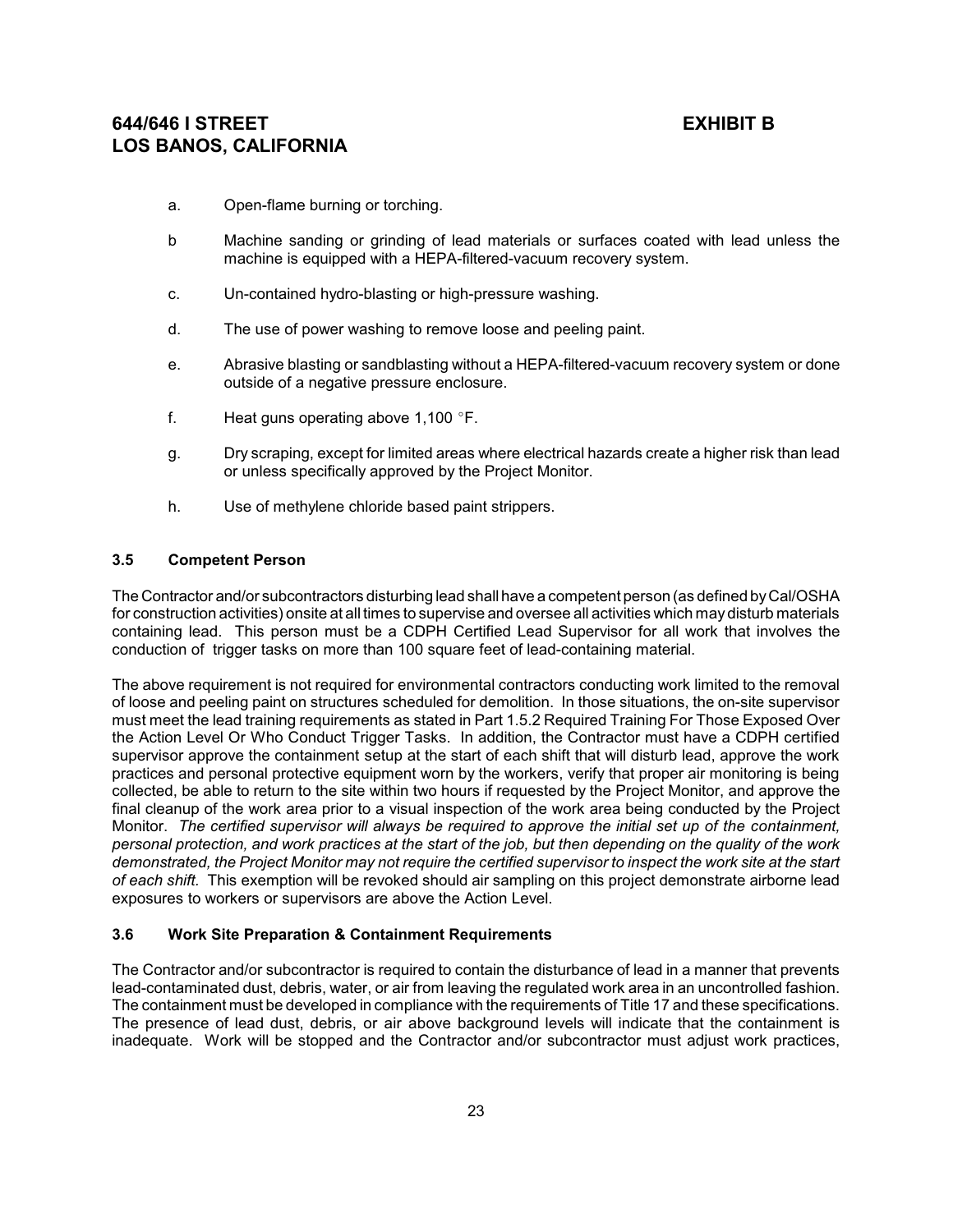engineering controls, or the containment in a manner that convinces the Project Monitor that the material will no longer be able to escape the regulated work area.

#### **3.6.1 Exterior Work Site Preparation & Containment**

The Contractor and subcontractors are responsible for ensuring that building occupants and those in adjacent areas are not exposed to lead dust or debris as they enter or exit buildings. The Contractor and subcontractors shall ensure that building occupants and others in the adjacent area do not enter the lead regulated area and have a safe means of access and egress to the building.

For exterior work site preparation, one layer of six-mil poly sheeting shall be placed on the ground extending at least ten feet beyond the perimeter of surfaces included in the work. This poly sheeting must be extended a minimum of twenty feet for a multistory building. Depending on wind conditions, the poly may need to be extended further than the ten and twenty foot minimums. The poly on the ground must be adequate to catch all lead-containing debris and water. For example, if the work involves the scraping of paint, all paint chips, dust, debris and water that is released by the work must be contained on the poly.

The poly must be secured to the side of the building or structure with tape, or other anchoring system, so that there is no gap between the poly and the building or structure. The poly installed to cover ground or landscaping shall be installed in a manner to ensure that it will not blow away or billow from the wind. The use of weights such as wood is acceptable as long as the poly does not billow or blow in a manner that releases lead dust or debris off of it.

The exterior of all windows located within ten feet of any disturbance of lead must be sealed by covering them with at least one layer of six-mil thick poly sheeting. All ventilation machinery within 20 feet of the disturbance should be sealed by at least one layer of six-mil thick poly sheeting. Keep all windows within 20 feet of working surfaces closed, including windows of adjacent structures.

Should the disturbance of paint involve removing paint from the exterior of a window, then the Contractor or subcontractor must seal the inside of the window with two layers of six-mil thick poly. The Project Monitor will typically waive the requirement to seal the inside of the window with two layers of poly if the disturbance of lead involves less than 5% of the painted surface area of an exterior window.

Those in adjacent areas must be kept a sufficient distance from any chance of encountering lead dust and debris. Therefore the Contractor shall erect barrier tape at a distance sufficient enough from the poly barriers to ensure that those passing by the area are not directly adjacent to the poly containment barriers. In general, the barrier tape should be at least five feet from the edge of the poly placed on ground surfaces if those surfaces are accessible to unauthorized persons. The area off the poly sheeting, but inside of the barrier tape, is still part of the regulated area however and is not allowed to have any lead dust or debris present at any time.

The Contractor and/or subcontractor must post the regulated area sign as described in 8 CCR 1532.1 (m) (WARNING, LEAD WORK AREA, POISON, NO SMOKING OR EATING.) The posting may be done by wording on the barrier tape or by suspending OSHA-approved signs with the wording on the tape barriers or on readily apparent surfaces visible to persons outside the area.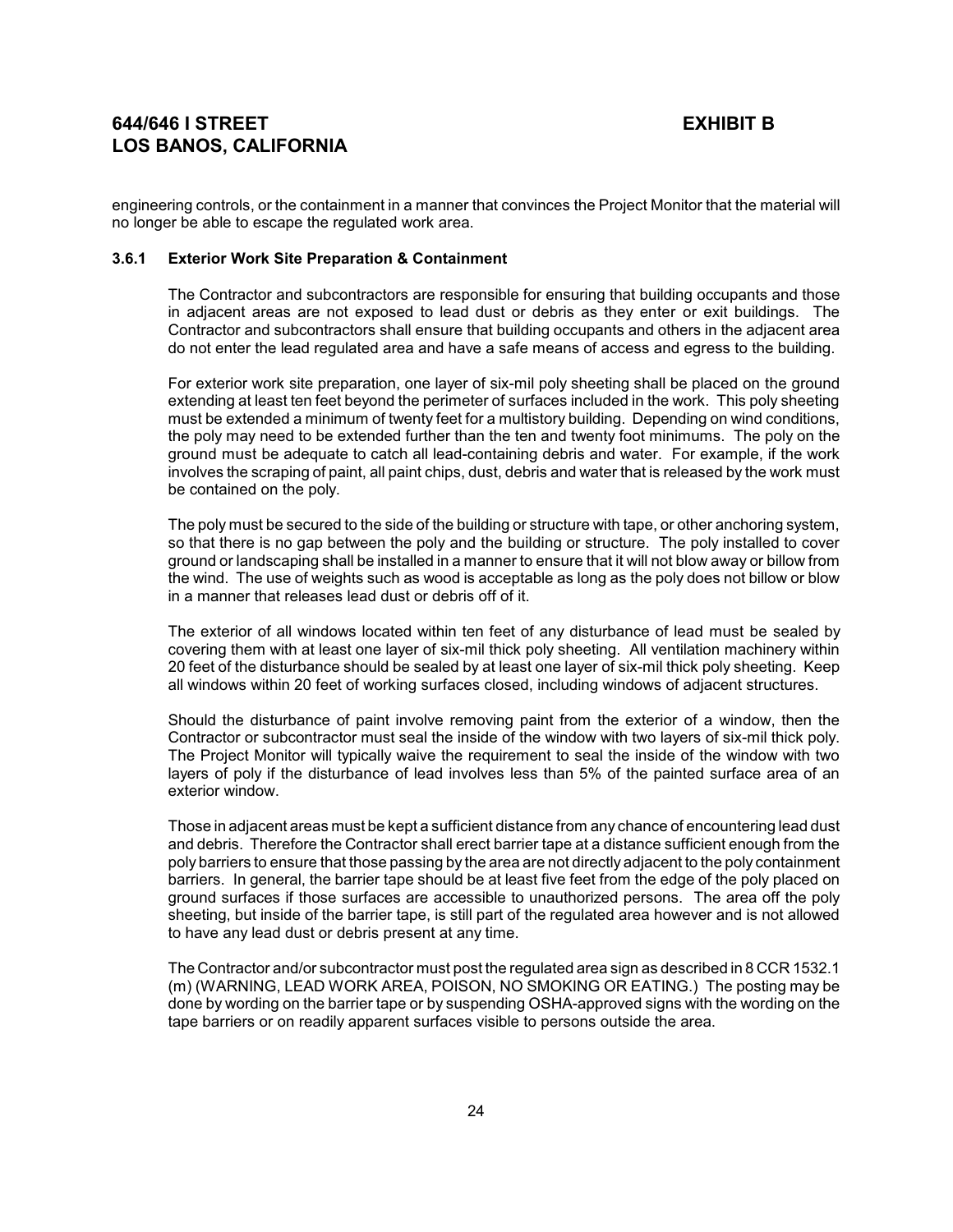All those entering the regulated area must sign in on a roster that documents their presence in the area. This roster must be provided the Owner and/or Project Monitor on a daily or weekly basis as determined by the Project Monitor.

Work disturbing lead shall not be conducted on exterior surfaces if wind speeds are greater than 15 miles per hour or, in the judgement of the Project Monitor, pose a risk of blowing lead dust or debris out of the regulated area.

In addition, for work done on ladders or man lifts, the Project Monitor is likely to require the workers to scrape loose and peeling paint directly into a container, rather than let the loose debris float down and possibly off the containment barrier. Typically the Project Monitor will allow the workers to scrape loose and peeling paint into a cardboard box held in one hand while scraping with the other hand.

Work must stop and cleanup occur before rain begins.

The Contractor shall not leave debris or poly sheeting out overnight if work is not completed. The Contractor shall keep all debris in a secured area until final disposal.

### **3.6.2 Interior Site Preparation & Containment**

For interior work site preparation, one layer of six-mil poly sheeting must be placed on the entire floor. However, the entire floor area need not be covered by poly for large interior areas where the disturbance of lead is limited to the perimeter of the area. If the entire floor area is not covered with poly, the poly must extend out a minimum of ten feet from those areas where lead will be disturbed. The poly sheeting must be secured to the wall using tape so there is no gap between the floor and the wall. The poly must also be secured to the floor.

If individual rooms are being worked in, seal all doorways with a primitive airlock flap to prevent contamination of other areas of the building. Post the regulated area signs, as required by 8 CCR 1532.1 (m), at the entrance to the regulated area and all other entry points to the area.

All those entering the regulated area must sign in on a roster that documents their presence in the area. This roster must be provided the Owner and/or Project Monitor on a daily or weekly basis as determined by the Project Monitor.

If feasible, turn off all HVAC systems in the regulated work area. In addition, seal all ventilation systems in the regulated work area with a minimum of one layer of six-mil poly. Any exceptions to this requirement must be approved by the Project Monitor. Typically, the Project Monitor will require all ventilation system ducts and/or registers to be sealed with poly if they are within 20 feet of the disturbance of lead even if they are turned off. Seal all furniture or other equipment that must remain in place with a layer of four or six-mil poly. A minimum of six-mil poly is required for all work disturbing ceramic tile.

Small amounts of ceramic tile, such as covering less than two square feet, may be removed using this type of interior containment if the tiles are removed using hand tools and remain substantially intact during the removal process. Additional requirements for interior site preparation are required when surfaces covered by lead-containing ceramic tile are demolished. Those requirements are discussed in Part 3.6.3.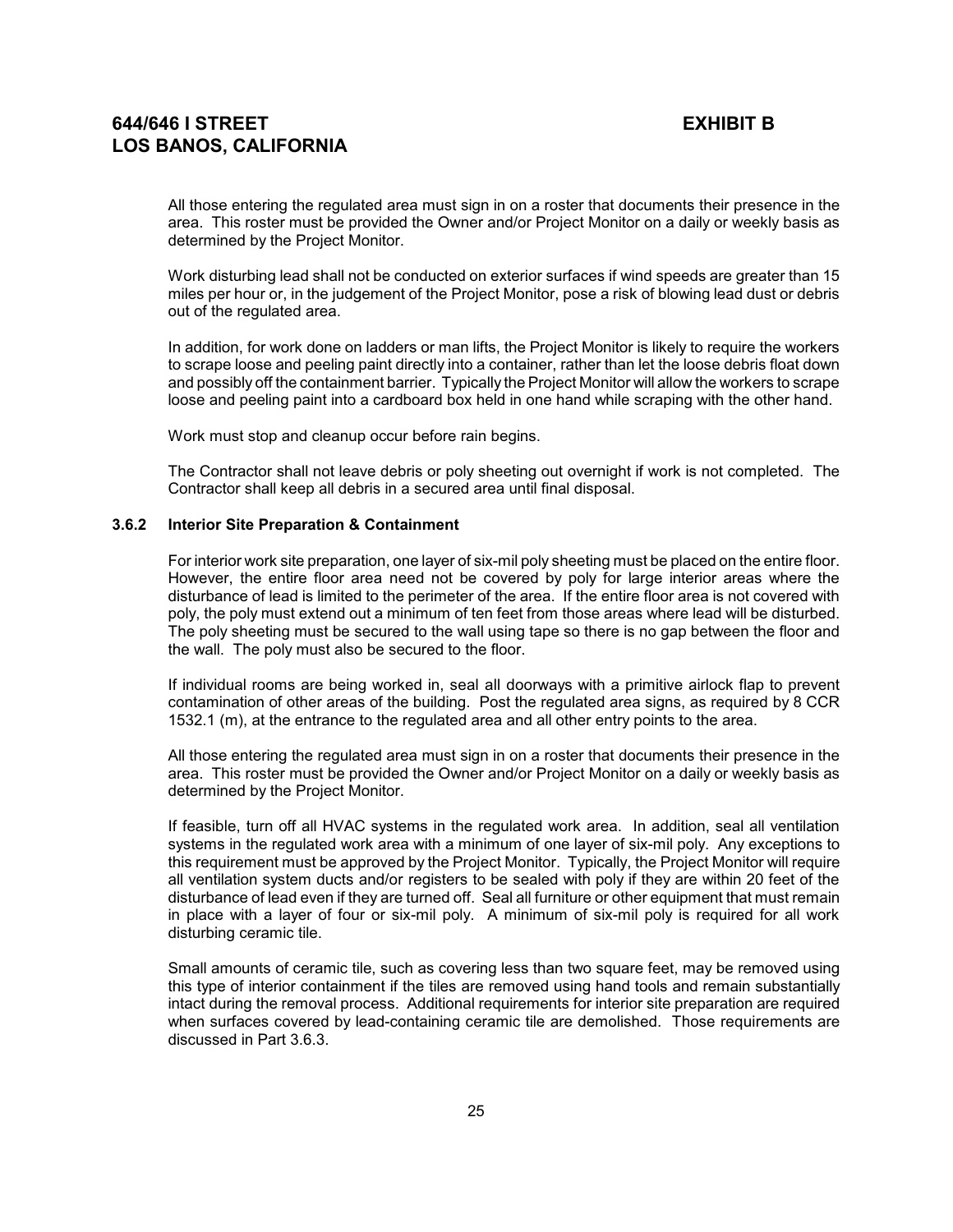### **3.6.3 Additional Containment Requirements For Demolition Of Ceramic Tile And/Or Mechanical Disturbance Or Blasting Of Lead-Containing Materials Without A HEPA-Filtered-Vacuum Recovery System**

This part primarily addresses work that will involve the demolition of building surfaces covered by lead-containing ceramic tile. These requirements shall also apply shall the Contractor and/or subcontractors disturb lead-containing material, in an interior space, using mechanical or blasting methods without a HEPA-filtered recovery system approved by the Project Monitor.

In addition to the requirements stated in Part 3.6.2, the demolition of ceramic tile that involves the breakage or cutting of the tile must be done inside a negative air pressure containment system. The negative air pressure must be generated using an air filtration unit that has been challenge tested on site as described in Part 2.2 Challenge Testing Of HEPA Filtration Systems.

Seal all critical barriers between the work area and the adjacent areas with a minimum of six-mil thick poly. Critical barriers are any openings in the surface areas of the regulated work area through which air, dust, or water might pass. This includes, but is not necessarily limited to all windows, doors, HVAC vents and units.

All objects or equipment that cannot be removed from the area must be covered and tape sealed with a minimum of six-mil thick poly. Any exceptions to this requirement must be specifically approved by the Project Monitor.

Typical decontamination requirements for paint scraping and most manual demolition are discussed in Part 3.6.4 Decontamination Procedures. However, the decontamination procedures surrounding the demolition of ceramic tile are much more stringent and are described below.

All regulated work areas where ceramic tile will be broken, or other tasks that will, in the opinion of the Project Monitor, generate significant amounts of lead dust, must include a personal decontamination area and the supervisor must ensure that, at a minimum, the following procedures are followed.

a. Work That Disturbs Less Than 100 Square Feet Of Lead-Containing Material

Work involving the demolition of less than 100 square feet of lead-containing material, including ceramic tile, is not expected to result in airborne exposures over the PEL. Therefore the personal decontamination system may, at a minimum, be a one stage decontamination system that separates the work area from the adjacent areas.

1. This must, at a minimum, include an airlock chamber between the work area and the adjacent areas. Each side of the air lock must be covered by poly curtains. At no time, including during the removal of waste containers, may the poly doors be open on both sides of this chamber at the same time. This chamber must be a minimum of three feet by three feet by six feet tall. There must be a clean poly drop cloth measuring at least five feet by five feet immediately outside this air lock onto which workers will step after exiting the air lock. This poly drop cloth must be kept visually clean of dust and debris at all times. This poly drop cloth shall be removed at the end of the work shift and replaced with a new clean poly drop cloth at the start of the next shift.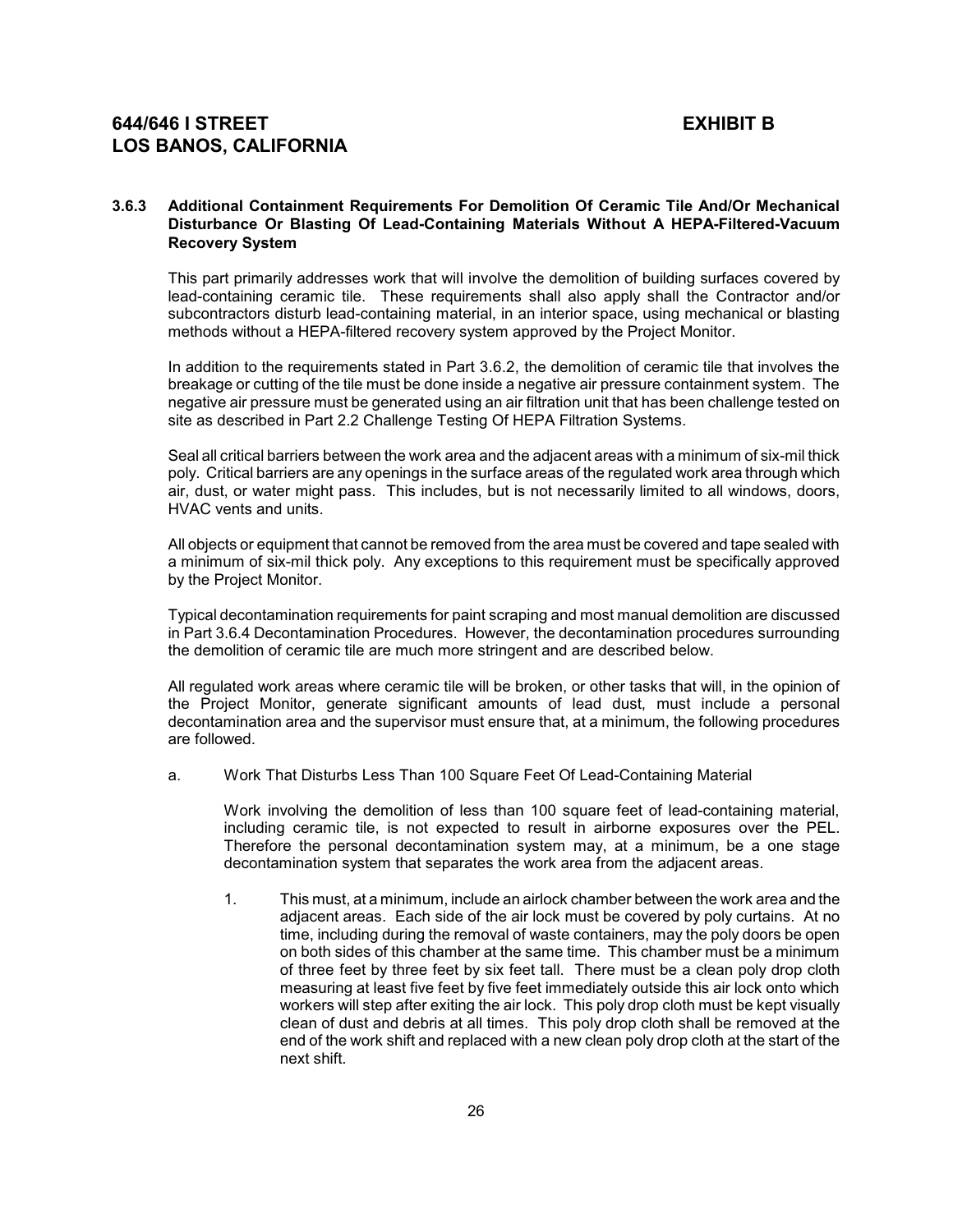- 2. The workers must be able to remove their protective clothing and wash off their respirator before leaving the work area. The supervisor must ensure that they do not track lead containing materials out of the work area on their feet. Footwear worn out of the work area must have been covered by protective booties if worn in the work area. Following removal of the protective covering over the footwear, all footwear worn in the work are must be HEPA vacuumed before allowing it to be worn out of the regulated area. Footwear that can be washed before leaving the work area does not need to be covered by protective booties as long as the exterior of the footwear is thoroughly washed prior to being worn outside of the regulated area.
- 3. After they leave the decontamination chamber, workers must go directly to a nearby location where they must throughly wash their hands and face. Cal/OSHA specifically states that the supervisor must ensure this washing takes place.
- 4. Special attention must be given that workers do not track lead dust out of the work area on the soles of their feet or shoes.
- 5. Following the exit of workers from the work area, whether leaving for breaks or at the end of the day, the supervisor must visually inspect the area outside the decontamination system to verify that no dust or debris is being tracked out.
- 6. The Contractor shall not permit the storage or consumption of food and/or beverages inside the containment or within any of the decontamination chambers. Food or drink consumption within containment may result in the worker(s) dismissal from the site for the duration of the project.
- 7. Work will be stopped if the Project Monitor determines that the decontamination system is not kept in acceptable condition or used properly.
- b. Work That Disturbs More Than 100 Square Feet Of Lead-Containing Material

For all work that disturbs more than 100 square feet of wall ceramic tile, the decontamination system must be a full, three-stage decontamination chamber with a shower as described below.

- 1. The three-stage decontamination unit with shower must be contiguous with the containment unless determined infeasible by the Project Monitor.
- 2. The worker decontamination enclosure system shall consist of at least a clean room, a shower room, and an equipment room, separated from the work area by airlock chambers. The airlock chambers shall be at least three feet square in size. All fabricated units shall have, at a minimum, two layers of six-mil poly sheeting.
- 3. Entry and exit from all airlock chambers and the decontamination enclosure system chambers shall be through doorways designed to restrict air movement between chambers when not in use. The dirty side shall have an extra layer of six-mil poly sheeting on the floor as a an extra drop cloth and it shall be replaced at least daily.
- 4. The clean room shall be sized and equipped to adequately accommodate the work crew. Lighting, heat and electricity shall be provided as necessary for comfort. This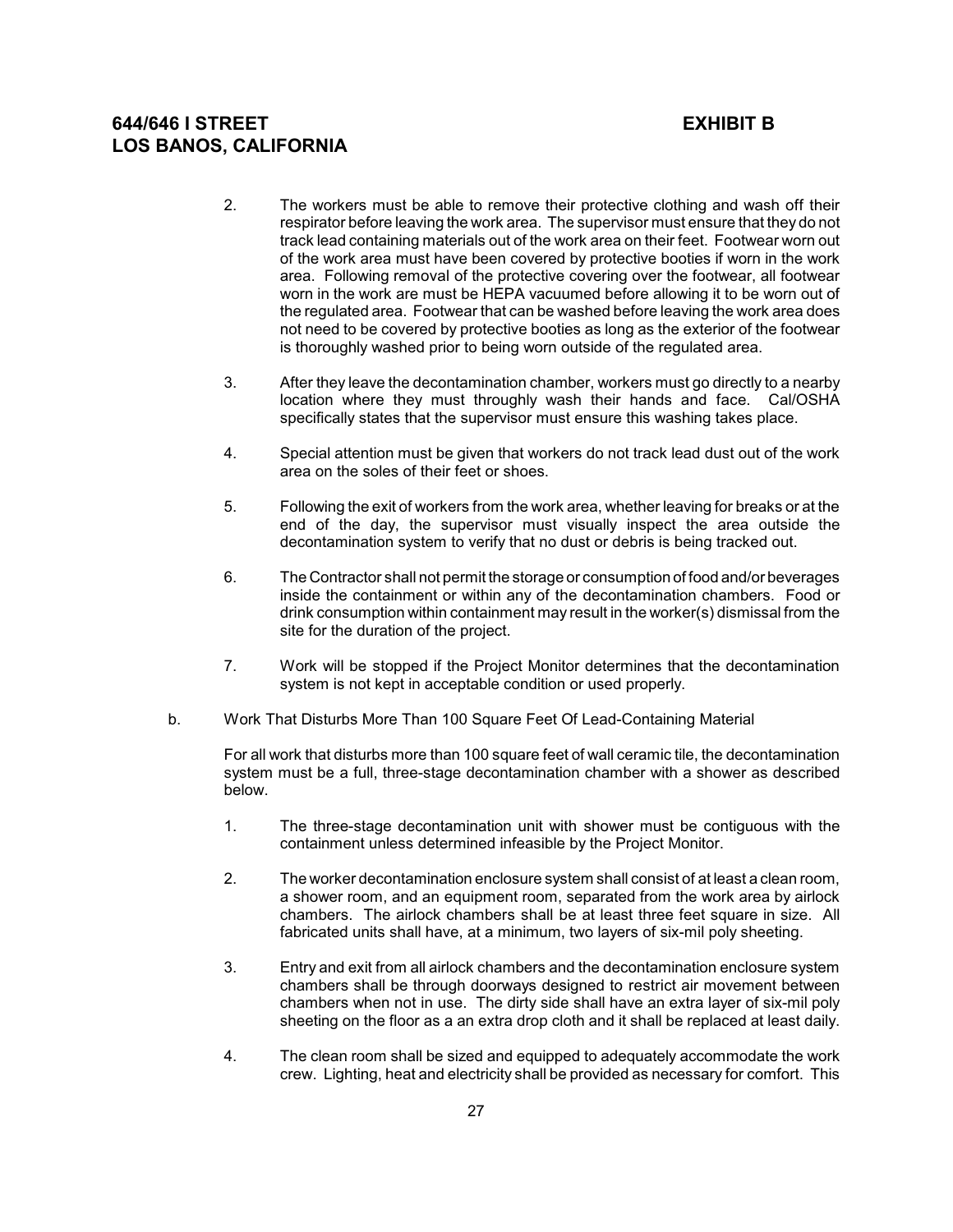area must remain clean. If in the judgement of the Project Monitor, equipment storage or other activities taking place in this area affect the cleanliness of the area, the Contractor may be required to move that storage and those activities away from the designated clean area.

- 5. The shower room shall contain one or more showers as necessary to adequately accommodate workers and shall meet OSHA requirements for temporary shower facilities. The shower enclosure shall be constructed to ensure against leakage of any kind. In addition, the shower shall be a separate unit from the decontamination unit walls. The shower unit cannot be made from poly. Metal or hard plastic is acceptable. An adequate supply of soap, shampoo and towels shall be supplied by the Contractor and available at all times.
- 6. Shower water shall be drained, collected and filtered through a system with at least a five micrometer particle size collection capability. Filtered waste water shall be disposed of into a sanitary sewage system. Under no circumstances may it be released where it might enter a storm drain.
- 7. The shower chamber shall be, at a minimum, three feet by three feet wide by a minimum of six feet in height. The shower chamber shall be constructed so that no water from the shower can spray out of the chamber, nor any water run down the sides of the poly and escape the chamber system. The Contractor must have a back-up containment system to control leaks from the shower, connections and hoses. This can be either a secondary metal pan under the shower or a series of poly barriers, separate from the construction of the chamber, that are solely for the purpose of collecting water that might leak out of the shower system.
- 8. Each decontamination chamber shall have, at least, a four inch lip of poly from the floor up the wall to prevent possible transfer of water and debris between chambers. Excess poly at the corners of this floor is to be fitted to the sides of the chamber by folding poly and taping, as opposed to cutting away excess poly and taping seams. For some projects, particularly those where the decontamination chambers are located on surfaces needing special protection from water, the Project Monitor may determine additional precautions are necessary such as requiring the shower chamber to have an overflow pan, in which the shower unit sits, that is capable of holding two inches of water. The filter system and any hose connections transferring contaminated water shall be located in a secondary containment, such as a metal pan. Any leakage shall be double-bagged or re-filtered. Should this requirement for an additional metal pan under the shower be required, it will be identified elsewhere in these specifications and discussed at the bid walk.
- 9. Unless otherwise specified in these specifications, the minimum size of the decontamination chambers shall be the following:

| five feet x six feet x six feet high    |
|-----------------------------------------|
| three feet x three feet x six feet high |
| five feet x six feet x six feet high    |
| three feet x three feet x six feet high |
|                                         |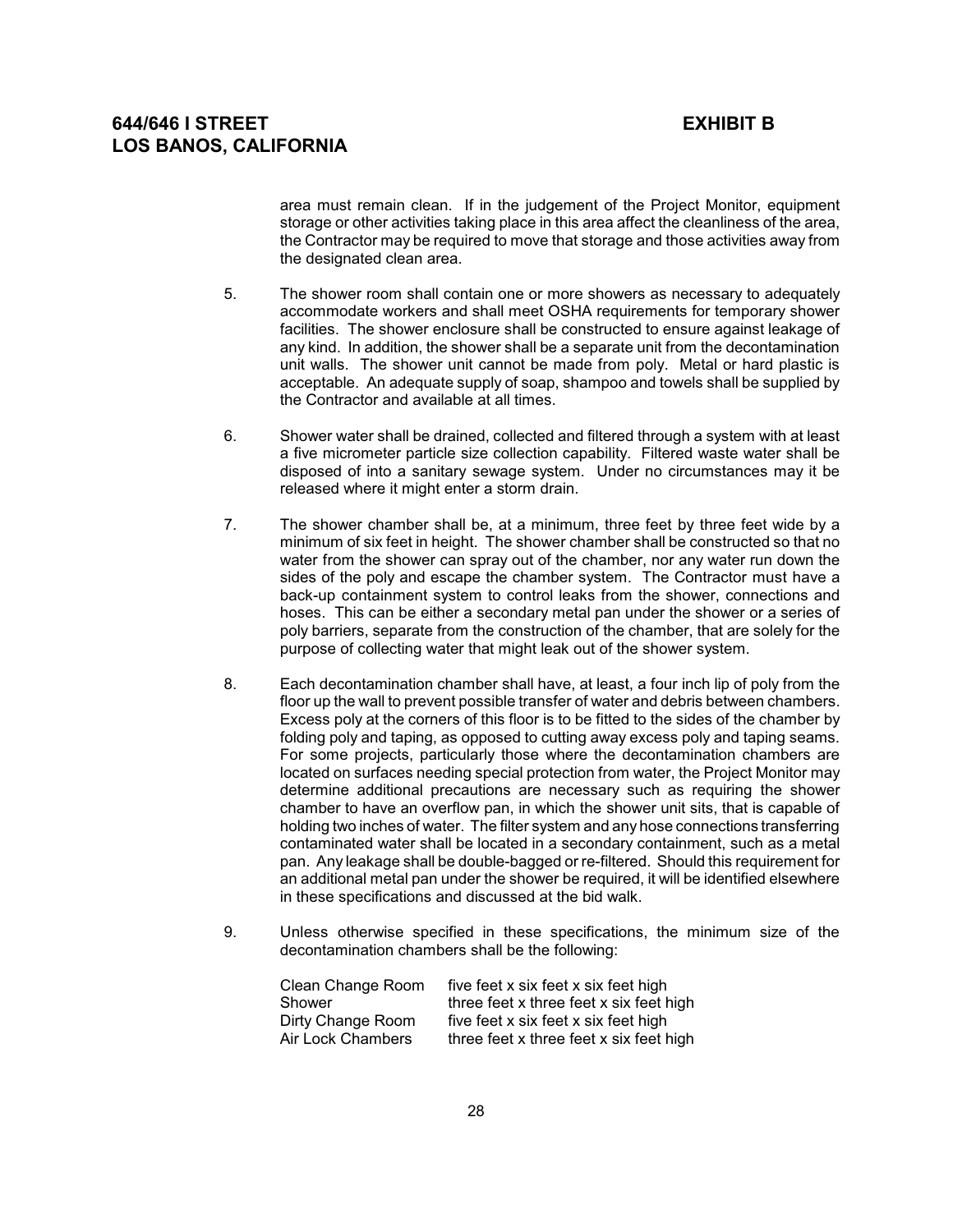- 10. The Dirty Change Room may be part of the work area as long as a separate drop cloth is placed down before the entrance to the first airlock chamber and this drop cloth dust not contain significant quantities of debris from the work area.
- 11. There must be a clean poly drop cloth measuring at least five feet by five feet immediately outside the clean side airlock onto which workers will step after exiting the airlock. This poly drop cloth must be kept visually clean of dust and debris at all times. This poly drop cloth shall be removed at the end of the work shift and replaced with a new clean poly drop cloth at the start of the next shift.
- 12. Special attention must be given that workers do not track lead dust out of the work area on the soles of their feet or shoes. Footwear worn out of the work area must have been covered by protective booties if worn in the work area. Following removal of the protective covering over the footwear, all footwear worn in the work are must be HEPA vacuumed before allowing it to be worn out of the regulated area. Footwear that can be washed before leaving the work area does not need to be covered by protective booties as long as the exterior of the footwear is thoroughly washed prior to being worn outside of the regulated area.
- 13. Following the exit of workers from the work area, whether leaving for breaks or at the end of the day, the supervisor must visually inspect the area outside the decontamination system to verify that no dust or debris is being tracked out.
- 14. The Contractor shall not permit the storage or consumption of food and/or beverages inside the containment or within any of the decontamination chambers. Food or drink consumption within containment may result in the worker(s) dismissal from the site for the duration of the project.
- 15. Work will be stopped if the Project Monitor determines that the decontamination system is not kept in acceptable condition or used properly.

## **3.6.4 Decontamination Procedures**

Decontamination procedures shall be established by the Contractor and subcontractor depending upon the airborne concentrations of lead as well as the amount of dust and debris created by the work. At a minimum, the decontamination procedures shall be in compliance with 8 CCR 1532.1 (I)(1-5). As stated in 8 1532.1 (I)(1-5), the Contractor shall assure that these decontamination facilities are used by the supervisor and workers.

For work that does not exceed the PEL, and/or does not include the disturbance of more than 100 square feet of material, the Contractor and/or subcontractor must assure that a hand-washing station is available and used by the supervisor and workers. For work that exceeds the PEL, or involves the breakage of ceramic tile in amounts over 100 square feet, the Contractor must ensure that workers shower, at a minimum at the end of the work shift as required by 8 CCR 1532.1.

## **3.6.5 Avoiding Contamination Of Adjacent Areas By Proper Decontamination**

Should the Owner and/or Project Monitor discover that an occupant of the regulated area left the regulated area without properly decontaminating, the Contractor will be required to clean the adjacent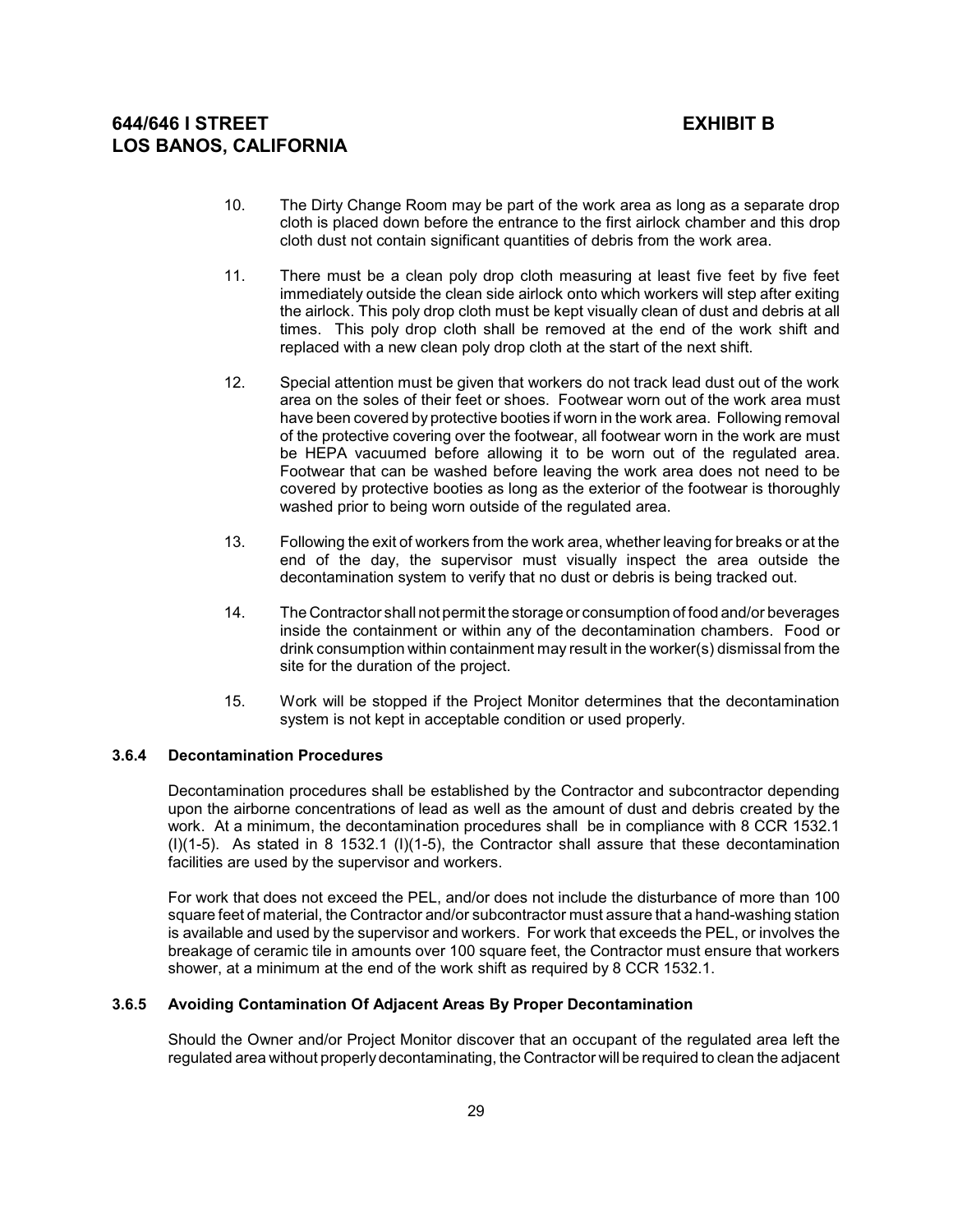areas that in the opinion of Project Monitor may have been exposed to lead dust or debris from this action. Failure to properly decontaminate is demonstrated by wearing protective clothing outside the regulated area that was previously worn in the area or by wearing footwear outside the regulated area that was not properly covered and/or decontaminated. The failure to adequately decontaminate will trigger the following cleaning. In all areas determined necessary by Project Monitor, the Contractor will be required to HEPA vacuum, then wet wash, then HEPA vacuum again all potentially contaminated areas and items to the satisfaction of the Project Monitor. The Project Monitor will not need to demonstrate the need for this cleaning by the presence of visible dust and will not need to collect settled dust samples in order to require the Contractor to implement the cleaning routine.

### **3.6.6 Approval Prior To Start Of Work**

The Project Monitor shall visually inspect any regulated area for compliance with this specification before the contractor and/or subcontractor may begin work that may disturb lead. The contractor and/or subcontractors may not begin work disturbing lead without approval from the Project Monitor. The contractor and/or subcontractor must contact the Project Monitor sufficiently in advance of needing the visual inspection and coordinate with the Project Monitor in order to minimize any delays resulting from the need for this visual inspection.

Typically, once the Project Monitor has reviewed the contractor and/or subcontractors regulated work area set up, the work site supervisor will be told that they may start work at future regulated work areas without prior authorization from the Project Monitor as long as they assure the Project Monitor that the containment and work practices will be implemented as approved by the Project Monitor.

### **3.7 Wet Work Practices**

Unless determined infeasible by the Project Monitor, all disturbance of lead-containing materials must utilize wet methods for dust suppression.

### **3.8 Prompt Cleanup Of Debris**

Removed lead-containing material shall be kept wet and promptly placed in the type of waste containers required by this specification. The Contractor and subcontractors are encouraged to place debris in containers shortly after it has been removed. However, at a minimum, all bulk debris must be containerized before any work stoppages such as for breaks, lunch, or the end of a shift. Bulk debris must be kept adequately wet until it is containerized. The Contractor must plan only to disturb amounts of material that can be cleaned up and containerized before the next work stoppage. Delays and additional costs incurred by the Contractor for failing to adequately calculate the amount of time needed to clean up debris will be the sole responsibility of the Contractor. For example, if a crew must work overtime to containerize debris before ending the shift, those additional costs are the sole responsibility of the Contractor.

The Contractor and/or subcontractor must not allow excessive amounts of dust and debris to gather on the floor containment barriers. If in the opinion of the Project Monitor, too much debris is being allowed to gather on the floor poly, the Project Monitor will require the Contractor or subcontractor to either assign a worker to conduct continual cleanup, or the workers scraping paint or conducting other work disturbing lead will have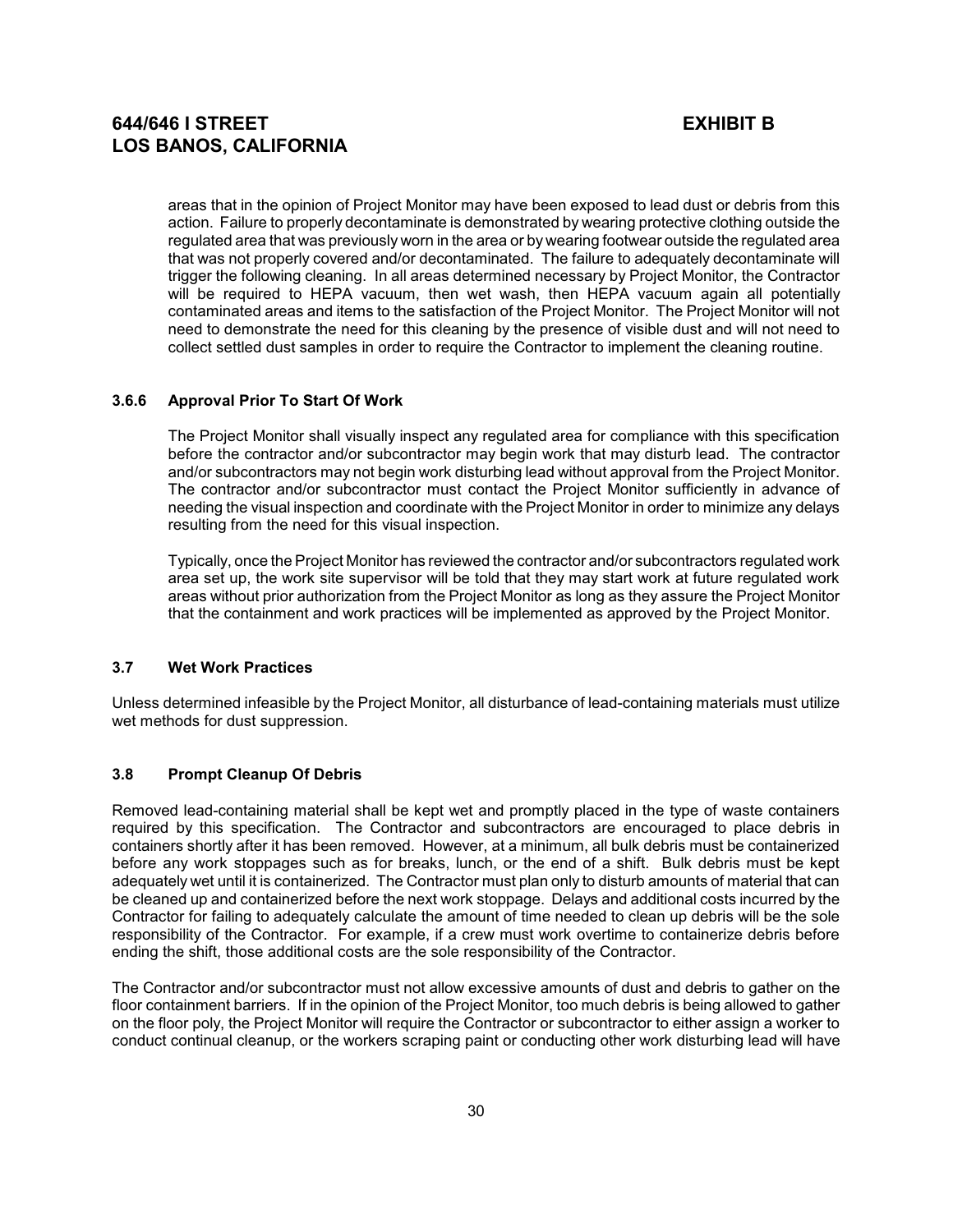to contain the debris before it falls to the ground. Typically this is done by scraping paint directly into a cardboard box held by the worker as he or she scrapes off the loose and peeling paint.

## **3.9 Final Cleanup Of The Work Area**

### **3.9.1 Exterior Work Areas**

The Contractor and/or subcontractor must HEPA vacuum up all visible dust and debris off containment barriers. Then gently roll and/or fold poly barriers in on themselves in order to avoid releasing any remaining dust to adjacent areas during this process.

The final step will be to vacuum up any visible dust or debris in the work area or regulated area that is suspected to contain lead. The area must be visually clean of all lead-related dust and debris, and all poly barriers must be removed before the workers leave the job site. The regulated area barrier tape and/or signs must be taken down. Critical barriers erected on windows and HVAC systems may be left in place if work will take place in those same areas during the next work shift. Otherwise those barriers must also be removed before the workers leave at the end of the shift.

### **3.9.2 Cleanup Of Interior Work Areas**

All cleanup of the interior work area shall be performed using a HEPA vacuum and wet washing techniques. All surface areas in the work area that reasonably could have been exposed to airborne lead must be HEPA vacuumed and/or wet washed. This includes wall surfaces when the work included ceramic tile demolition. Ceilings must also be cleaned if the ceilings are less than five feet above the area where ceramic tiles were disturbed. For example, if the ceramic tile wainscoting extended six feet up the wall, and the ceiling is at eleven feet or lower, the ceiling will need to be vacuumed. If, however, the ceiling is above eleven feet, it will not need to be cleaned. This is based on the assumption that lead dust is unlikely to migrate up more than five feet. If in the judgement of the supervisor or Project Monitor the ceiling may be contaminated, the ceiling shall be cleaned regardless of how far it is above the disturbance of the tile.

### **3.10 Final Inspection Of The Work Area**

The Project Monitor will inspect work areas for visual signs of dust and debris related to the disturbance of lead. The Project Monitor will not inspect or evaluate the quality of paint preparation work such as paint scraping. The contractor who will be painting the prepared surfaces is responsible for the quality and workmanship of the surface preparation. However, if the work involves the removal of loose and peeling paint prior to the demolition of a structure, the Project Monitor will evaluate the completeness of that work.

For exterior work, the Project Monitor will visually inspect the work area to determine that there is no visible dust or debris still in the area that is reasonably expected to have been generated by the work. All poly barriers (except for on critical barriers in areas needed for the next shift) and barrier tape and signs must be removed.

Until told otherwise by the Project Monitor, the supervisor must notify the Project Monitor in advance of the end of the shift in order for the Project Monitor to visually inspect the work area prior to the workers leaving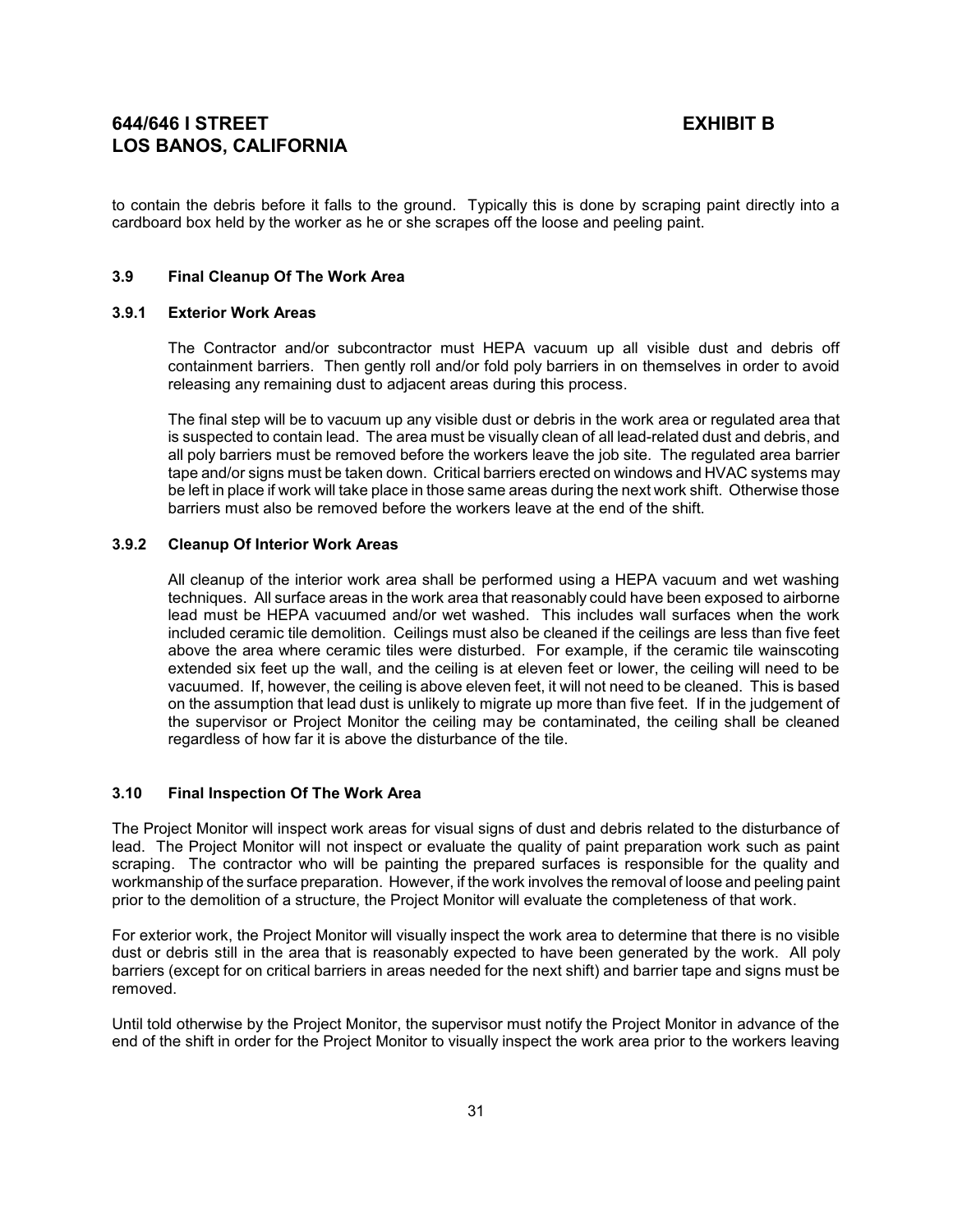for the day. Typically this will not be required after the workers demonstrate that they consistently properly clean the work area before leaving.

For interior work, the Project Monitor will conduct a thorough visual inspection for dust and debris that may be related to the disturbance of lead. All surface areas must be clean. Residue dust will be assumed to contain lead and must be cleaned.

Until told otherwise by the Project Monitor, the supervisor shall notify the Project Monitor when the supervisor believes the work is complete and ready for a visual inspection. Prior to calling the Project Monitor for the visual inspection, the supervisor must personally inspect the area and determine that it is clean and ready for a final inspection.

The Project Monitor typically will not collect dust wipe samples to verify the cleanliness of an area unless specifically stated otherwise elsewhere in these specifications. However, dust wipes may be collected in either of the following circumstances. In both cases the supervisor will be told of the possibility of the collection of dust wipes and encouraged to conduct extra cleaning of the areas.

a. Ceramic Tile Removal Closely Adjacent To Kindergarten Classrooms, Daycare Facilities, or Food Preparation Areas Including Kitchens and Eating Areas.

The Project Monitor is likely to conduct dust wipe sampling on the floor in the area between the decontamination unit and occupied areas of the property where children under the age of six routinely may be present. The supervisor will be told in advance that this testing will take place and is encouraged to clean the area between the decontamination area and where the sample will be collected. This sample will be collected within 20 feet of the decontamination chambers unless the Project Monitor believes that poor work practices or decontamination procedures have contaminated the area as discussed below.

b. Failure To Comply With Work Practices, Engineering Controls, Or Decontamination **Procedures** 

If in the judgement of the Project Monitor, the Contractor and/or subcontractor has not followed the requirements of this specification regarding work practices, engineering controls, and decontamination procedures, the Project Monitor will collect dust wipe samples in areas believed contaminated by the Contractor or subcontractors' actions. The supervisor of the project will be told in advance if such testing will be conducted and given time to clean those areas. For example, Part 3.6.5. describes actions that will lead to additional cleaning by the Contractor.

Should dust wipe sampling be necessary, the Project Monitor will conduct such testing with the specified intent of verifying whether the containment process and decontamination processes used by the Contractor and/or subcontractor were adequate in preventing the release of lead dust from the work area. The samples will be collected according to the procedures required in Title 17. The containment will be judged appropriate if the results of the samples do not indicate a dust lead hazard for floors as specified in Title 17.

### **3.11 Power Washing of Exterior Building Surfaces**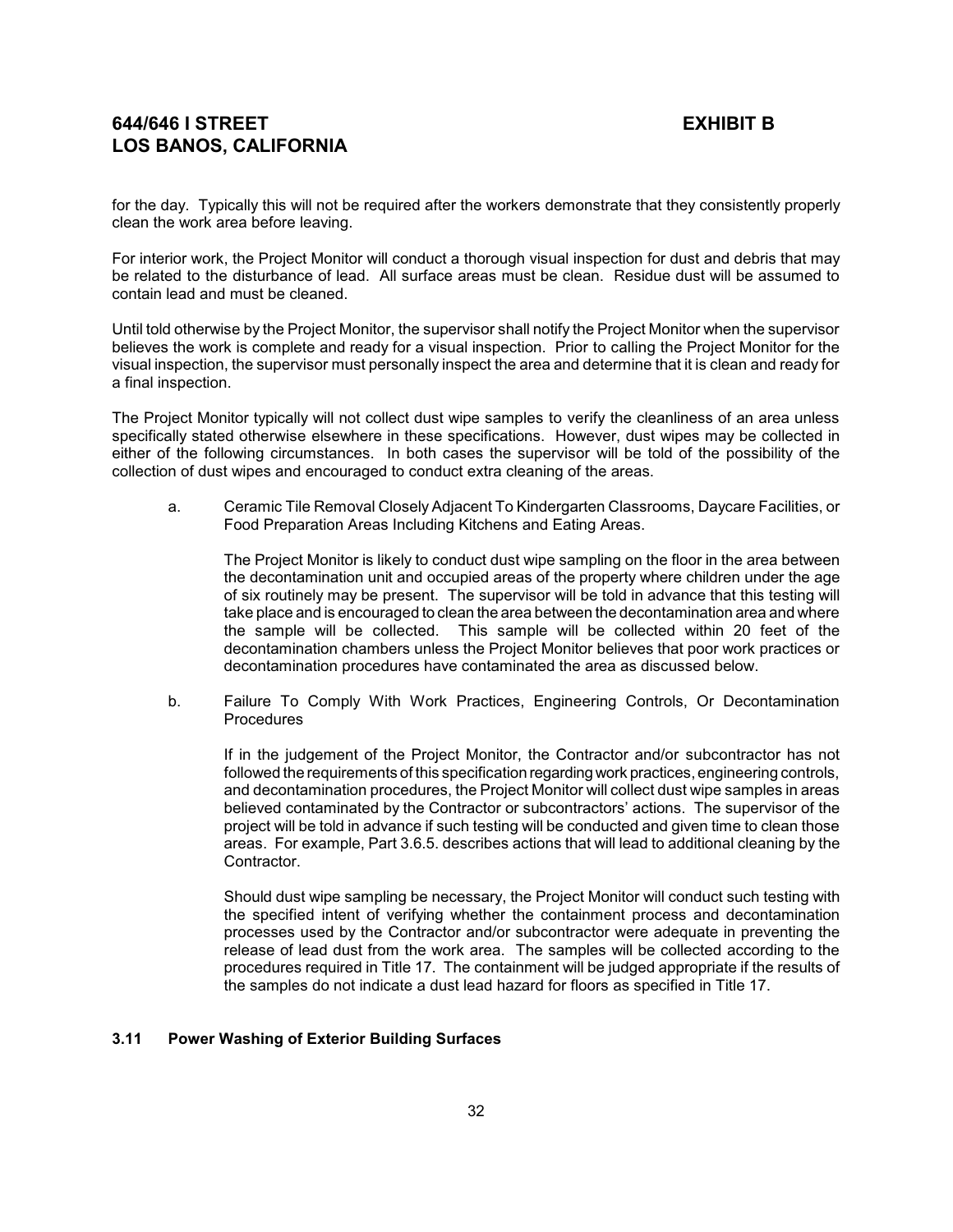For the purposes of this procedure power washing is defined as the use of a low pressure "power washer" to rinse and/or wash stable, painted or coated surfaces to remove dust, dirt, grime, and other foreign matter in preparation for re-painting. In no circumstance is this to be construed as water blasting, and is not intended nor shall be used to remove lead-containing paints or coatings from surfaces. Loose and peeling paint must be removed by the other methods described in this specification before power washing may be conducted. Should power washing begin to release paint from the substrate, the Contractor must stop the power washing process and remove the loose material following the procedures described in these specifications.

### **3.11.1 Waste Water Discharge Permits**

Many local sanitation districts require the completion and submission of a waste discharge permit prior to allowing the use of power washers. Therefore, prior to performing power- wash operations, the Contractor must obtain a Wastewater Discharge Permit for Surface Washers, if required, from the local Sanitation District, Water Quality Division; Industrial Waste Section, and adhere to the permit requirements. It is the Contractor's responsibility to obtain and properly fill out a current copy of this permit if it is required.

### **3.11.2 Required Work Practices For Power Washing**

Where power washing of exterior surfaces of buildings coated with lead-containing paint(s) or seal coats is specified, or in those areas where the Contractor opts to use power washing to prepare surfaces, all of the following conditions must be met prior to uncontrolled washing without waste water control/collection measures. The following test is conducted prior to allowing the beginning of full power washing in order to verify that measurable amounts of lead are not being released by the washing process. Once it is determined that the washing process does not release lead, the Contractor will be allowed to proceed with power washing with only minimal additional requirements.

- a. The Contractor in coordination with the Project Monitor shall select a minimum of one test area typical of the surfaces to be power washed. This area shall be100 or more square feet in area. On some sites where the building surfaces are different, the Project Monitor may require more than one area to be tested.
- b. The Contractor shall construct a floor containment for the test areas. The containment must be designed to capture and collect all wash water and any paint chips generated during the assessment. Typically the Contractor simply needs to use poly on the ground to create a basin like effect which will capture the spray water.
- c. The Project Monitor will first collect a sample of source water such as from the hose tap. The Contractor will then be asked to power wash the test area in a similar manner as to how the building as a whole will be power washed. Work shall be halted if the washing process causes delamination of paint from the test area surfaces. Modifications to the methods and work practices shall be made prior to resumption of power washing and these modifications must be approved by the Project Monitor prior to their implementation.
- d. The Project Monitor will collect one or more samples of the water runoff that was captured by the Contractor following power washing the test area. As long as there are no visible paint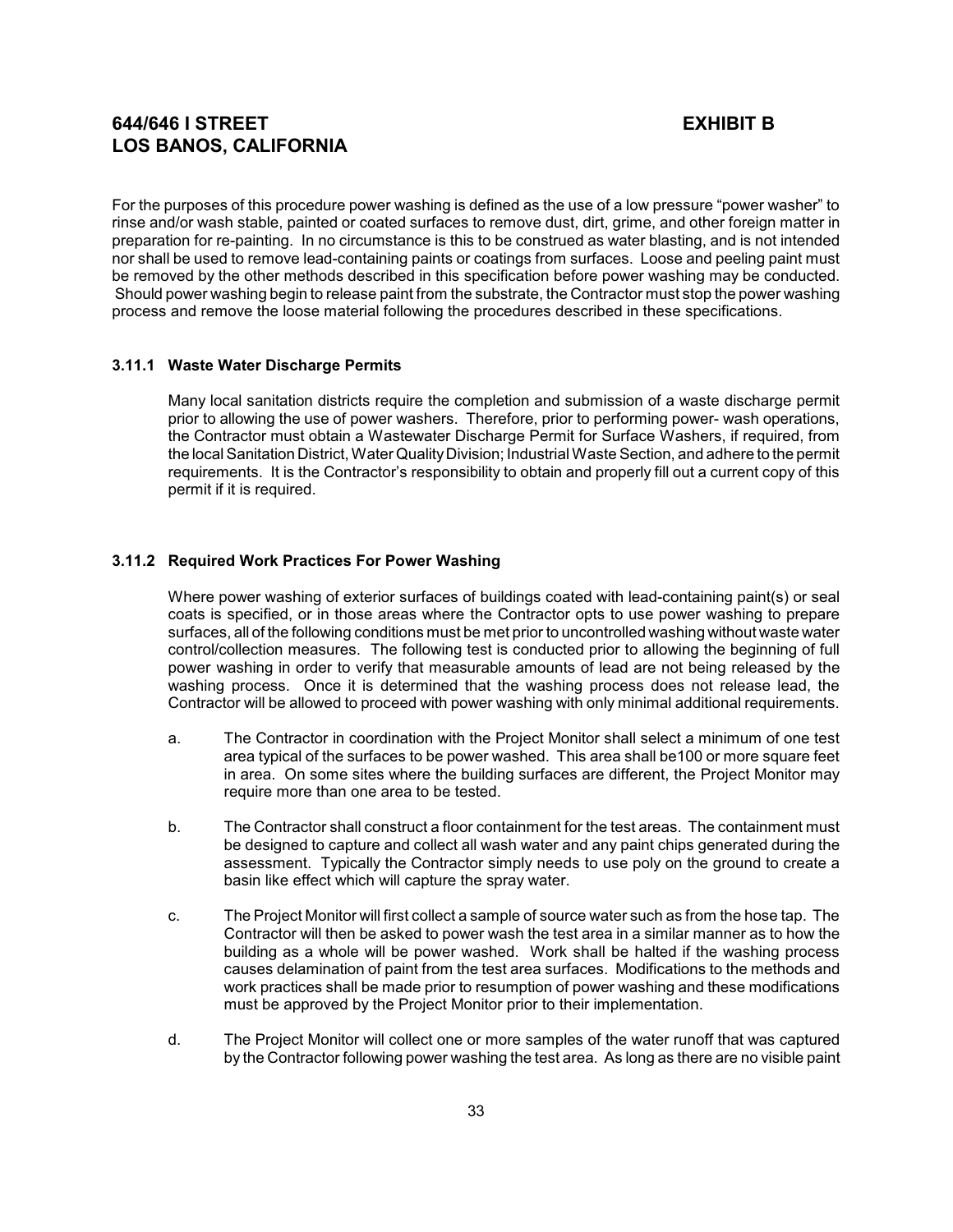chips in the water and/or the amount of water is not excessive, the Contractor may release the captured water as long as it is absorbed by landscaping or will evaporate. No waste water resulting from power washing operations may be allowed to drain into any storm drain as required by the State of California.

- e. The Project Monitor will send these samples to a laboratory for lead in water analysis. The sample results for the source water will be compared to the water runoff sample. If similar amounts of lead are present in each, the Project Monitor will reach the conclusion that the power washing process is unlikely to release lead into the water or surrounding area during the power washing process. Typically the power washing process does not release lead as long as loose and peeling paint was removed prior to the start of power washing.
- f. The Owner will pay for the collection of these water samples and their laboratory analysis.
- g. The Project Monitor will notify the Contractor as soon as the results of the testing process are known. Typically the Contractor will be given permission to begin power washing. The Project Monitor and the Contractor will need to discuss alternatives to power washing in the unlikely situation that the water test shows lead contamination in the runoff water.
- h. The Contractor shall assume that the testing and water analysis process will take a total of three work days. For example, if the test is done on the morning of the first day, the water samples will arrive at the laboratory on the morning of the second day. The results of the sampling process will be available on the afternoon of the third day. Since no power washing will be allowed until this testing process shows acceptable results, the Contractor must build this testing process into the work schedule. The Contractor may choose to accelerate the testing process but this will mean that the Contractor, rather than the Owner, will pay for the transportation of the samples to the laboratory and for the rush laboratory analysis. Even under "rush" conditions, it is very unlikely that the entire process could be completed in one day. The Contractor may want to schedule the testing process prior to the completion of other paint preparation work in order to have the results by the time the paint preparation work is complete.
- i. Upon receiving approval to begin power washing, the Contractor will be allowed to proceed power washing the building. The Contractor must, however, notify the Project Monitor 24 hours in advance of the beginning of power washing in order for the Project Monitor to monitor the process should he or she feel that is appropriate.
- j. Employee protective measures such as disposable clothing and respirators will not be required as power washing is not likely to result in airborne exposures of lead above the Action Level.
- k. Waste water produced from power washing operations which does not contain chips of paint may be allowed to soak into the ground below the area being washed. If the area located below or around the surface to be washed does not allow for absorption into the ground, the water must be directed toward an area on the property that will allow for absorption into the ground or evaporation. The Contractor must take steps to ensure that no waste water enters storm drains. This is State and Federal law. This runoff cannot go into a storm drain regardless of the lead content of the water.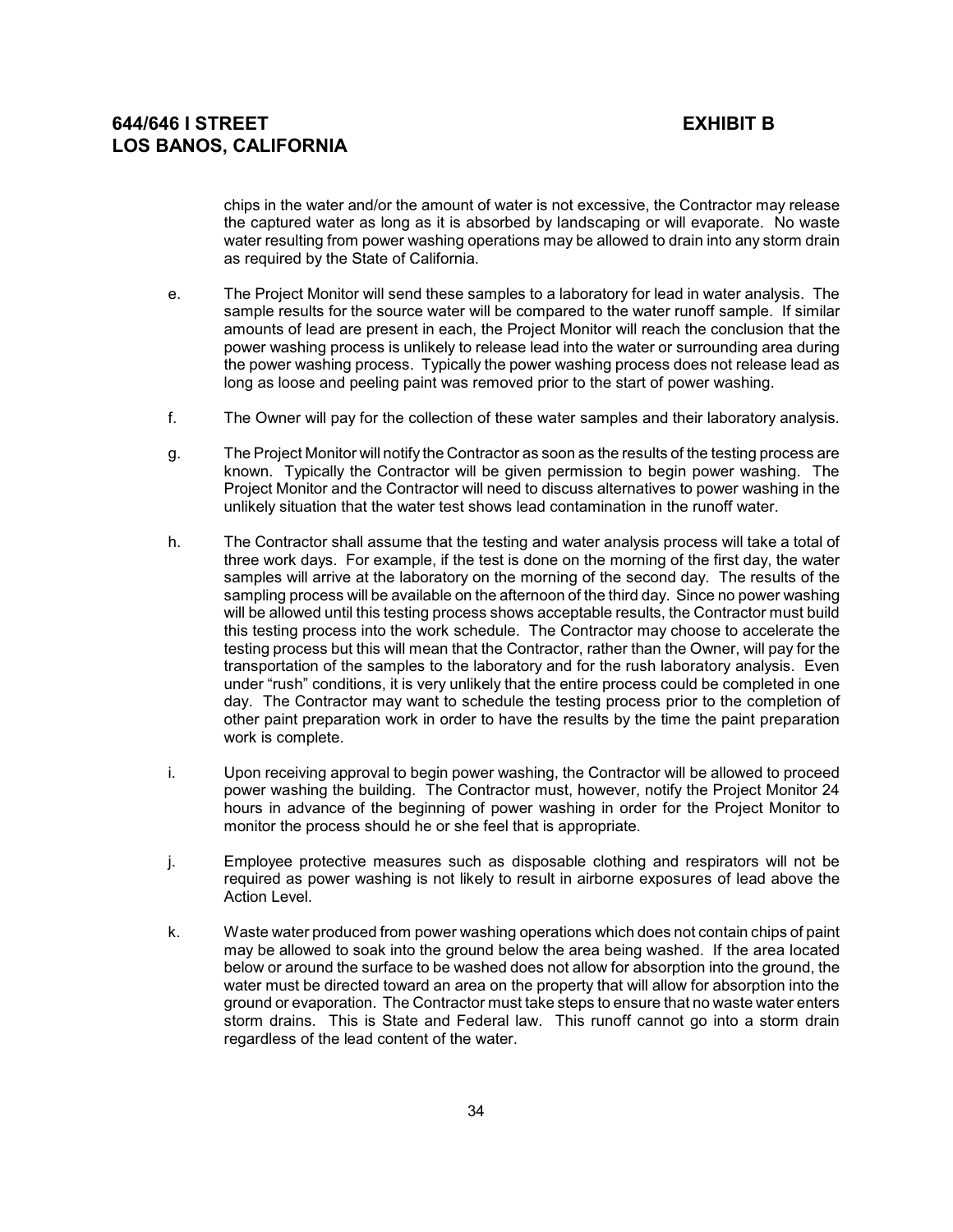#### **3.12 Lead Waste Management**

Proper testing and disposal of all waste material is the responsibility of the Contractor.

The Contractor must plan the work in order to minimize the generation of hazardous waste during the disturbance of lead-containing materials. The Contractor must create separate waste streams as necessary. This particularly includes the separation of any loose paint chips or flakes or ceramic tile debris from other construction debris. All waste streams must be identified by the Contractor before the work begins and separated during the course of the project to minimize costs of disposal.

The Contractor is responsible for all costs associated with the testing, removal, packing, loading, shipping, and disposal of lead containing waste generated during this project. This does not include waste water testing done to determine if power washing is permitted. The cost of that testing will be covered by the Owner.

The Contractor is required to comply with all regulations in Title 8 Section 1532.1 Lead in Construction and Cal/EPA Title 22 for waste classification and disposal.

### **3.12.1 Lead Waste Testing**

The Contractor must conduct appropriate waste stream characterization testing and/or filtering prior to disposal of waste products such as water, sand, paint chips, vacuum debris, and filters generated during surface preparation activities. Once completed, the test analysis results must be submitted to the Owner and/or Project Monitor for review. The Contractor is responsible for all costs associated with waste stream testing. Contractors may choose to avoid some waste testing by presuming that the waste is a lead hazardous waste. Waste must be tested if the Contractor wishes to treat it as a non-hazardous waste.

The Contractor may not remove or dispose of the identified materials from the job site until this review has been completed and the Contractor has been informed by the Owner and/or Project Monitor of their concurrence that the materials have been properly tested and meet the requirements allowing the materials to be classified as non-hazardous.

### **3.12.2 Hazardous Waste Manifests**

For all hazardous waste that requires an EPA manifest, the Contractor must coordinate with the Owner for signature of the manifest. In general, the Contractor must notify the Owner a minimum of 24 hours in advance of the need for a signature. Hazardous waste cannot be transported without an authorized signature so it is the responsibility of the Contractor to coordinate with the Owner the time waste transporters will need the signature. Delays resulting from the failure of the Contractor to obtain an authorized signature from the Owner will be the sole responsibility of the Contractor, unless the Owner was provided 24 hour in advance notice and the transporter arrived on time during the regular work hours of the Owner.

#### **3.12.3 Waste Containers**

All debris generated in the regulated work area shall be placed in containers approved by the Project Monitor. The containers shall be leak tight and meet the requirements as stated in these specifications. Bags and other containers shall not be overfilled.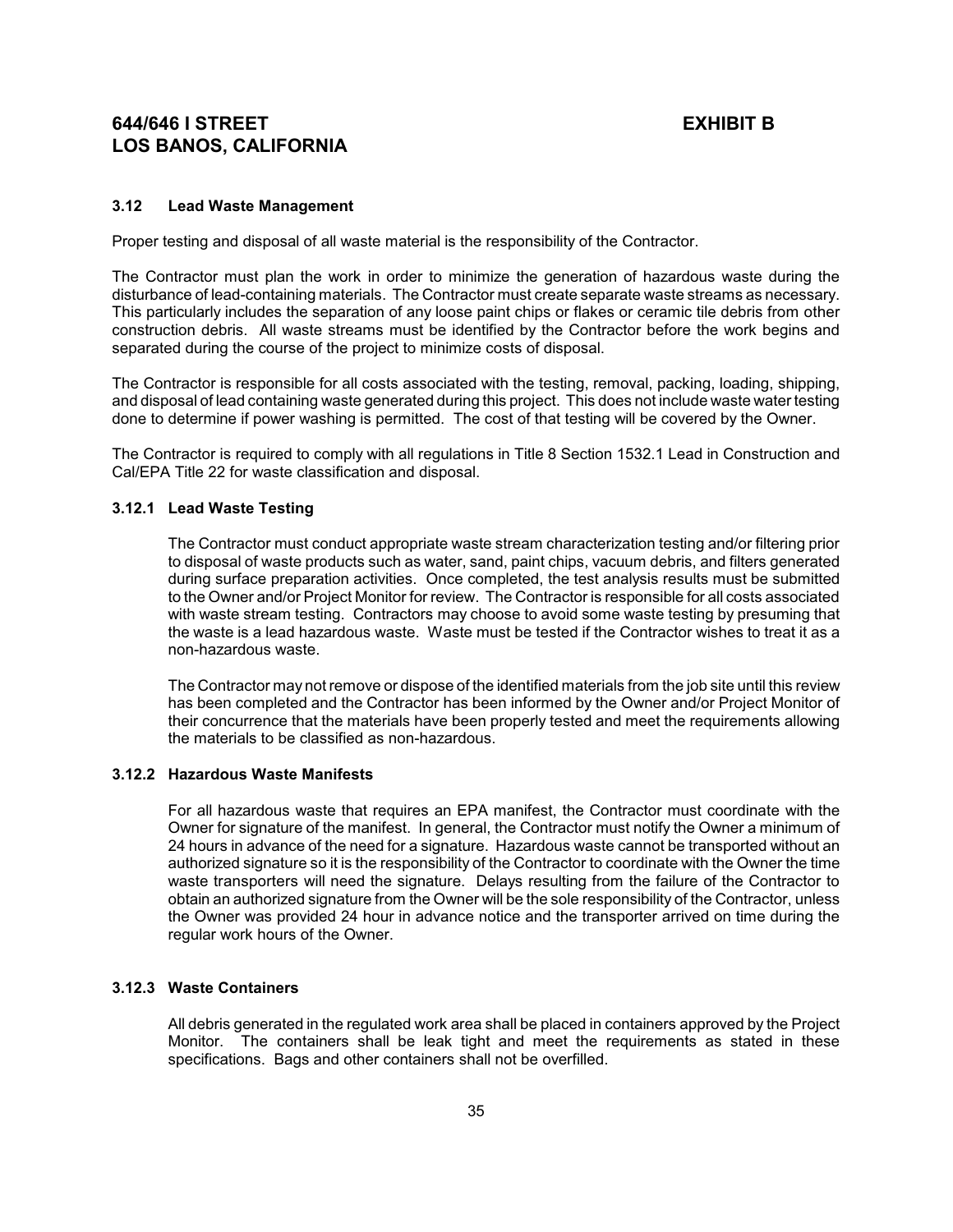If in the judgement of the Project Monitor, the Contractor's method of containerizing debris is inadequate and either results in the release of dust or debris or is reasonably expected to result in such a release, the Contractor will be forbidden to continue waste containerization or load out until the containers meet the approval of the Project Monitor. This may result in the Contractor being required to change from one type of container to another. It must be understood that the Contractor is responsible for proper containerization of waste and therefore, will be required to provide for adequate and appropriate containers regardless of cost incurred due to failure of one system of containerization being required over another.

When utilizing bags to contain lead hazardous waste, two bags at least six-mil in thickness must be used. The inner bag may be sealed with adequate amounts of tape necessary to secure the opening of the bag. Only the second or final bag must be gooseneck sealed.

Regardless of the wastes characterization or designation as construction debris or hazardous waste, all waste containers shall be stored in designated and secure areas separate from the work area prior to testing and/or disposal.

The Contractor is responsible for proper storage and labeling of all hazardous waste containers while they are being used as storage and before they leave the job site according to the requirements of DTSC and DOT.

Building components such as wood with loose and flaking paint must, at a minimum, be wrapped in one layer of six-mil poly and adequately sealed with tape to secure the containerized material.

Concentrated lead waste such as sludge from paint stripping operations, lead containing paint chips and/or dust, HEPA vacuum contents and filters must be assumed to be hazardous waste until properly tested and must, at a minimum, be placed in poly lined, DOT approved steel drums.

Hard edged materials such as floor tile, gypsum board, plaster, stucco, ceramic tile, and other materials that may tear bags must be assumed to be hazardous waste until properly tested and must, at a minimum, be placed in poly lined, ridged-walled containers such as fiber drums or cardboard boxes as the final container.

Sharp edged components with peeling, blistering or flaking paint (e.g., nails, screws, metal lath, tin sheeting, door frames, etc.) must, at a minimum, be wrapped in one layer of six-mil poly sheeting, or a single six-mil thick bag and adequately sealed with tape to secure the containerized material.

#### **3.13 Alternative Work Plans**

The Contractor and/or subcontractors may submit alternate work plans to the suggested work practices and containment strategies as stated in these specifications. These alternate work plans or containment strategies must be approved by Owner and/or Project Monitor prior to their implementation.

### **PART 4.0 DOCUMENTATION SUBMITTAL REQUIREMENTS**

## **Pre-Start Submittal Form**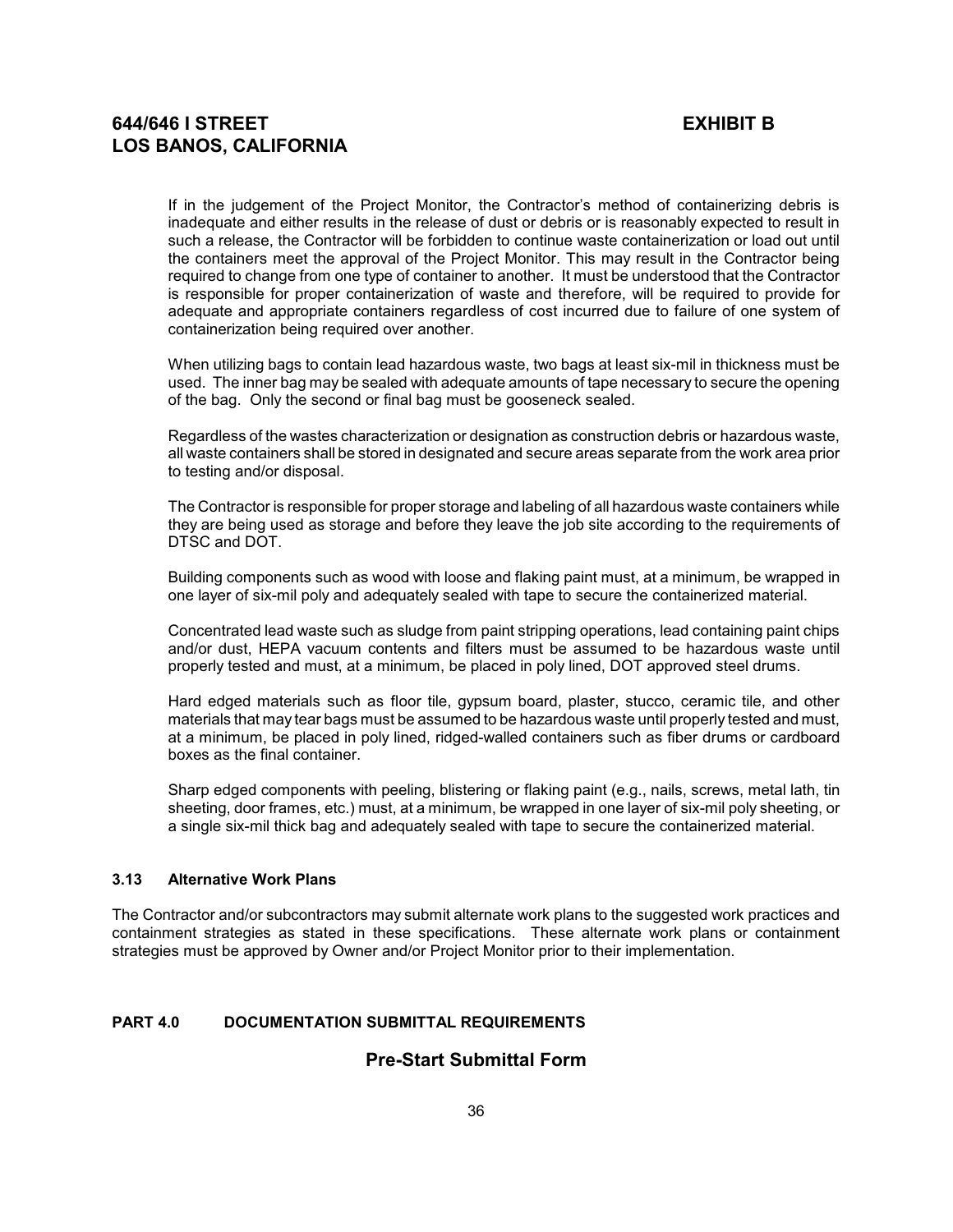**This form must be completed, signed, and submitted with the Contractor and/or subcontractors' documents required prior to the start of work. This form and these documents must be submitted to the Owner and/or Project Monitor in the time specified in the project documents prior to the start of work disturbing lead.**

Please attach submittals in the order listed below. Please check off each item that is submitted. Write NA in spaces for which you believe the requirement is Not Applicable.

All Contractors and subcontractors who will have employees disturb lead on this project must, at a minimum provide proof of item number 1.6.1.e.1., lead hazard communication training in compliance with 8 CCR 1532.1 (L)(A)(1). This is the only submittal that must be provided by these employers as long as they do not disturb more lead than is described in Part 1.5.1.

**The following submittals must be provided by all Contractors and subcontractors who will, at a minimum, have employees who will conduct trigger tasks for more than one hour per shift, will potentially be exposed above the Action Level, or will conduct other activities as determined by the Project Monitor that may result in significant exposure to lead.**

- a. \_\_\_ A written lead compliance plan in compliance with 8 CCR 1532.1 must be provided that includes the following:
	- 1. A description of equipment and materials, controls, crew size, job responsibilities, and operations and maintenance procedures for each activity in which lead is disturbed and potentially emitted;
	- 2. A description of specific control methods (wet methods, engineering controls, etc.) that will be used to ensure workers are not exposed above the PEL;
	- 3. Technology considered in meeting the Cal/OSHA permissible exposure level (PEL);
	- 4. Air monitoring data documenting sources of lead emissions;
	- 5. A detailed implementation schedule for the compliance plan, including the schedule for inspections by a competent person;
	- 6. A description of the lead work practice program which will be used to control worker exposures. This includes the use of protective work clothing, equipment, hygiene facilities and practices, and housekeeping practices;
	- 7. \_\_\_\_ A description of the steps the Contractor or subcontractor will take to minimize the generation of hazardous waste produced on this project. This includes, but is not necessarily limited to how the contractor will separate waste streams. For example, how will the Contractor or subcontractor will keep potentially hazardous waste such as paint chips and dust from being disposed of with other potentially non-hazardous construction materials and debris.
- b. Copy of the Contractor or subcontractor's written respirator program in accordance with the requirements of 8 CCR 1544.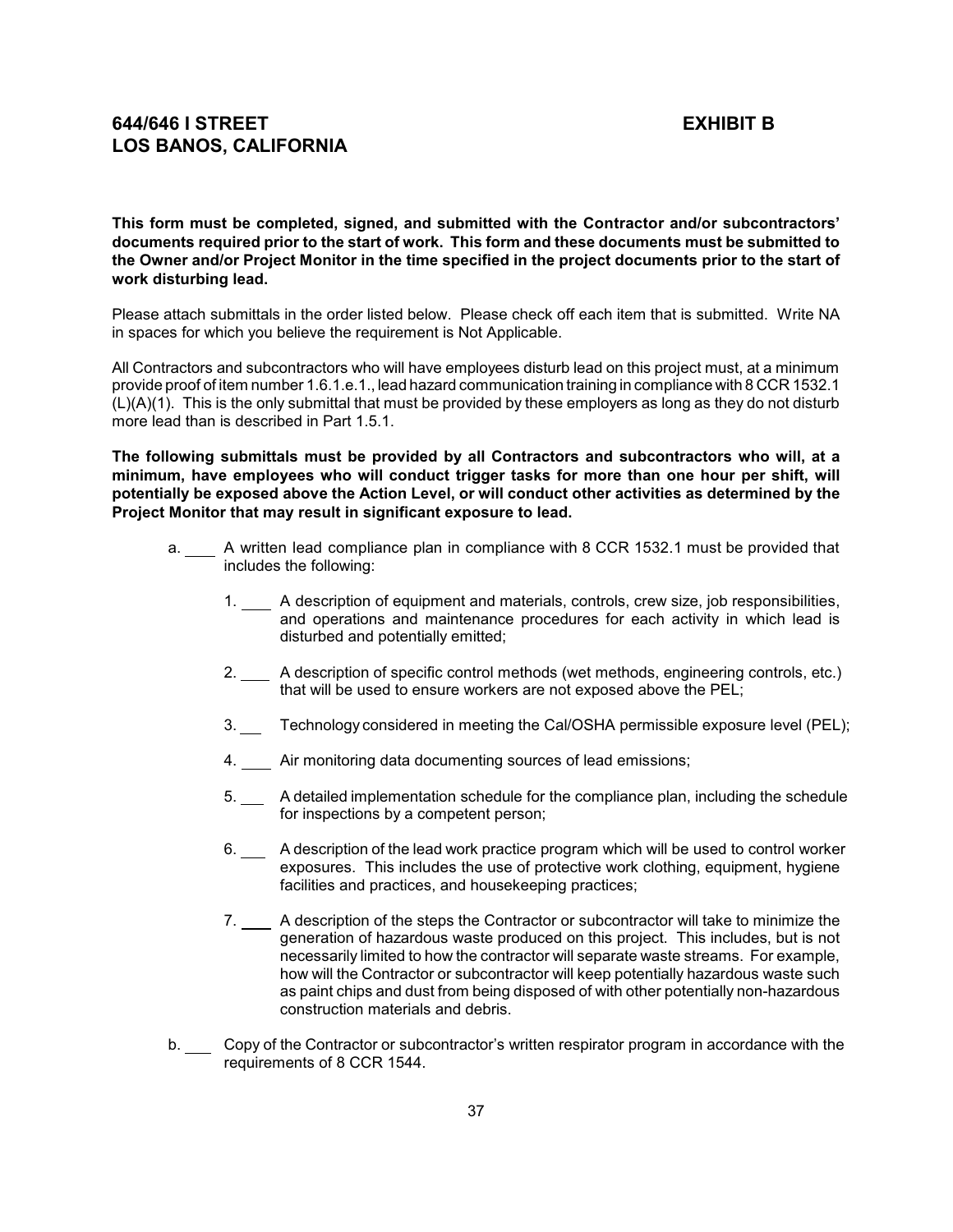- c. \_\_\_ Proof that all employees expected to wear respirators on this project have medical approval to wear a respirator.
- d. Copies of respiratory fit-tests for all workers expected to wear a respirator on this project. Fit testing must be done as required by and in accordance with 8 CCR 1544.
- e. Proof of training required by Part 1.5 for type of work employee will do.
	- 1. Proof of Hazard Communication Training for Lead for those exposed to lead or who will perform trigger tasks for less than one hour. *(Proof may be a certificate or written statement stating training was completed and a list of names of those individuals who were trained. Proof of this training is not needed if employee provides proof of training required by items e. 2, or e. 3.)*
	- 2. Proof of training in compliance with 8 CCR 1532.1 (l)(2) for all employees who will conduct trigger tasks as defined in 8 CCR 1532.1 (d)(2) for more than one hour or who will reasonably be expected to be exposed to lead above the Action Level. *(Proof may be a certificate or written statement stating training was completed and a list of names of those individuals who were trained.) Not required if providing proof of training required in item e.3 and/or item e.4.*
	- 3. Proof of CDPH lead certification for those workers who will conduct trigger tasks as defined in 8 CCR 1532.1 (d)(2) or will reasonably be expected to be exposed to airborne levels of lead above the PEL. This is required for this work on all projects that will disturb more than 100 square feet of lead-containing material. *(Proof of certification will be a currently valid CDPH certification card as a worker or supervisor. Workers who can show proof of a valid course completion form and application being submitted to CDPH, will be allowed to work while awaiting full certification from CDPH.)*
	- 4. Proof of current CDPH certification as a lead supervisor for the on-site competent person for projects involving the conduction of trigger tasks or other activities reasonably expected to exceed the PEL. This is required for this work on all projects that will disturb more than 100 square feet of lead-containing material. (*Proof of valid certification will be a currently valid CDPH certification card)*
	- 5. If exception to requirement for CDPH certified supervisor listed in Part 1.5.3 is requested, then provide proof of CDPH certified supervisor who will verify containment, personal protection and work practices, and will be able to respond to the project within two hours of request by the Project Monitor. *(Only applicable for paint scraping work done prior to the demolition of buildings or structures.)*
- f. Copies of all current MSDS for chemicals used on this project.
- g. Manufacturers' certifications that high efficiency particulate air (HEPA) vacuums, pressure differential units and other local exhaust ventilation equipment conform to ANSI Z9.2-79 for all HEPA-filtered equipment that will be used on this project. *(This is proof that the equipment is actually HEPA filtered. This is separate from the challenge testing requirement needed for equipment used in interior spaces.)*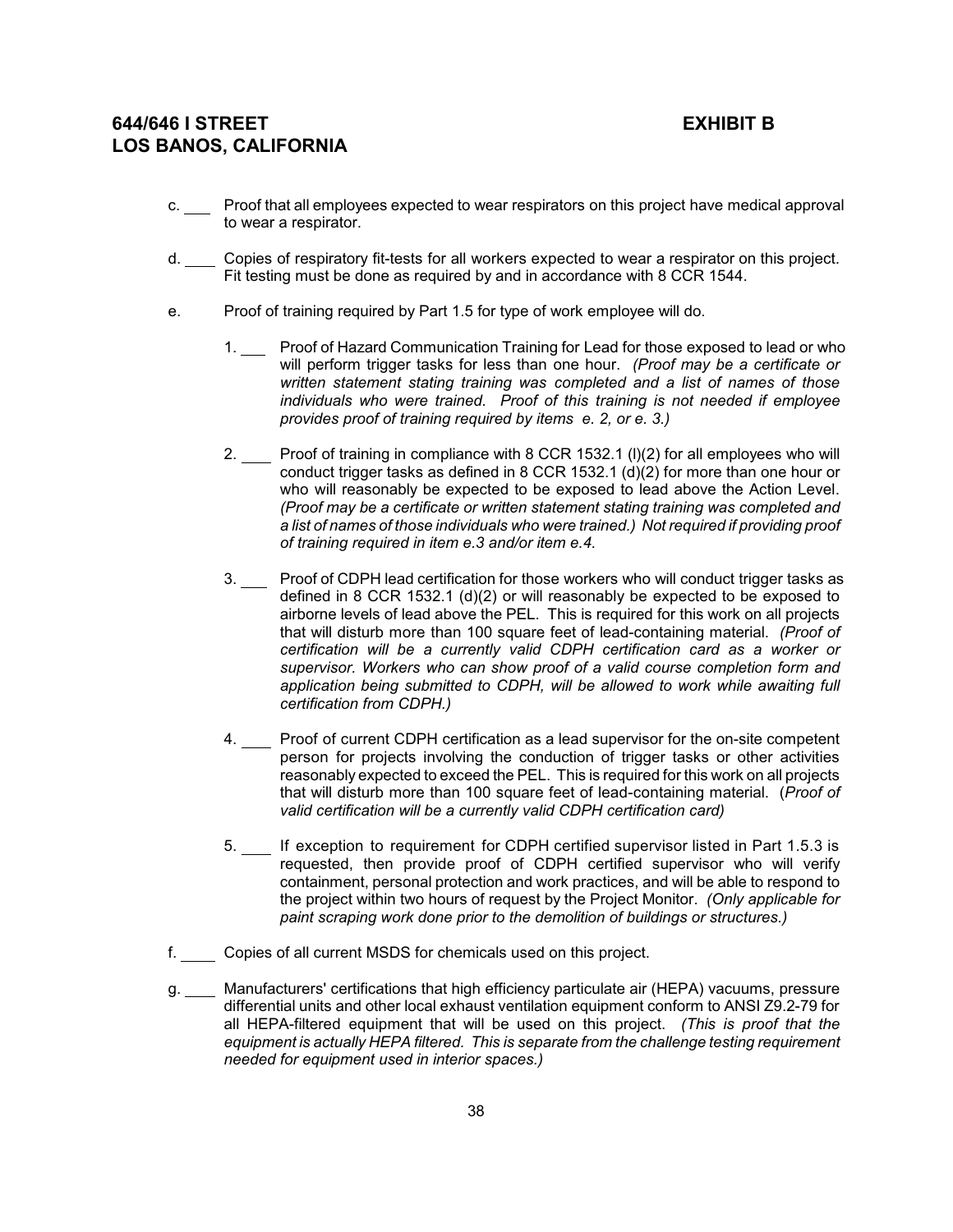- h. \_\_\_ Name and contact information of independent testing company who will challenge test all vacuums and air filtration devices used on this project (in interior spaces).
- i. Statement regarding compliance with all Cal/OSHA exposure monitoring required for this project.
- j. \_\_\_\_ Name and contact information for laboratory who will analyze air samples or waste samples and documentation of their certification to conduct such analysis.
- k. \_\_\_ Name of Waste Transporter who will transport hazardous waste on this project and documentation that the Transporter is allowed to transport lead hazardous waste.
- I. \_\_\_\_ Name of Waste Landfill to which lead hazardous waste will be sent and documentation that such landfill is allowed to accept such waste.
- m. Should waste water filtration be required on this project, submit manufactures documentation pertaining to the capability of waste water filters to filter particles of, at a minimum, five micrometers in size.
- n. \_\_\_ List of all rented equipment to be used within a lead regulated area, or a statement that no rental equipment will be used on this project.
	- 1. If rental equipment is to be used, submit written statements from each rental company indicating the rental company's acknowledgment that the equipment is provided for and may be used in areas where airborne levels of asbestos and/or lead may be present.
- o. Submit emergency plans. At a minimum submit the following:
	- 1. Submit non-emergency telephone numbers, other then 911, for the appropriate Police, Sheriff, and Fire Departments.
	- 2. \_\_\_ Name, pager or cell phone numbers of the on-site supervisor and his immediate company supervisor.
	- 3. Submit detailed written directions from the project site to the medical facility to be used in case of an emergency. Also include a map which sufficiently shows the route to be taken from the site to the designated medical facility.
	- 4. Submit written emergency procedures pertinent to the work to be performed and which can be implemented by site personnel if the need arises.
- p. Local sanitation district Wastewater Discharge Permit for Surface Washers (if required).
- q.\_\_\_\_ Cal OSHA Notification. This is required for this work on all projects that will disturb more than 100 square feet of lead-containing material.

The above listed documents must be provided in the time specified in the project documents prior to the start of work that will disturb lead. Under no circumstances will workers or supervisors be allowed to work on this project prior to the receipt of this documentation by the Owner and/or Project Monitor. In addition,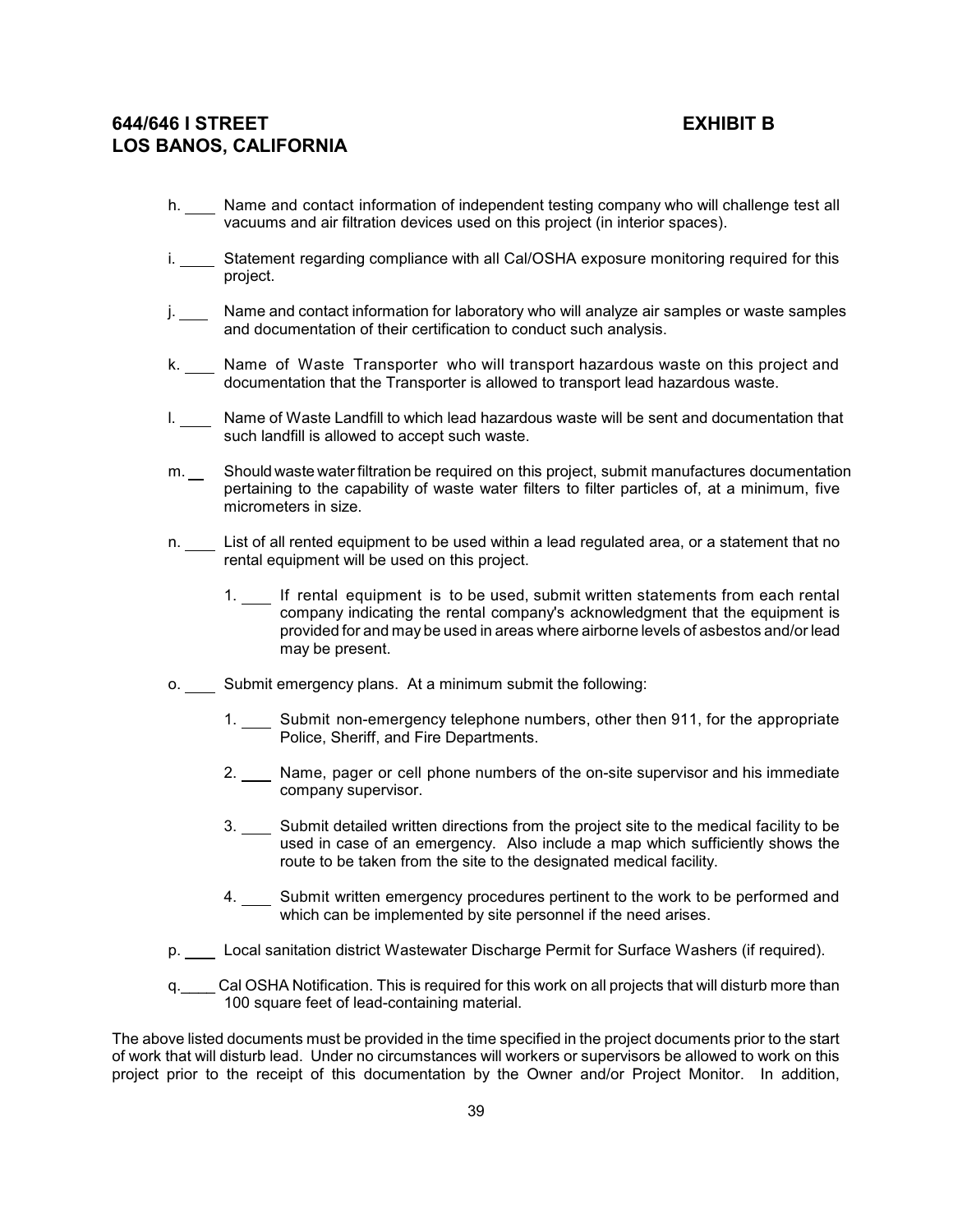documentation regarding rental equipment, but must be provided before the equipment may be used in a lead regulated area. All delays resulting from the failure of the Contractor and/or subcontractors to provide this information in the required time frame is solely the responsibility of the Contractor and/or subcontractor.

## **Name, Signature, and Contact Information of Contractor's Personnel Completing Pre-Start Submittal Package**

NAME: (Print or Type) SIGNATURE: **SIGNATURE:** Telephone: The Contract of Telephone: Fax:

Mailing Address:

**The following information is reprinted from earlier in these specifications in order to assist the Contractor and/or subcontractors in providing the necessary submittals during and following the work.**

## **1.6.2 Submittals Provided During The Work (Or Following Completion Of The Work If Applicable)**

The following documents must be provided the Owner and/or Project Monitor following completion of the physical activities associated with the project. The following documents must be received and approved by the Owner and/or Project Monitor before the work is considered complete. (Failure to provide these documents means the work is not complete, even though the physical activities may be completed.)

- a. Daily sign-in sheet for each worker entering a lead regulated area.
- b. The Contractor must provide the results of exposure sampling done to comply with the requirements of 8 CCR 1532.1 (d) and the requirements of this specification.
- c. The Contractor must provide blood sampling and analysis results of lead (BLL) and zinc protoporphyrin (ZPP) levels for all workers who are represented by air monitoring results that exceed the Action Level. Typically, the Project Monitor will require blood lead sampling for all workers on a work shift if one or more air sampling results for that shift is above the Action Level.

The written results of the blood sampling analysis must be provided the Owner and/or Project Monitor within 21 days of the exposure over the Action Level or within 12 days of the completion of the project, whichever comes first.